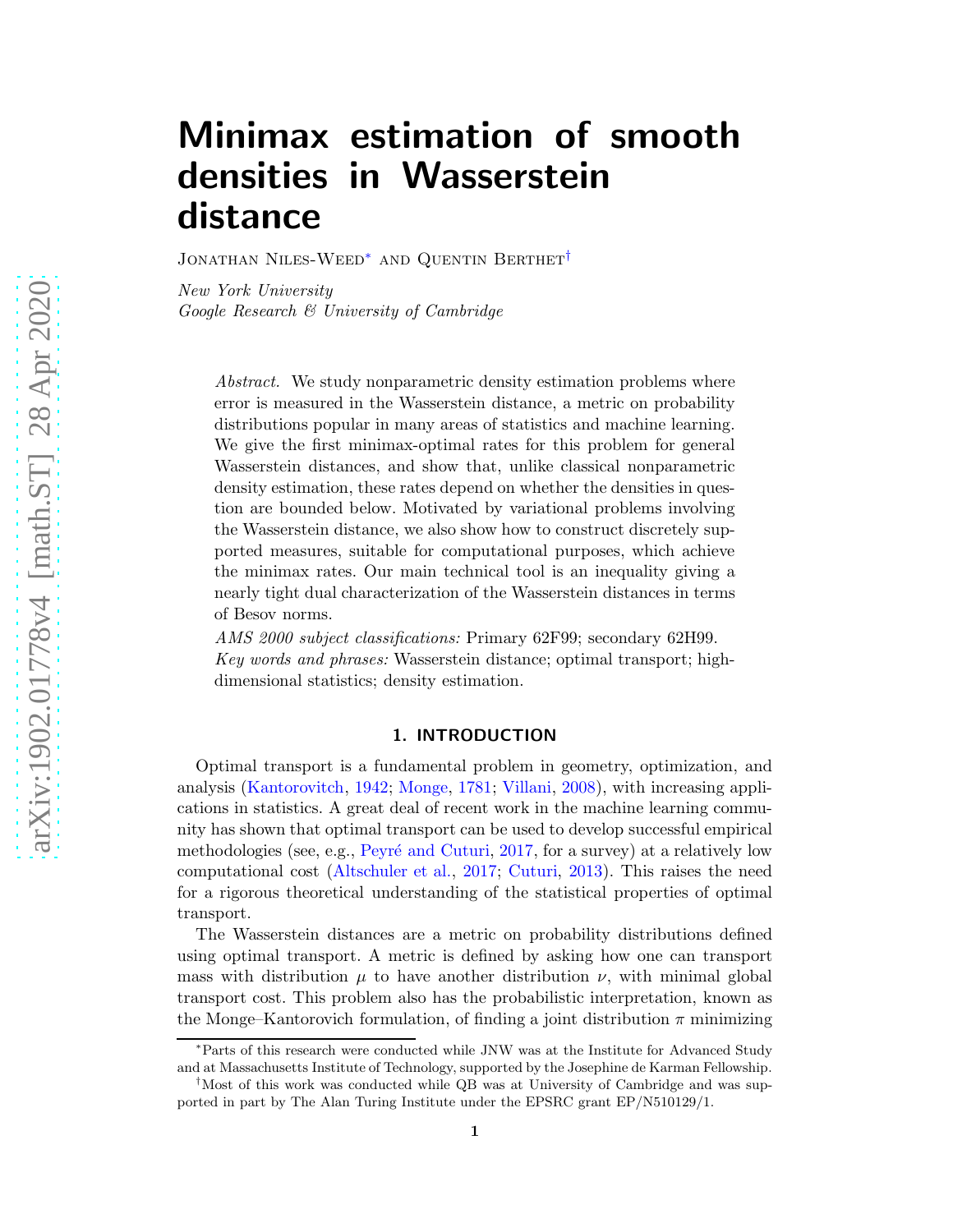a cost for variables  $X$  and  $Y$  with given marginals. The Wasserstein distance emerges as the minimum value of this problem, and creates a natural tool to compare distributions, with  $W_p$  corresponding to the  $\|\cdot\|^p$  transport cost:

<span id="page-1-0"></span>(1) 
$$
W_p^p(\mu,\nu) = \inf_{\pi \in \mathcal{M}(\mu,\nu)} \int \|x - y\|^p d\pi(x,y),
$$

where the set  $\mathcal{M}(\mu, \nu)$  denotes the set of joint measures with marginals  $\mu$  and  $\nu$ , respectively. This definition naturally extends to positive measures  $\mu$  and  $\nu$  with the same total mass.

In many modern applications, a Wasserstein distance is used as a loss function in an optimization problem over measures. Solving such problems involves optimizing functionals of the form  $\nu \mapsto W_p(\nu, \mu)$  where  $\mu$  is unknown. Given n i.i.d. samples from  $\mu$ , much of the statistics literature adopts the plug-in approach and focuses on using the empirical distribution  $\hat{\mu}_n$  to obtain the estimated functional  $\nu \mapsto W_p(\nu, \hat{\mu}_n)$ . In this case, the rates of convergence are of order  $n^{-1/d}$ , and the sample size required for a particular precision is exponential in the dimension, a phenomenon known as the curse of dimensionality. Moreover, it is known that this exponential dependence is tight, in the sense that no better estimate is available in general (Singh and P $\acute{o}c\cos$ , [2018](#page-34-4)).

Our work adopts a different approach to show that the plug-in estimator is suboptimal for measures possessing a smooth density. Estimating the density of a distribution, based on independent samples, is one of the fundamental problems of statistics. The usual goal in these problems is to produce an estimate  $f$  which is as close as possible to the unknown density  $f$ , measured either at one point of the sample space, or in  $L_p$  norm. In this line of work, f is usually assumed to belong to a large, nonparametric class defined via smoothness or regularity conditions, and typically the rates obtained in this setting show that sufficient smoothness can substantially mitigate the curse of dimensionality. This is the subject of a wide literature on *nonparametric density estimation* (see, e.g [Tsybakov,](#page-34-5) [2009](#page-34-5)). In this work, we follow the same philosophy and derive similar rates for  $W_p$  distances, over Besov classes of densities  $\mathcal{B}_{p,q}^s$ . We likewise show that the smoothness parameter s improves the optimal exponent of  $n$  in the Wasserstein setting.

The key challenge in proving tight rates for nonparametric density estimation in the Wasserstein distances is that the distances  $W_p$  are both non-linear and non-local. Unlike  $L_p$  norms or Besov norms, commonly considered in the nonparametric estimation literature, the  $W_p$  distance is not a norm on the space of probability measures when  $p > 1$ . Moreover, it is not even "norm-like": we show (theorem [9\)](#page-11-0) that when  $p > 1$ , the Wasserstein distance  $W_p$  cannot be controlled by any reasonable norm on densities. Moreover, the optimization problem [\(1\)](#page-1-0) that defines the Wasserstein distance is highly non-local: modifications to  $\mu$  and  $\nu$  in a small neighborhood can change the global structure of the optimal coupling  $\pi$ . This makes analyzing the behavior of an estimator challenging.

Algorithmic aspects are an important part of optimal transport problems. For practical applications, the proposed estimates must therefore also be computationally tractable. We describe a method inspired by the parametric bootstrap [\(Efron and Tibshirani,](#page-33-2) [1993\)](#page-33-2) to produce computationally tractable atomic estimators from any estimator that outperforms the empirical distribution, under minimal assumptions. We study the computational cost of this method, compared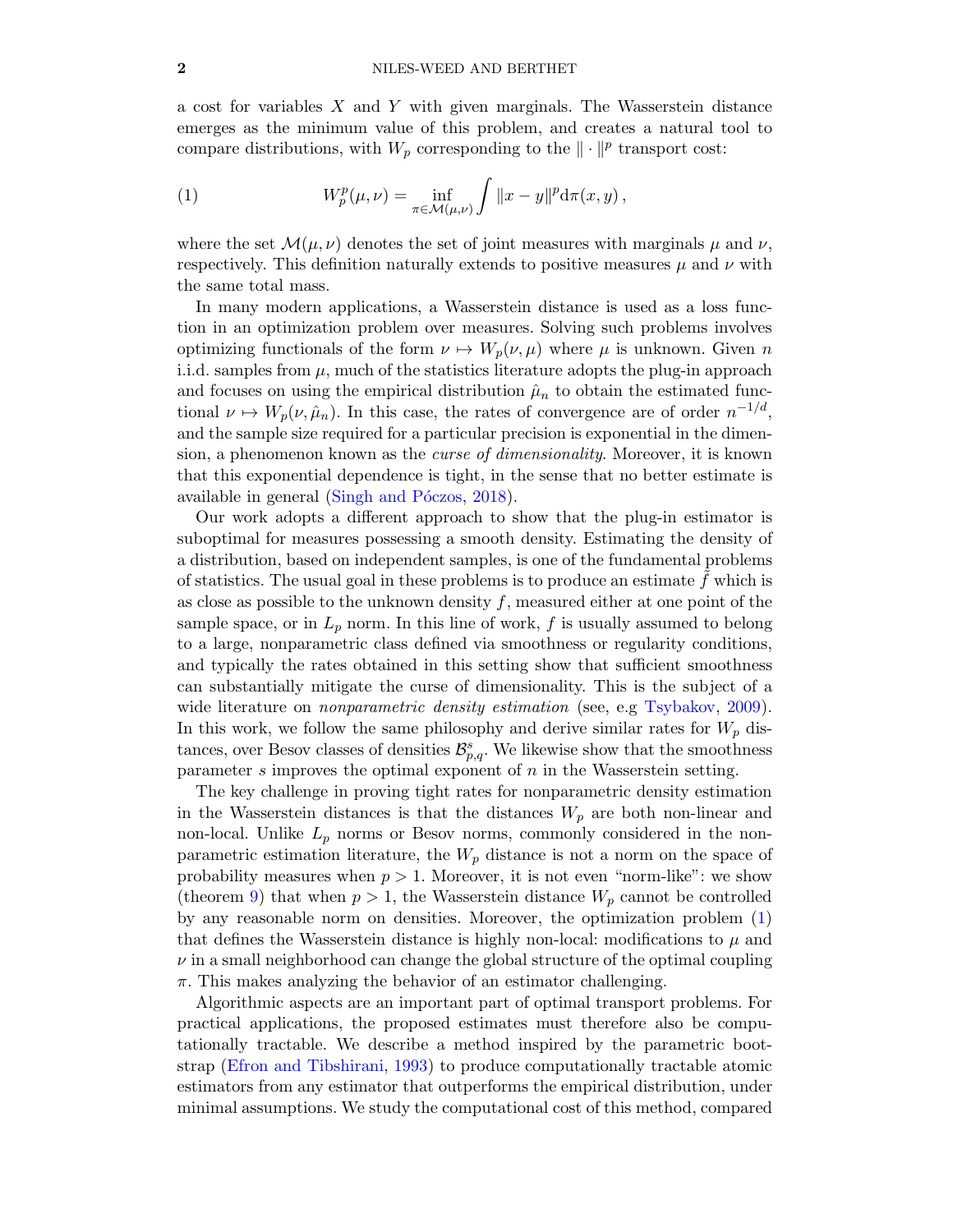to the cost of using the empirical distribution with  $n$  atoms, and exhibit a tradeoff between computational cost and statistical precision.

#### 1.1 Prior work

The question of establishing minimax rates for estimation in Wasserstein dis-tances has been examined in several recent works. Singh and P<sub>2</sub> occos [\(2018\)](#page-34-4) established that, in the absence of smoothness assumptions, the empirical distribution  $\hat{\mu}$  is rate optimal in a variety of examples. Their proof relies on a dyadic partitioning argument (see, e.g. [Weed and Bach](#page-35-0), [2018\)](#page-35-0), and does not appear to extend to the smooth case. Closer to our setting, under a smoothness assumption on the density of  $\mu$ , [Liang](#page-34-6) [\(2017](#page-34-6)) and [Singh et al.](#page-34-7) [\(2018](#page-34-7)) showed minimax rates of convergence for the Wasserstein-1 distance. To obtain these rates, these works focus on the dual form of  $W_1$ :

$$
W_1(\mu,\nu) = \sup_{f \in \text{Lip}} \int f(\mathrm{d}\mu - \mathrm{d}\nu),
$$

where the supremum is taken over all 1-Lipschitz functions. This dual formulation puts the Wasserstein-1 distance into the category of *integral probability met*-rics (Müller, [1997](#page-34-8)), for which both [Liang](#page-34-6)  $(2017)$  $(2017)$  and [Singh et al.](#page-34-7)  $(2018)$  obtain general results. It has been shown that choosing functions which are smoother than Lipschitz in this definition can result in improved rates of convergence for empirical measures [\(Kloeckner](#page-34-9), [2018](#page-34-9)). Crucially, the metric  $W_p$  for  $p > 1$  is not an integral probability metric. Establishing sharp rates for general Wasserstein distances therefore requires different techniques. A separate line of work has focused instead on modifying the definition of the Wasserstein distance to include a regularizing term based on the mutual information of the coupling. It has been shown that this definition enjoys improved convergence rates relative to the unregularized version [\(Genevay et al.](#page-33-3), [2018](#page-33-3); [Mena and Niles-Weed](#page-34-10), [2019](#page-34-10)).

Our proofs rely on establishing control of Wassserstein distances by Besov norms of negative smoothness. Similar results have been obtained elsewhere under different conditions. [Shirdhonkar and Jacobs](#page-34-11) [\(2008](#page-34-11)) showed that the optimal transportation distance with cost  $\|\cdot\|^p$  for  $0 < p < 1$  can be characterized explicitly via an expression involving wavelet coefficients, which implies that these distances agree with a particular Besov norm (see section [2.1.1\)](#page-3-0); however, their proof technique does not extend to  $p > 1$ . [Loeper](#page-34-12) [\(2006](#page-34-12)) (see also [Maury et al.](#page-34-13), [2010](#page-34-13)) showed that the Wasserstein-2 distance between measures with densities bounded above dominates a negative Sobolev norm, and [Peyre](#page-34-14) [\(2018](#page-34-14)) extended this result to show that  $W_2$  is in fact *equivalent* to such a norm when the densities are in addition bounded below. Similar connections have been developed by [Leeb and Coifman](#page-34-15) [\(2015](#page-34-15)) and [Ledoux](#page-34-16) [\(2017](#page-34-16)). To our knowledge, ours is the first result to establish a connection to Besov norms of negative smoothness and general Wasserstein distances.

The use of wavelet estimators for density estimation has a long history in non-parametric statistics [\(Donoho et al.](#page-33-4), [1996](#page-33-4); Doukhan and León, [1990](#page-33-5); Härdle et al., [1998](#page-34-17); [Kerkyacharian and Picard](#page-34-18), [1992;](#page-34-18) [Walter,](#page-35-1) [1992](#page-35-1)). However, while wavelets have been used for computational purposes in the optimal transport community [\(Chen et al.](#page-33-6), [2012](#page-33-6); [Dominitz et al.,](#page-33-7) [2008](#page-33-7); [Rabin et al.,](#page-34-19) [2011](#page-34-19); [Shirdhonkar and Jacobs](#page-34-11), [2008](#page-34-11)), the statistical properties of wavelet estimators with respect to Wasserstein distances have remained largely unexplored.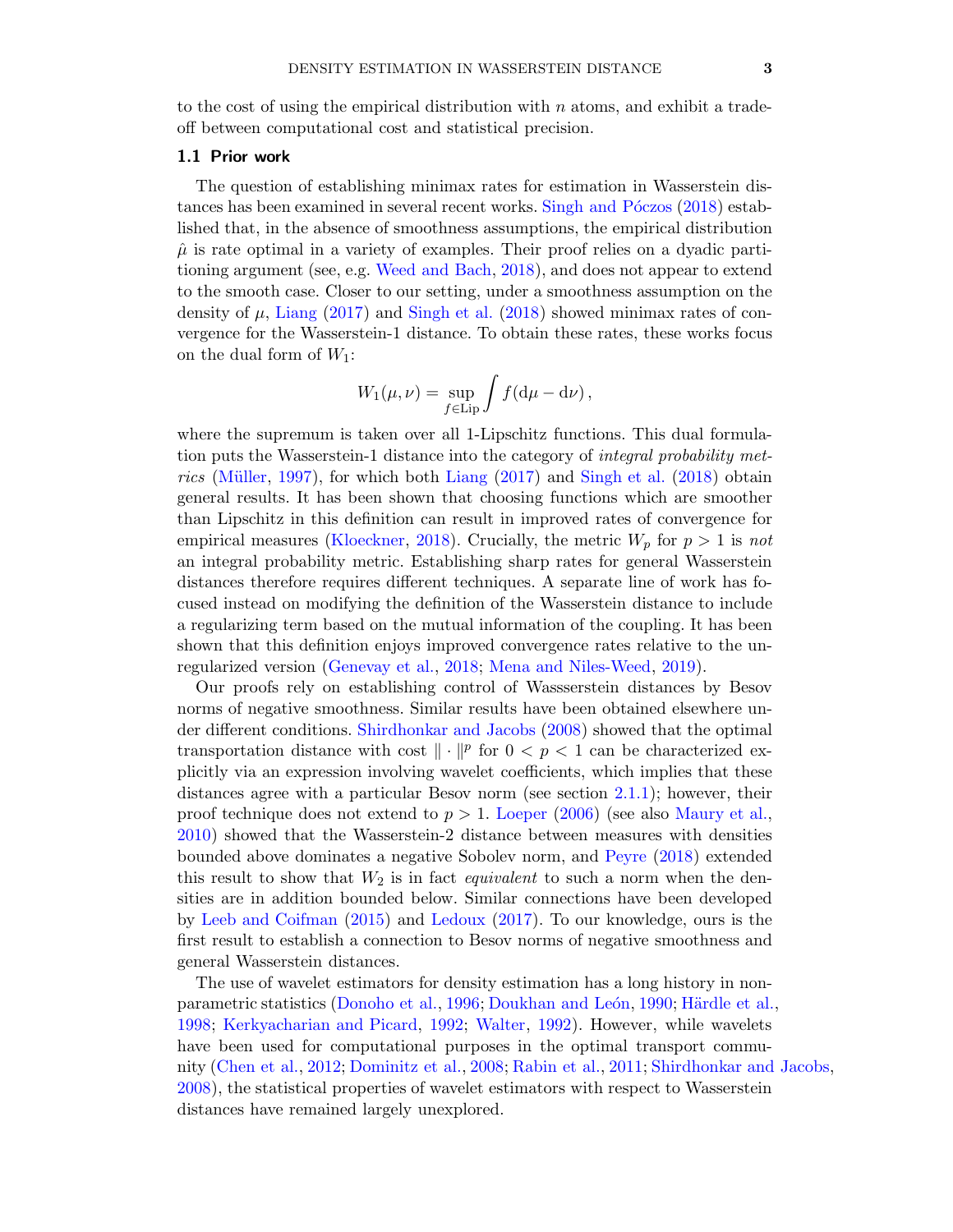#### 2. MAIN RESULTS

# 2.1 Problem description and preliminaries

Our observation consists of an i.i.d. sample of size  $n$  drawn from a probability measure on  $\mathbb{R}^d$  with smooth density f. Our goal is to compute an estimator  $\tilde{\mu}_n$ that is close to  $\mu_f$  in expected *Wasserstein distance*. As noted above, such an estimator can serve as a proxy for  $\mu_f$  in statistical and computational applications. While estimation of the density f in norms such as  $L_p$  is a well studied problem in nonparametric statistics [\(Tsybakov](#page-34-5), [2009](#page-34-5)), such estimates do not readily lend themselves to guarantees in Wasserstein distance.

For technical reasons, we restrict ourselves to the case of compactly supported measures. We further assume that this support is contained in  $\Omega := [0,1]^d$ . The general case can be reduced to this one by a rescaling argument, as long as the statistician can obtain a priori bounds on the size of the support of the measure. We do not address the question of obtaining such bounds in this work, but note that they are often available in practice.

<span id="page-3-0"></span>2.1.1 Wavelets and Besov spaces We direct the reader to Härdle et al. [\(1998](#page-34-17)) and [Meyer](#page-34-20) [\(1990](#page-34-20)) for an introduction to the theory of wavelets. In brief, we assume the existence of sets  $\Phi$  and  $\Psi_j$  for  $j \geq 0$  of functions in  $L_2(\Omega)$  satisfying the standard requirements of a wavelet basis. (See Supplemental Appendix [E](#page-32-0) for our precise assumptions.)

Wavelets can be used to characterize the Besov spaces  $\mathcal{B}_{p,q}^s(\Omega)$ . We follow the approach of [Cohen](#page-33-8) [\(2003](#page-33-8)) for defining such spaces on bounded domains. Suppose  $s > 0$  and  $p, q \ge 1$ , and let  $n > s$  be an integer. Given  $h \in \mathbb{R}^d$ , set

$$
\Delta_h^1 f(x) := f(x+h) - f(x)
$$
  

$$
\Delta_h^k f(x) := \Delta_h^1(\Delta_h^{k-1} f)(x) \quad \forall 1 < k \le n,
$$

where these functions are defined on  $\Omega_{h,n} := \{x \in \Omega : x + nh \in \Omega\}$ . For  $t > 0$ , we then define

$$
\omega_n(f,t)_p = \sup_{\|h\| \le t} \|\Delta_h^n f\|_{L_p(\Omega_{h,n})}.
$$

The function  $\omega_n$  measures the order-n smoothness of f in  $L_p$ . Finally, we define the space  $\mathcal{B}_{p,q}^{s}(\Omega)$  to be the set of functions for which the quantity

$$
||f||'_{\mathcal{B}_{p,q}^s} := ||f||_{L_p} + ||(2^{sj}\omega_n(f, 2^{-j})_p)_{j\geq 0}||_{\ell_q}
$$

is finite.

Assuming that the elements of  $\Phi$  and  $\Psi_j$  have r continuous derivatives for  $r > s$ and that polynomials of degree up to [s] lie in the span of  $\Phi$ , the norm  $\|\cdot\|'_{\mathcal{B}^s_{p,q}}$ is equivalent to a sequence norm based on wavelet coefficients. Given  $f \in L_p(\Omega)$ , denote by  $\alpha = {\alpha_{\phi}}_{\phi \in \Phi}$  the vector defined by  $\alpha_{\phi} := \int f \phi$  and by  $\beta_j = {\beta_{\psi}}_{\psi \in \Psi_j}$ the vector whose entries are given by  $\beta_{\psi} := \int f \psi$ . Then  $\|\cdot\|'_{\mathcal{B}_{p,q}^s}$  is equivalent to  $\|\cdot\|_{\mathcal{B}^s_{p,q}}$  defined by

<span id="page-3-1"></span>(2) 
$$
||f||_{\mathcal{B}_{p,q}^s} := ||\alpha||_{\ell_p} + ||2^{js} 2^{dj(\frac{1}{2} - \frac{1}{p})} ||\beta_j||_{\ell_p} ||_{\ell_q}.
$$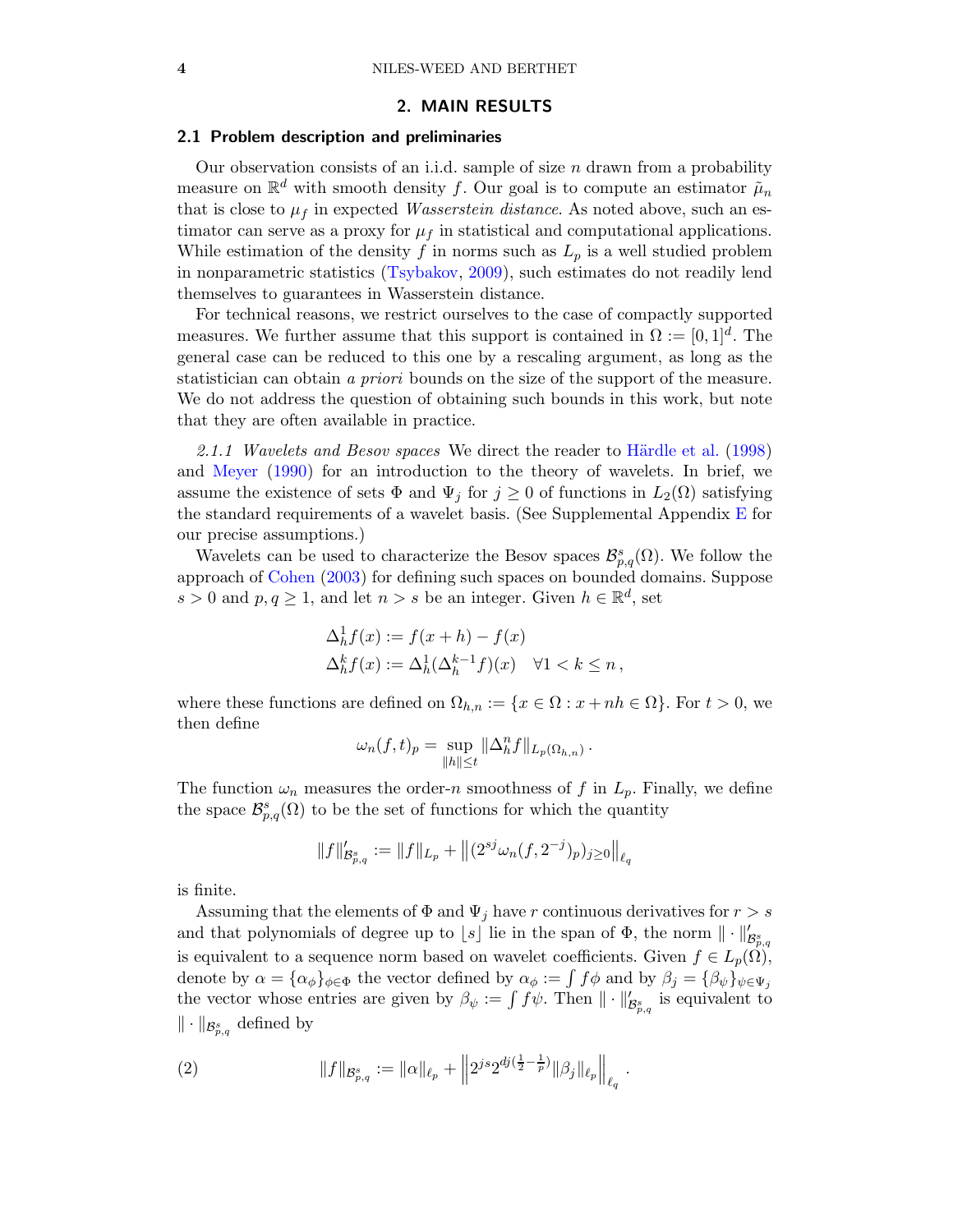This expression can then be used directly to define a norm when  $s < 0$  (see [Cohen](#page-33-8), [2003,](#page-33-8) Theorem 3.8.1), as long as the elements of  $\Phi$  and  $\Psi_i$  have r continuous derivatives for  $r > |s|$  and polynomials of degree up to  $\frac{|s|}{s}$  lie in the span of Φ. In what follows, we therefore adopt [\(2\)](#page-3-1) as our primary definition and assume throughout that the wavelet system has sufficient regularity that the equivalence of  $\|\cdot\|'_{\mathcal{B}^s_{p,q}}$  and  $\|\cdot\|_{\mathcal{B}^s_{p,q}}$  holds.

2.1.2 Notation The quantities  $C$  and  $c$  will refer to constants whose value may change from line to line. All constants throughout may depend on the choice of wavelet system and the dimension. Since we are interested in establishing optimal rates of decay with respect to the exponent (i.e., finding  $\gamma$  such that the rate  $n^{-\gamma}$  holds), we leave finer control on dimension-dependent constants to future work. We freely use the notation  $a \lesssim b$  to indicate that there exists a positive constant C for which  $a \leq Cb$  holds. Again, such constants may depend on the multiresolution and dimension. The notation  $a \approx b$  indicates that  $a \lesssim b$  and  $b \lesssim a$ .

Given  $a, b \in \mathbb{R}$ , we denote by  $a \wedge b$  and  $a \vee b$  the minimum and maximum of a and b, respectively. The symbol  $\|\cdot\|$  denotes the Euclidean norm on  $\mathbb{R}^d$ .

We set denote by  $\mathcal{D}(K)$  the set of probability density functions on  $\Omega$ . Since the measures we consider are absolutely continuous with respect to the Lebesgue measure, we do not distinguish between a probability measure and its density. In particular, we write  $W_p(f, g)$  for the p-Wasserstein distance between the measures with densities  $f$  and  $g$ .

#### <span id="page-4-1"></span>2.2 Minimax estimation of smooth densities

In this section, we give our main statistical results on the problem of estimating densities in Wasserstein distance. These results reveal several phenomena: (i) the minimax rate of estimation can improve significantly for smooth densities, and (ii) the optimal rates depend strongly on whether the density in question is bounded away from 0. Indeed, we show that the optimal rate for general densities is strictly worse than the corresponding rate for densities bounded below, no matter the smoothness. While the first phenomenon is well known in nonparametric statistics, the second phenomenon does not occur in classical density estimation problems. As we explore further below, this behavior is fundamental to the Wasserstein distances.

We define two classes of probability densities on  $\Omega$ . Given  $m, L > 0$ , set

$$
\mathcal{B}_{p,q}^{s}(L) := \{ f \in L_p(\Omega) : ||f||_{\mathcal{B}_{p,q}^{s}} \le L, \int f = 1, f \ge 0 \}
$$
  

$$
\mathcal{B}_{p,q}^{s}(L;m) := \mathcal{B}_{p,q}^{s}(L) \cap \{ f : f \ge m \}.
$$

We note that if  $s$  is sufficiently large and  $L$  is sufficiently small then in fact  $\mathcal{B}_{p,q}^{s}(L) \subseteq \mathcal{B}_{p,q}^{s}(L; m)$  for m a constant. We assume throughout that  $m < 1$ , since when  $m \geq 1$ , the class  $\mathcal{B}_{p,q}^{s}(L; m)$  is trivial.

<span id="page-4-0"></span>2.2.1 Bounded densities Our first result gives an upper bound on the rate of estimation for functions in  $\mathcal{B}_{p,q}^s(L;m)$ .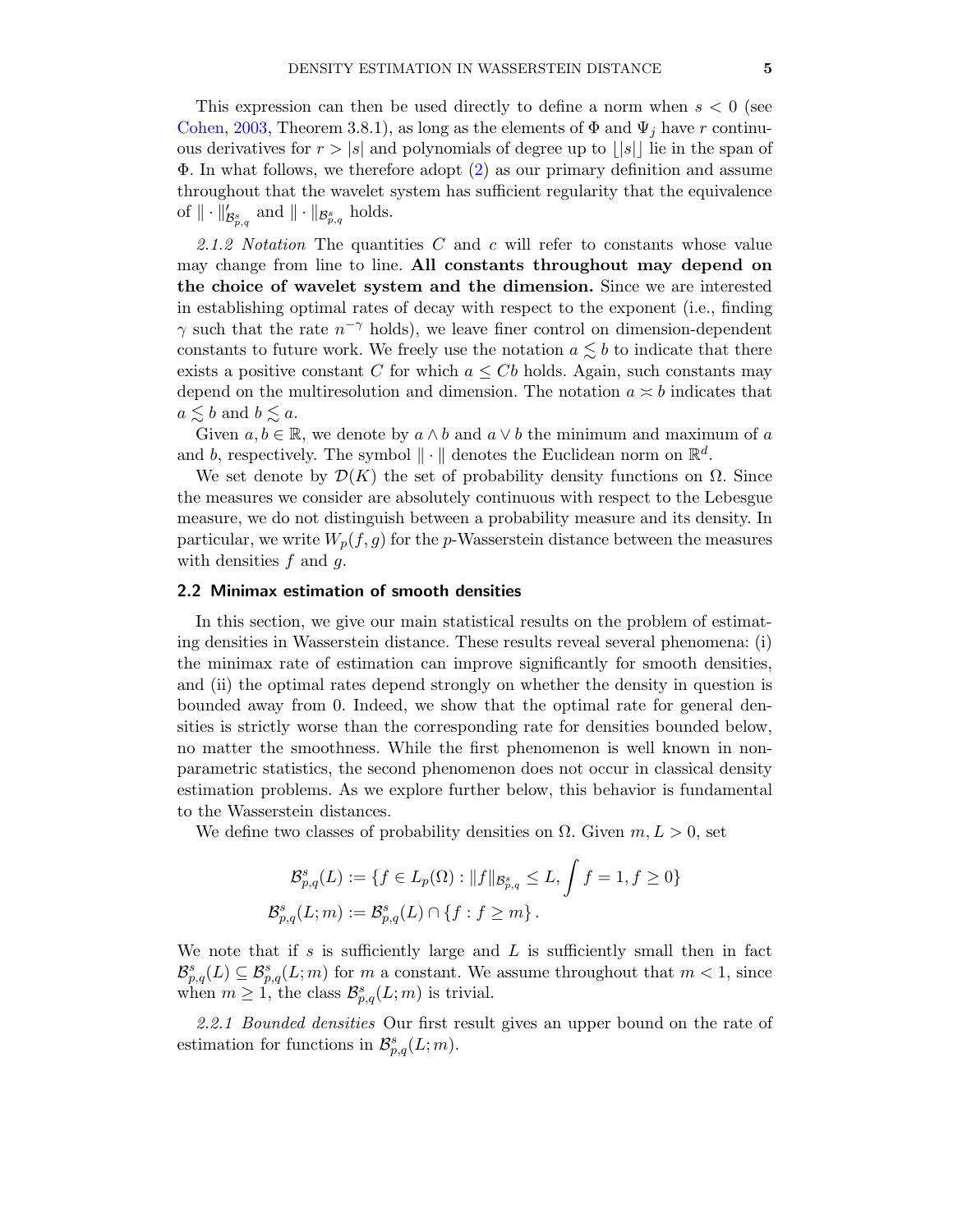THEOREM 1. For any  $p \ge 1$  and  $s \ge 0$ , there exists an estimator  $\hat{f}$  such that for any  $p \leq p' < \infty$ ,  $1 \leq q \leq \infty$  and  $m > 0$ , the estimator satisfies

$$
\sup_{f \in \mathcal{B}^s_{p',q}(L;m)} \mathbb{E} W_p(f,\hat{f}) \lesssim \begin{cases} n^{-\frac{1+s}{d+2s}} & d \ge 3\\ n^{-1/2} \log n & d = 2\\ n^{-1/2} & d = 1 \end{cases}.
$$

The upper bound in theorem  $1$  is achieved by a wavelet estimator. As s ranges between 0 and  $\infty$ , the upper bound interpolates between the dimensiondependent rate  $n^{-1/d}$  and the fully parametric rate  $n^{-1/2}$ .

The estimator proposed in theorem [1](#page-4-0) is adaptive to the lower bound  $m$ , but not to the smoothness s. An adaptive version of this estimator can be obtained at the price of an extra logarithmic factor.

<span id="page-5-1"></span>THEOREM 2. For any  $p \ge 1$  and  $L > 0$ , there exists an estimator  $\hat{f}^{\circ}$  such that for any  $p \le p' < \infty$ ,  $1 \le q \le \infty$ ,  $m > 0$ , and  $s \ge 0$ , the estimator satisfies

$$
\sup_{f \in \mathcal{B}^s_{p',q}(L;m)} \mathbb{E} W_p(f, \hat{f}^{\circ}) \lesssim \left\{ \begin{array}{ll} n^{-\frac{1+s}{d+2s}} \log n & d \geq 3 \\ n^{-1/2} (\log n)^2 & d = 2 \\ n^{-1/2} & d = 1 \, . \end{array} \right.
$$

Though this estimator is adaptive to  $s, p'$ , and  $q$ , using it requires an a priori estimate of L (or, more specifically, the  $L_p$  norm of f). A similar phenomenon is present when designing adaptive density estimators in classical nonparametric statistics [\(Donoho et al.](#page-33-4), [1996\)](#page-33-4).

<span id="page-5-2"></span>Our lower bounds nearly match the upper bounds proved in Theorem [1,](#page-4-0) up to a logarithmic factor in the  $d = 2$  case.

THEOREM 3. For any 
$$
p, p', q \ge 1
$$
, and  $s \ge 0$ ,  
\n
$$
\inf_{\tilde{\mu}} \sup_{f \in \mathcal{B}_{p',q}^s(L;m)} \mathbb{E} W_p(f, \tilde{\mu}) \gtrsim \begin{cases} n^{-\frac{1+s}{d+2s}} & d \ge 2\\ n^{-1/2} & d = 1 \end{cases}
$$

where the infimum is taken over all estimators  $\tilde{\mu}$  based on n observations.

Our core technical contribution is the following result, which establishes a connection between Wasserstein distances and Besov norms of negative smoothness. Theorem [4](#page-5-0) allows us to bypass the difficulties of the Wasserstein distance by bounding instead a nearly equivalent norm.

<span id="page-5-0"></span>THEOREM 4. Let  $p \in [1,\infty)$ . Let  $f, g$  be two densities in  $L_p([0,1]^d)$ , and assume  $M \ge f(x) \vee g(x) \ge m > 0$  for almost every  $x \in [0,1]^d$ . Then

$$
M^{-1/p'}\|f-g\|_{\mathcal{B}_{p,\infty}^{-1}}\lesssim W_p(f,g)\lesssim m^{-1/p'}\|f-g\|_{\mathcal{B}_{p,1}^{-1}}\,,
$$

where  $\frac{1}{p} + \frac{1}{p'}$  $\frac{1}{p'}=1.$ 

Theorem [4](#page-5-0) can be viewed as a partial extension of the dual formulation of  $W_1$  to  $W_p$  for  $p > 1$ . Indeed, the inclusions  $\mathcal{B}^1_{\infty,1} \subseteq \text{Lip} \subseteq \mathcal{B}^1_{\infty,\infty}$ , where Lip is the space of bounded Lipschitz functions, imply  $||f-g||_{\mathcal{B}_{1,\infty}^{-1}} \lesssim W_1(f,g) \lesssim ||f-g||_{\mathcal{B}_{1,1}^{-1}}$ . Theorem [4](#page-5-0) establishes the analogous result when  $p > 1$ , but only when the densities f and g are bounded. A proof of this theorem appears in section [3.](#page-7-0)

We prove theorems [1,](#page-4-0) [2](#page-5-1) and [3](#page-5-2) in section [4.](#page-12-0)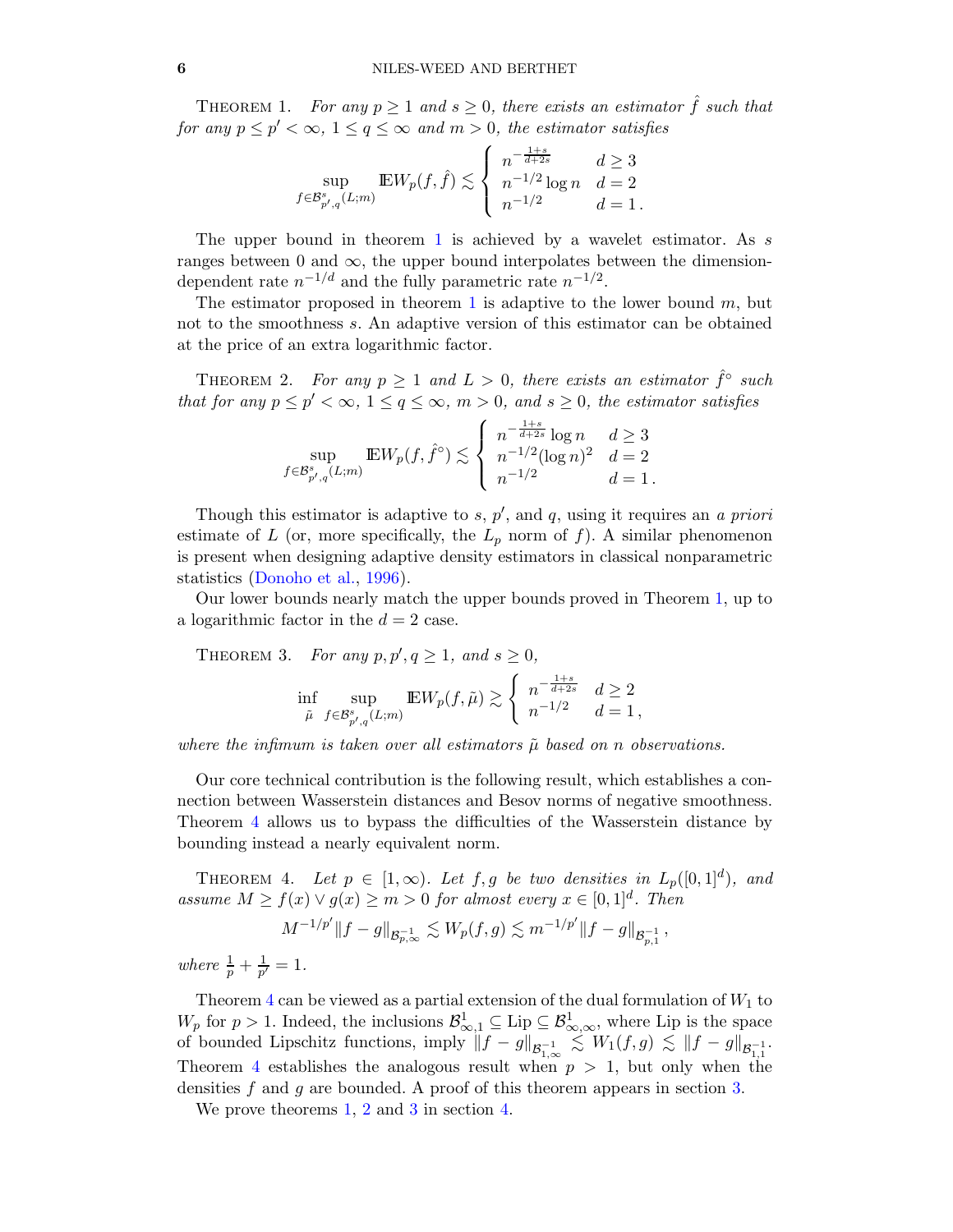2.2.2 Unbounded densities Obtaining minimax rates when the densities are no longer bounded below is significantly more challenging since, as theorem [9](#page-11-0) below makes clear, it is no longer possible to control  $W_p$  by any function norm in the absence of a lower bound on the densities in question. Moreover, the statistical properties of the estimation problem also change markedly: surprisingly, the density estimation problem over the class  $\mathcal{B}_{p,q}^{s}(L)$  is strictly harder than the corresponding problem over  $\mathcal{B}_{p,q}^s(L;m)$ , even under a smoothness assumption. We prove the following lower bound.

<span id="page-6-0"></span>THEOREM 5. For any  $p, p', q \geq 1$ , and  $s \geq 0$ , if L is a sufficiently large constant, then

$$
\inf_{\tilde{\mu}} \sup_{f \in \mathcal{B}^s_{p',q}(L)} W_p(f, \tilde{\mu}) \gtrsim \begin{cases} n^{-\frac{1+s/p}{d+s}} & d-s \ge 2p \\ n^{-1/2p} & d-s < 2p \end{cases}
$$

where the infimum is taken over all estimators  $\tilde{\mu}$  based on n observations.

Note that, when  $p \geq 2$ , this rate is worse than the upper bound given in theorem [1](#page-4-0) for all  $s > 0$  and  $d \geq 1$ . This establishes that the class of densities bounded from below is strictly easier to estimate than the class of all densities, for all nontrivial smoothness parameters.

When  $s \in [0, 1)$ , and we consider the Holder class  $\mathcal{C}^s(L)$ , we can obtain a nearly matching upper bound, up to a logarithmic factor. Moreover, the estimator we construct is a histogram. This property enables the use of such an estimator in practical applications. We take up this point in section [6.](#page-18-0)

<span id="page-6-1"></span>THEOREM 6. Assume  $p \geq 2$ . For any  $s \in [0,1)$ , there exists a histogram estimator  $\hat{f}$  such that

$$
\sup_{f \in \mathcal{C}^s(L)} \mathbb{E} W_p(f, \hat{f}) \lesssim \begin{cases} n^{-\frac{1+s/p}{d+s}} & d-s > 2p \\ n^{-\frac{1}{2p}} \log n & d-s = 2p \\ n^{-\frac{1}{2p}} & d-s < 2p \end{cases}.
$$

The proofs of both theorems [5](#page-6-0) and [6](#page-6-1) appear in section [5.](#page-15-0)

#### 2.3 Computational aspects of smooth density estimation

In many computational applications, it is significantly simpler to work with discrete measures supported on a finite number of points, since in general there is no closed form expression for the Wasserstein distance between continuous measures. Unfortunately, the estimators presented in section [2.2](#page-4-1) are not of this form, so it is unclear whether smoothness of the underlying measure can be exploited in applications. However, a simple argument shows that optimal rates can be achieved by resampling from the smooth estimator we construct to obtain a discrete distribution supported on  $M \geq n$  points which achieves the optimal rate for  $s \in [0, 1)$ . We extract one simple result in this direction.

<span id="page-6-2"></span>THEOREM 7. For any  $s \in [0,1)$  and any  $1 \leq p < \infty$ , there exists an estimator  $\bar{\mu}_{n,M}$ , supported on  $M = o(n^2)$  points, enjoying the same rate as in theorem [6,](#page-6-1) up to logarithmic factors. Moreover,  $\bar{\mu}_{n,M}$  can be computed in time  $O(M)$ .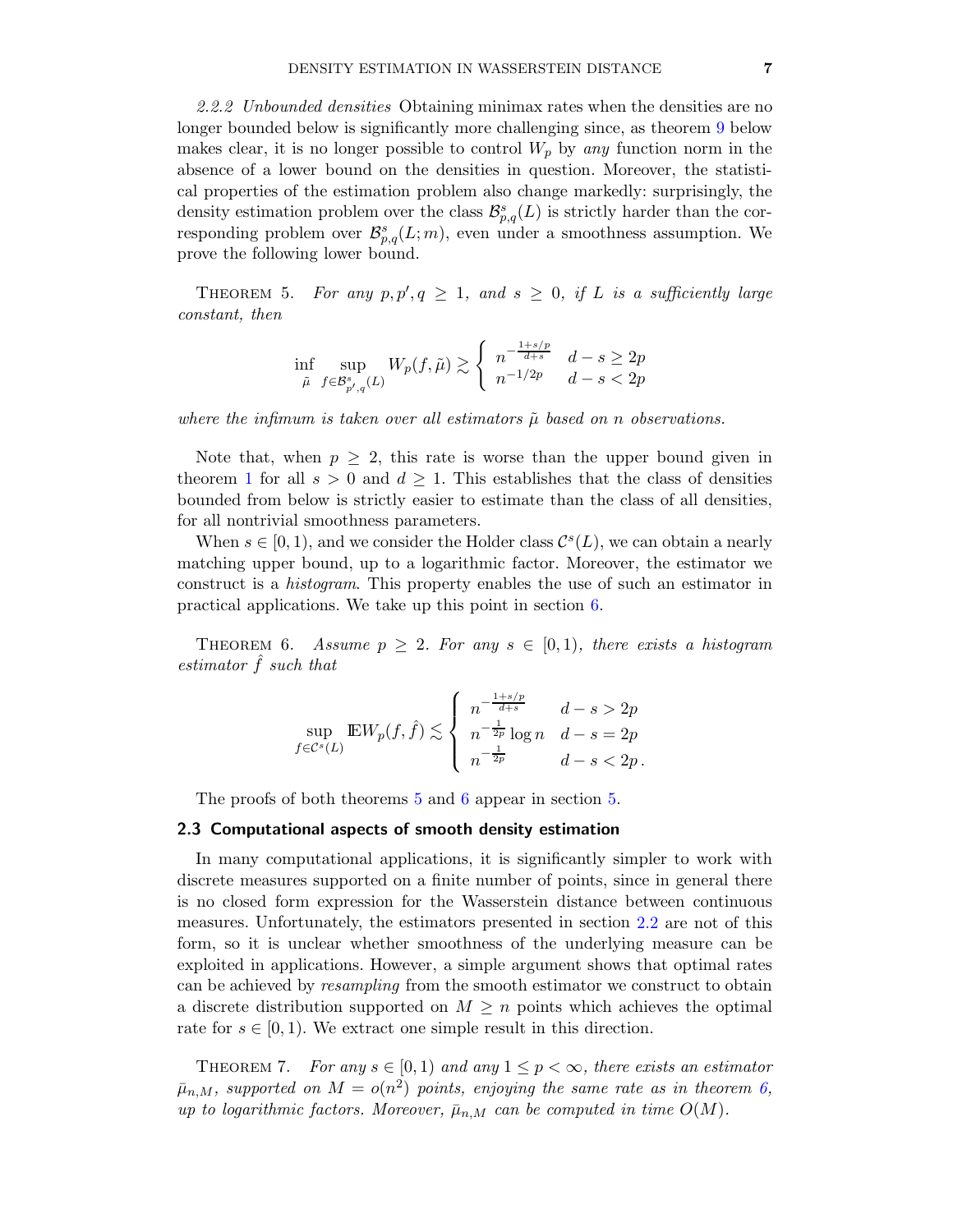Additional computational considerations along with a proof of theorem [7](#page-6-2) appear in section [6.](#page-18-0)

# <span id="page-7-0"></span>3. CONTROLLING THE WASSERSTEIN DISTANCE BY BESOV NORMS

The main goal of this section is a proof of theorem [4,](#page-5-0) which establishes that the Wasserstein distance between two measures on  $\Omega = [0, 1]^d$  can be controlled by a Besov norm of the difference in their densities as long as their densities are bounded above and below. We also establish that no analogous result can hold for arbitrary densities. While we give upper and lower bounds, the Besov norms appearing in the two bounds do not agree. We do not know whether under some conditions the  $W_p$  distance is in fact *equivalent* to a particular Besov norm  $\lVert \cdot \rVert_{\mathcal{B}^{-1}_{p,q}}$ for some  $q \in [1, +\infty]$ .

The results of this section are closely related to results of [Shirdhonkar and Jacobs](#page-34-11) [\(2008\)](#page-34-11) and [Peyre](#page-34-14) [\(2018](#page-34-14)), who established similar relations for  $p < 1$  and  $p = 2$ , respectively. In section [3.1,](#page-7-1) we show the upper bound of theorem [4,](#page-5-0) and in section [3.2](#page-10-0) we show the lower bound. Section [3.3](#page-11-1) establishes that there is no general relationship between Wasserstein distances and Besov norms once the assumption that the density is bounded away from 0 is relaxed.

#### <span id="page-7-1"></span>3.1 Upper bound

Let f and g be probability densities in  $L_p(\Omega)$  for  $p \in [1,\infty)$  with the following wavelet expansions.

<span id="page-7-3"></span>(3) 
$$
f = \sum_{\phi \in \Phi} \alpha_{\phi} \phi + \sum_{j \ge 0} \sum_{\psi \in \Psi_j} \beta_{\psi} \psi
$$

$$
g = \sum_{\phi \in \Phi} \alpha_{\phi}' \phi + \sum_{j \ge 0} \sum_{\psi \in \Psi_j} \beta_{\psi}' \psi,
$$

where we assume (Assumption [E.2\)](#page-32-1) that constant functions lie in the span of  $\Phi$ . For the upper bound, we do not need to assume any additional regularity—in particular, proposition [1](#page-7-2) holds for the Haar wavelet basis (see [Triebel,](#page-34-21) [2010](#page-34-21)). In principle, the expansions in  $(3)$  hold only in  $L_2$ , but in fact convergence also holds in  $L_p$  assuming that  $f, g \in L_p(\Omega)$  (Härdle et al., [1998,](#page-34-17) Remark 8.4).

<span id="page-7-2"></span>PROPOSITION 1. Let  $1 \leq p < \infty$ . If  $f(x) \vee g(x) \geq m > 0$  for almost every  $x \in [0,1]^d$ , then

$$
W_p(f,g) \lesssim m^{-1/p'} \Big( \| \alpha - \alpha' \|_{\ell_p} + \sum_{j \geq 0} 2^{-j} 2^{dj(\frac{1}{2} - \frac{1}{p})} \| \beta_j - \beta'_j \|_{\ell_p} \Big) \, ,
$$

where  $\frac{1}{p} + \frac{1}{p'} = 1$ .

By rescaling f and q by a positive real number, this proposition implies that the analogous claim holds for any two nonnegative functions  $f$  and  $g$  satisfying  $\int_{\Omega} f = \int_{\Omega} g < \infty.$ 

PROOF. We will follow a strategy originally developed by [Moser](#page-34-22) [\(1965](#page-34-22)) for the purpose of showing that all volume forms on a smooth, compact manifold are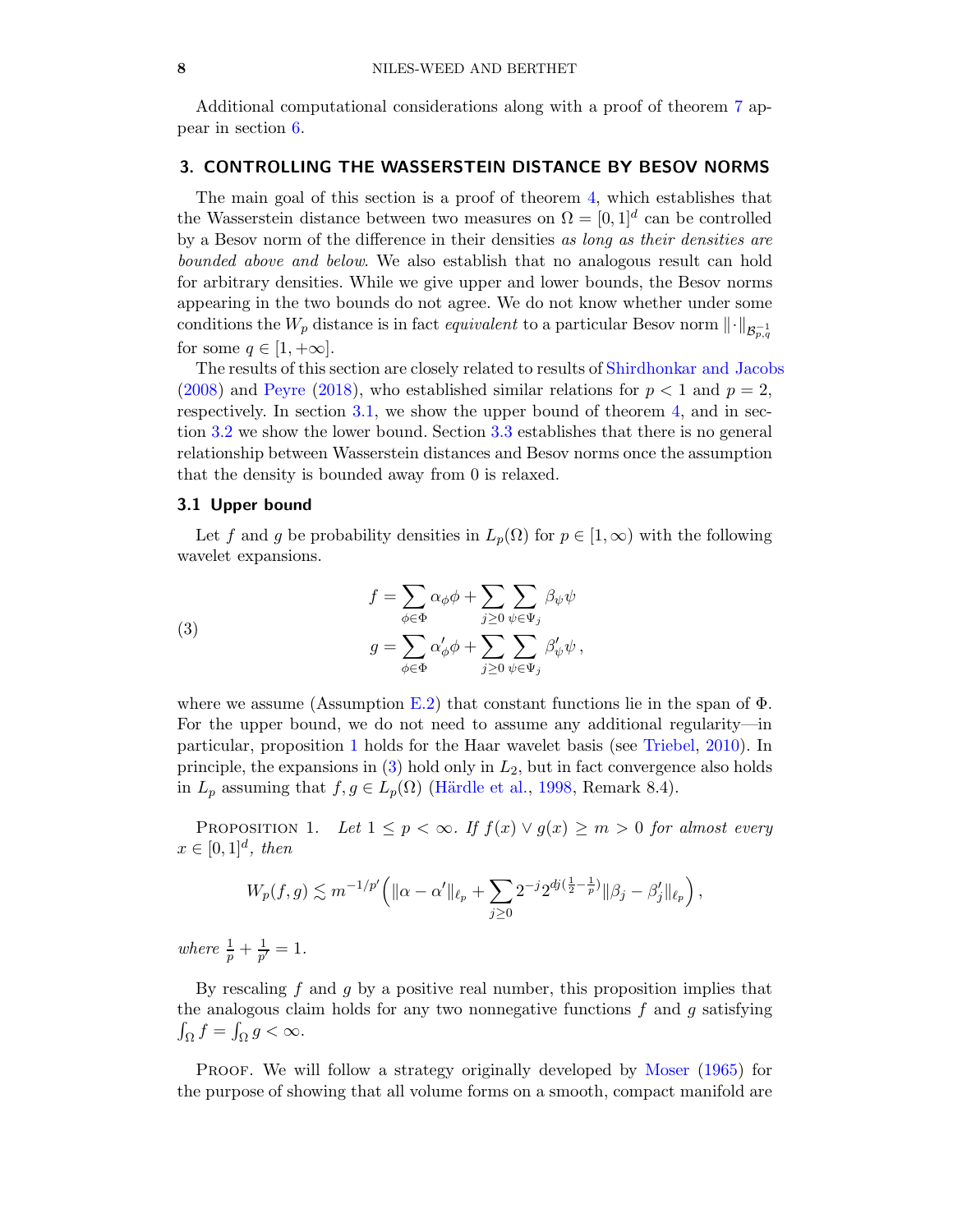equivalent up to automorphism. We define a vector field V on  $\Omega$  satisfying

<span id="page-8-0"></span>
$$
(4) \qquad \qquad \nabla \cdot V = f - g
$$

<span id="page-8-1"></span>(5) 
$$
||V||_{L^p} \lesssim ||\alpha - \alpha'||_{\ell_p} + \sum_{j \geq 0} 2^{-j} 2^{dj(\frac{1}{2} - \frac{1}{p})} ||\beta_j - \beta'_j||_{\ell_p},
$$

where the first condition is intended in the distributional sense that

$$
-\int_{\Omega} \nabla h \cdot V \, \mathrm{d}x = \int_{\Omega} h(f - g) \, \mathrm{d}x \, .
$$

for all  $h \in C^1(\Omega)$ . In particular, we require the boundary condition  $V \cdot \mathbf{n} = 0$ on  $\partial\Omega$ , where **n** is an outward-pointing normal. We defer the construction of this vector field to Proposition [2,](#page-9-0) below.

To show the theorem, we appeal to the following characterization of the Wasserstein distance. Denote by  $K_{\Omega}$  the set of pairs of measures  $(\rho, E)$  on  $\Omega \times [0, 1]$  where  $\rho$  is scalar valued and E is vector valued.

THEOREM 8 [\(Benamou and Brenier,](#page-33-9) [2000](#page-33-9); [Brenier](#page-33-10), [2003](#page-33-10)). For any measures  $\mu$  and  $\nu$  on  $\Omega$  and  $p \in [1,\infty)$ ,

$$
W_p^p(\mu,\nu) = \inf_{(\rho,E)\in K_{\Omega}} \{ \mathcal{B}_p(\rho,E) : \rho(\cdot,0) = \mu, \rho(\cdot,1) = \nu, \partial_t \rho + \nabla_x \cdot E = 0 \},
$$

where

$$
\mathcal{B}_p(\rho, E) := \begin{cases} \int_{\Omega \times [0,1]} \left\| \frac{dE}{d\rho}(x,t) \right\|^p \, \mathrm{d}\rho(x,t) & \text{if } E \ll \rho, \\ +\infty & \text{otherwise.} \end{cases}
$$

Let us show how to prove the theorem. We choose  $\rho$  and E absolutely continuous with respect to the Lebesgue measure on  $\Omega \times [0,1]$ , and consequently identify them with their density. First, set  $\rho(x,t) = (1 - \lambda(t))f(x) + \lambda(t)g(x)$ , where  $\lambda : [0, 1] \rightarrow [0, 1]$  is defined by

$$
\lambda(x) := \begin{cases} \frac{1}{2}(2t)^p & \text{if } t \le 1/2, \\ 1 - \frac{1}{2}(2 - 2t)^p & \text{if } t > 1/2. \end{cases}
$$

<span id="page-8-2"></span>Clearly  $\rho(\cdot, 0) = f(\cdot)$  and  $\rho(\cdot, 1) = g(\cdot)$ . Moreover, we have the following lower bound.

LEMMA 1. Suppose  $f(x) \vee g(x) \geq m$  for almost all  $x \in \Omega$ . Then

$$
\rho(x,t) \ge \begin{cases} \frac{1}{2}(2t)^p m & \text{if } t \le 1/2, \\ \frac{1}{2}(2-2t)^p m & \text{if } t > 1/2 \end{cases}
$$

for almost every  $x \in \Omega$ . In particular, for  $t \neq 1/2$ , we have that  $\rho(x,t) \geq \frac{1}{2}m$ .  $\left(\frac{\lambda'(t)}{t}\right)$  $\frac{p}{p}$  $\left(\frac{p}{p-1}\right)^{\frac{p}{p-1}}$ .

We then define  $E$  by

$$
E(x,t) = \lambda'(t)V(x) \quad \text{ for } t \in [0,1] \setminus \{1/2\}.
$$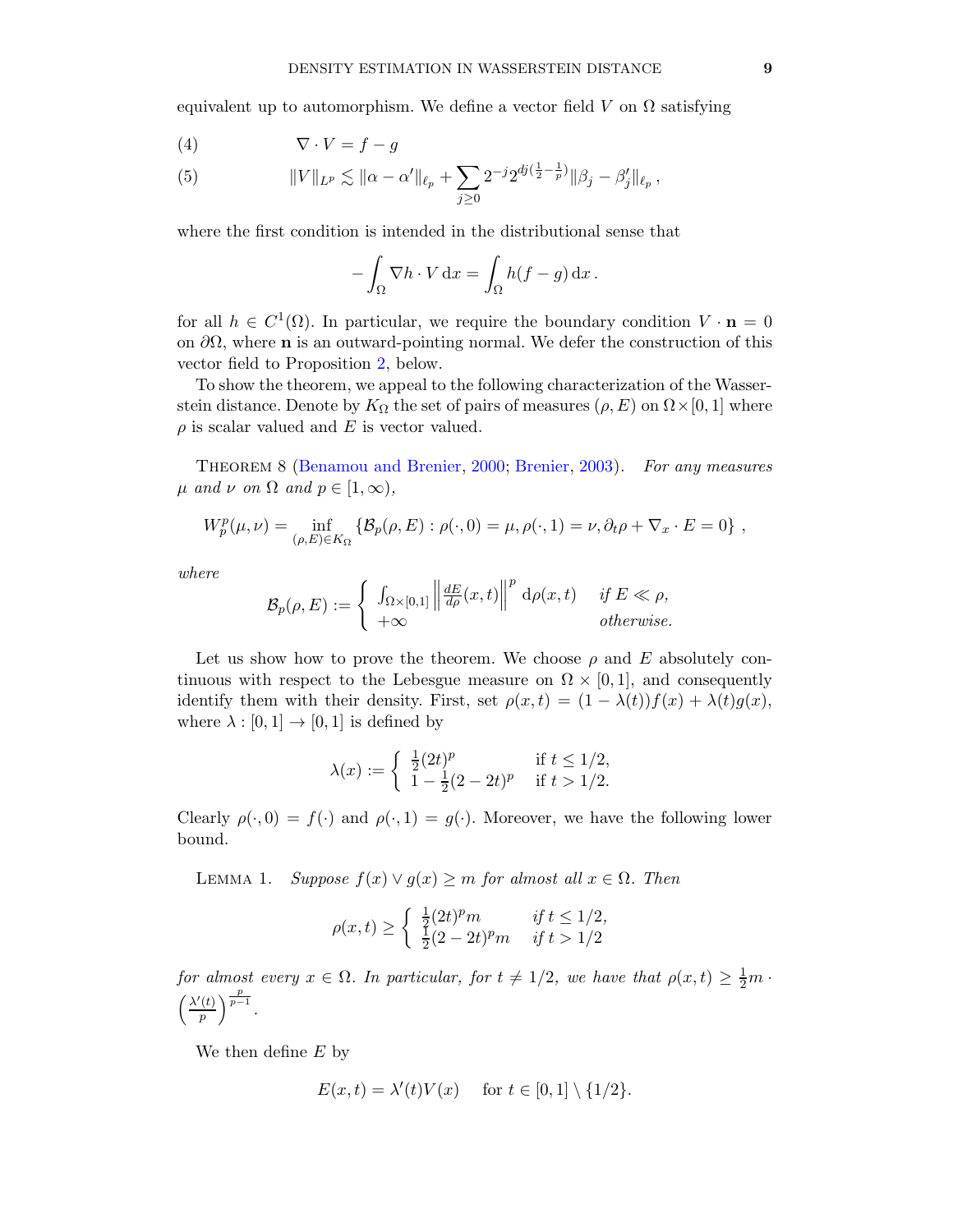Since  $\nabla_x \cdot E = \lambda'(t)(f - g)$  for almost all  $x \in \Omega$  and  $t \in [0, 1]$ , the pair  $(\rho, E)$ defined in this way satisfies  $\partial_t \rho + \nabla_x \cdot E = 0$  in the distributional sense.

For almost every  $t \in [0, 1]$ , we have the bound

$$
\left\|\frac{dE}{d\rho}(x,t)\right\|^p \rho(x,t) \le \|V(x)\|^p \frac{\lambda'(t)^p}{\rho(x,t)^{p-1}} \lesssim \|V(x)\|^p m^{1-p}.
$$

We obtain

$$
W_p(f,g) \le \left(\int_{\Omega \times [0,1]} \left\| \frac{dE}{d\rho}(x,t) \right\|^p d\rho(x,t)\right)^{1/p} \n\lesssim m^{1/p-1} \|V\|_{L_p} \n\lesssim m^{-1/p'} \left(\|\alpha - \alpha'\|_{\ell_p} + \sum_{j \ge j_0} 2^{-j} 2^{dj(\frac{1}{2} - \frac{1}{p})} \|\beta_j - \beta'_j\|_{\ell_p}\right),
$$

as claimed.

<span id="page-9-0"></span>All that remains is to establish the existence of the promised vector field  $V$ .

PROPOSITION 2. There exists a vector field  $V$  satisfying the requirements *of* [\(4\)](#page-8-0) *and* [\(5\)](#page-8-1).

PROOF. We will proceed by defining vector fields  $V_{\phi}$  for each  $\phi \in \Phi$  and  $V_{\psi}$  for each  $\psi \in \Psi_j$ ,  $j \geq 0$  satisfying  $\nabla \cdot V_{\phi} = \phi$  and  $\nabla \cdot V_{\psi} = \psi$ , along with appropriate boundary conditions. The desired vector field  $V$  will then be obtained as

<span id="page-9-1"></span>(6) 
$$
V = \sum_{\phi \in \Phi} (\alpha_{\phi} - \alpha'_{\phi}) V_{\phi} + \sum_{j \geq 0} \sum_{\psi \in \Psi_j} (\beta_{\psi} - \beta'_{\psi}) V_{\psi}.
$$

An application of Fubini's theorem immediately yields that this definition satisfies [\(4\)](#page-8-0) in the distributional sense. We conclude by obtaining the desired estimate for  $||V||_{L_p}$  to show  $(5)$ 

Definition of  $V_{\phi}$  for  $\phi \in \Phi$ . Given  $x \in \mathbb{R}^d$ , we write  $x^{(i)}$  for the vector consisting of the first *i* coordinates of x. For each  $1 \leq i \leq d$ , define  $\phi^{(i)} : \mathbb{R}^i \to \mathbb{R}$  by

$$
\phi^{(i)}(x^{(i)}) = \int_0^1 \cdots \int_0^1 \phi(x^{(i)}, t_{i+1}, \ldots, t_d) dt_{i+1} \ldots dt_d,
$$

and set  $\phi^{(0)} = 0$ . We define  $V_{\phi}$  componentwise as

$$
(V_{\phi})_i(x) = \int_0^{x_i} \phi^{(i)}(x^{(i-1)}, t_i) dt_i - x_i \phi^{(i-1)}(x^{(i-1)}) \qquad 1 \le i \le d.
$$

<span id="page-9-2"></span>We now verify that this definition satisfies the desired identity. The proof appears in Supplemental Appendix [A.](#page-22-0)

LEMMA 2. The field  $V_{\phi}$  satisfies  $\nabla \cdot V_{\phi} = \phi$ . Moreover,  $\left( \sum_{\phi \in \Phi} (\alpha_{\phi} - \alpha'_{\phi}) V_{\phi} \right) \cdot$  $\mathbf{n} = 0$  on the boundary of  $[0,1]^d$ , where  $\mathbf{n}$  is an outward-pointing normal.

$$
\overline{\square}
$$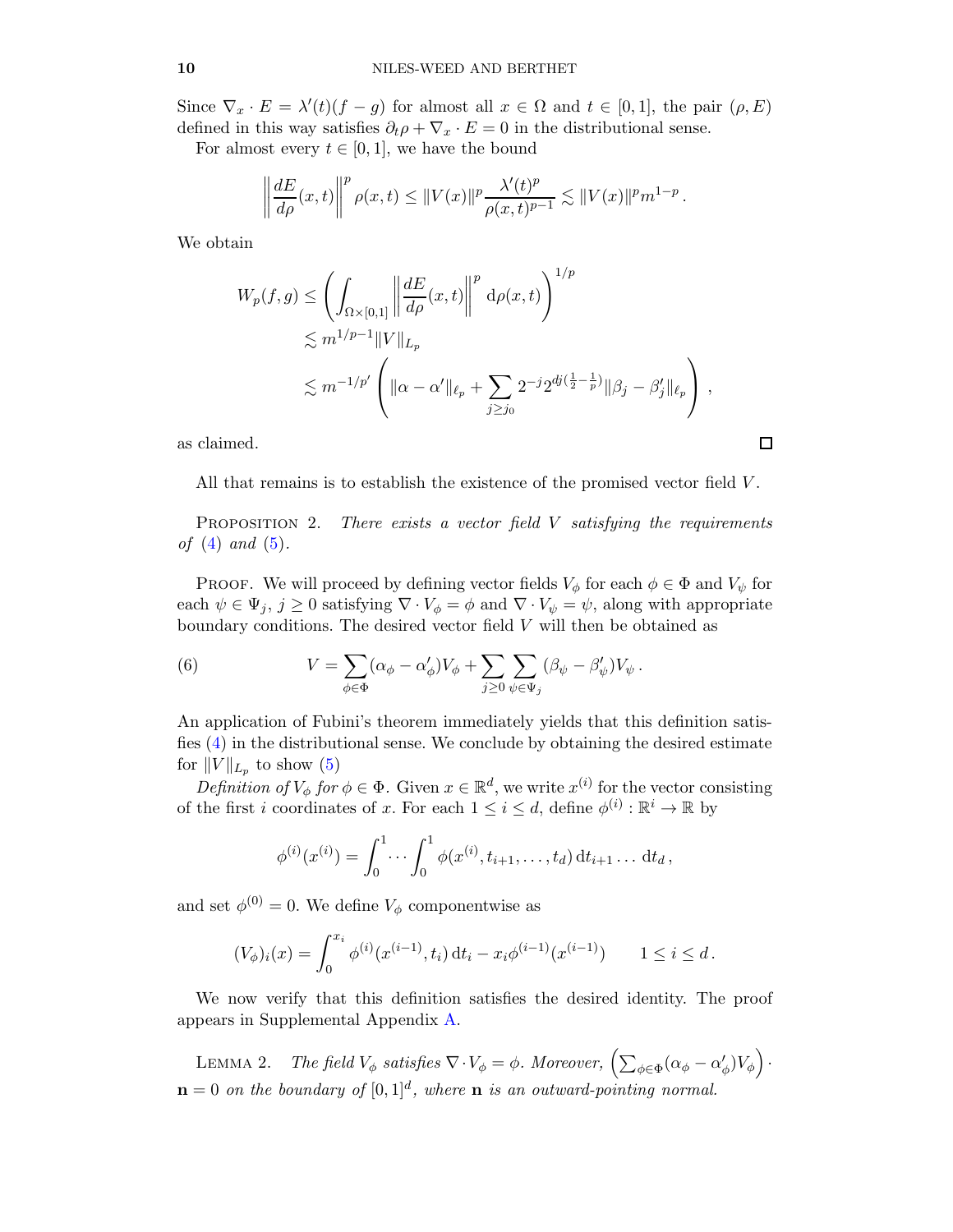Definition of  $V_{\psi}$  for  $\psi \in \Psi_j$ ,  $j \geq 0$ . We adopt essentially the same construction as above. First, by Assumption [E.3,](#page-32-2)  $\psi$  can be written as  $\bigotimes_{i=1}^{d} \psi_i$ , where each  $\psi_i$ is a univariate function. Assumptions [E.1](#page-32-3) and [E.2](#page-32-1) imply that  $\int_{[0,1]^d} \psi(x) dx = 0$ , so there exists an index  $k \in [d]$  such that  $\int_{[0,1]} \psi_k(x_k) dx_k = 0$ . We set

$$
(V_{\psi})_k(x) = \int_0^{x_k} \psi_k(t) dt \cdot \prod_{i \neq k} \psi_i(x_i),
$$

<span id="page-10-2"></span>and  $(V_{\psi})_i = 0$  for  $i \neq k$ .

LEMMA 3. The field  $V_{\psi}$  satisfies  $\nabla \cdot V_{\psi} = \psi$  and  $V_{\psi} \cdot \mathbf{n} = 0$  on the boundary of  $[0,1]^d$ , where **n** is an outward-pointing normal.

A proof appears in Supplemental Appendix [A.](#page-22-0)

<span id="page-10-3"></span>*Norm estimates.* We now obtain an estimate for  $||V||_{L_p}$ . We require two lemmas, the proofs of which appear in Supplemental Appendix [A.](#page-22-0)

LEMMA 4. For any sequence  $\{\alpha_{\phi}\}_{\phi \in \Phi}$ ,

$$
\left\|\sum_{\phi\in\Phi}\alpha_\phi V_\phi\right\|_{L_p}\lesssim \|\alpha\|_{\ell_p}\,.
$$

<span id="page-10-4"></span>LEMMA 5. For any sequence  $\{\beta_{\psi}\}_{\psi \in \Psi_j},$ 

$$
\left\|\sum_{\psi\in\Psi_j}\beta_\psi V_\psi\right\|_{L_p}\lesssim 2^{-j}2^{dj(\frac{1}{2}-\frac{1}{p})}\|\beta\|_{\ell_p}\,.
$$

We obtain, for  $V$  defined as in  $(6)$ ,

$$
||V||_{L_p} \leq \left\| \sum_{\phi \in \Phi} (\alpha_{\phi} - \alpha_{\phi}')V_{\phi} \right\|_{L_p} + \sum_{j \geq 0} \left\| \sum_{\psi \in \Psi_j} (\beta_{\psi} - \beta_{\psi}')V_{\psi} \right\|_{L_p}
$$
  
 
$$
\lesssim ||\alpha - \alpha'||_{\ell_p} + \sum_{j \geq 0} 2^{-j} 2^{dj(\frac{1}{2} - \frac{1}{p})} ||\beta_j - \beta_j'||_{\ell_p},
$$

<span id="page-10-0"></span>which gives  $(5)$ .

#### 3.2 Lower bound

We can prove a similar lower bound when  $f$  and  $g$  are bounded above. Unlike the assumption that the densities are bounded below required for proposition [1,](#page-7-2) this assumption is relatively benign, insofar as it holds automatically for continuous densities on  $[0,1]^d$ . For proposition [3,](#page-10-1) we require the wavelets in [\(3\)](#page-7-3) to possess at least one continuous derivative (see Assumption [E.2\)](#page-32-1).

<span id="page-10-1"></span>PROPOSITION 3. Let  $1 \leq p \leq \infty$ . If  $f(x) \vee g(x) \leq M$  for almost every  $x \in [0,1]^d$ , then

$$
W_p(f,g) \gtrsim M^{-1/p'} \left( \|\alpha - \alpha'\|_{\ell_p} + \sup_{j\geq 0} \left\{ 2^{-j} 2^{dj(\frac{1}{2} - \frac{1}{p})} \|\beta_j - \beta'_j\|_{\ell_p} \right\} \right).
$$

 $\Box$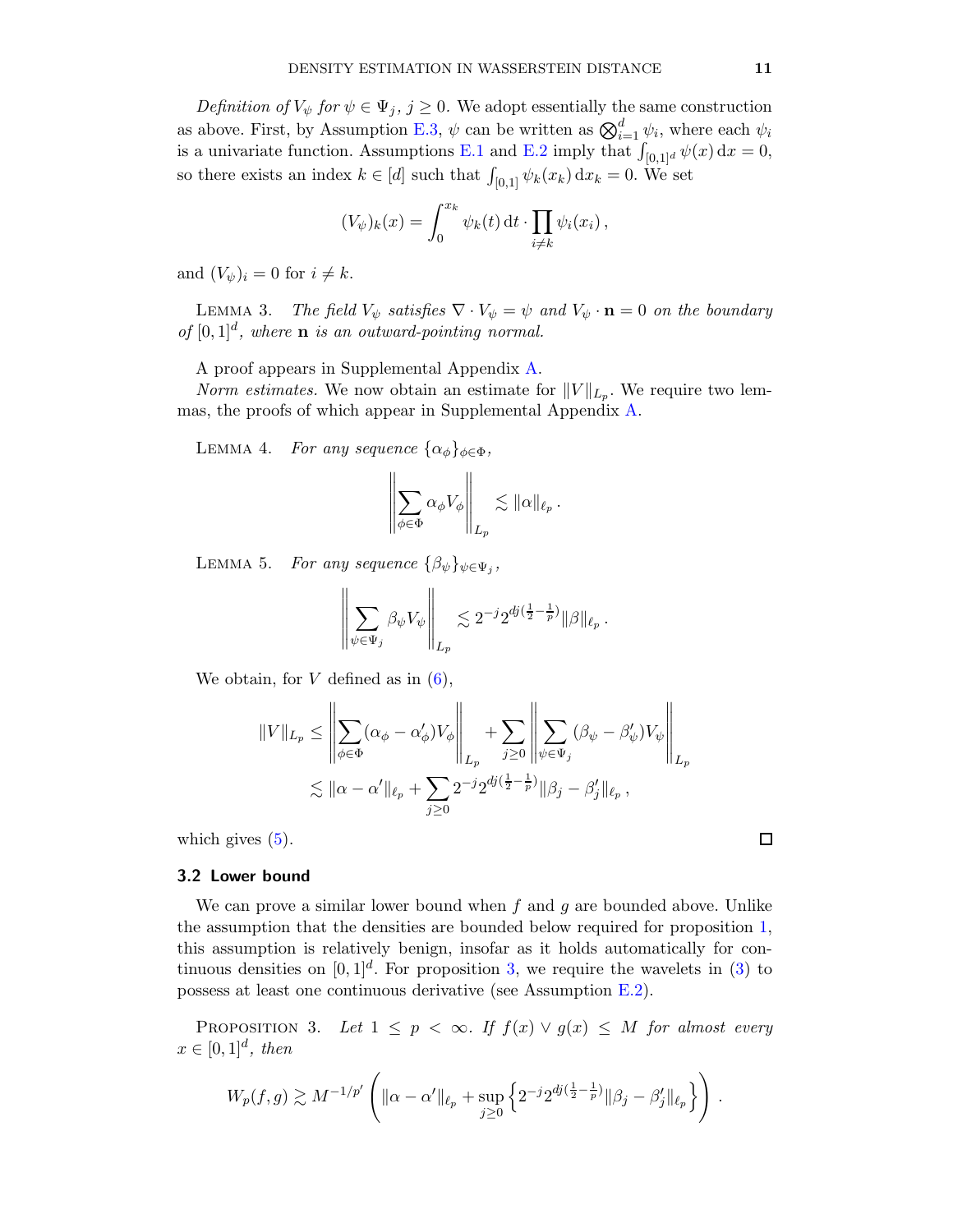<span id="page-11-2"></span>PROOF. We use the following fact, due to [Maury et al.](#page-34-13)  $(2010, \text{Lemma } 3.4 \text{ and } \text{]}$  $(2010, \text{Lemma } 3.4 \text{ and } \text{]}$ Remark):

LEMMA 6 [\(Maury et al.,](#page-34-13) [2010](#page-34-13)). For all  $h \in C^1(\Omega)$ ,

$$
\int_{\Omega} h(f-g) dx \leq M^{1/p'} \|\nabla h\|_{L_{p'}(\Omega)} W_p(f,g) .
$$

Fix an index  $j \geq 0$ . Let h be a function of the form

$$
h=\sum_{\phi\in\Phi}\kappa_\phi\phi+\sum_{\psi\in\Psi_j}\lambda_\psi\psi\,,
$$

for some vectors  $\kappa$  and  $\lambda$  satisfying  $\|\kappa\|_{\ell_{p'}} \leq 1$  and  $\|\lambda\|_{\ell_{p'}} \leq 2^{-j+dj(\frac{1}{2}-\frac{1}{p})}$ .

<span id="page-11-3"></span>We require the following bound, whose proof appears in Supplemental Appendix [A.](#page-22-0)

LEMMA 7. If 
$$
||\kappa||_{\ell_{p'}} \le 1
$$
 and  $||\lambda||_{\ell_{p'}} \le 2^{-j+dj(\frac{1}{2}-\frac{1}{p})}$ , then  $||\nabla h||_{L_{p'}(\Omega)} \lesssim 1$ .

Applying Lemmas [6](#page-11-2) and [7,](#page-11-3) we obtain

$$
W_p(f,g) \gtrsim M^{-1/p'} \int_{\Omega} h(f-g) dx = M^{-1/p'} \left( \sum_{\phi \in \Phi} \kappa_{\phi} (\alpha_{\phi} - \alpha'_{\phi}) + \sum_{\psi \in \Psi_j} \lambda_{\psi} (\beta_{\psi} - \beta'_{\psi}) \right).
$$

Taking the supremum over  $\kappa$  and  $\lambda$  subject to the constraints  $\|\kappa\|_{\ell_{n'}} \leq 1$  and  $\|\lambda\|_{\ell_{p'}} \leq 2^{-j+dj(\frac{1}{2}-\frac{1}{p})}$  implies

$$
W_p(f,g) \gtrsim M^{-1/p'} \left( \|\alpha - \alpha'\|_{\ell_p} + 2^{-j} 2^{dj(\frac{1}{2} - \frac{1}{p})} \|\beta_j - \beta'_j\|_{\ell_p} \right) ,
$$

<span id="page-11-1"></span>and taking the supremum over  $j \geq 0$  yields the claim.

$$
\qquad \qquad \Box
$$

#### 3.3 Densities not bounded below

We now show that no statement like proposition [1](#page-7-2) can hold if one of the densities is not bounded away from zero. Indeed, in this case, under mild assumptions, it is impossible to control  $W_p(f, g)$  by any function norm when  $p > 1$ . This stands in sharp contrast to the fact that, when  $p = 1$ , the dual formulation of  $W_1$  implies that the Wasserstein distance is such a norm.

<span id="page-11-0"></span>THEOREM 9. Let  $\|\cdot\|$  be any norm on functions on  $\Omega$ , and suppose that there exists a function h in  $L_1(\Omega)$ , not identically zero, satisfying

- $\int_{\Omega} h = 0$
- $||h|| < \infty$
- The sets  $\overline{\{h>0\}}$  and  $\overline{\{h<0\}}$  are disjoint.

Then for any  $p > 1$ ,

$$
\sup_{f,g\in\mathcal{D}(\Omega)}\frac{W_p(f,g)}{\|f-g\|}=\infty.
$$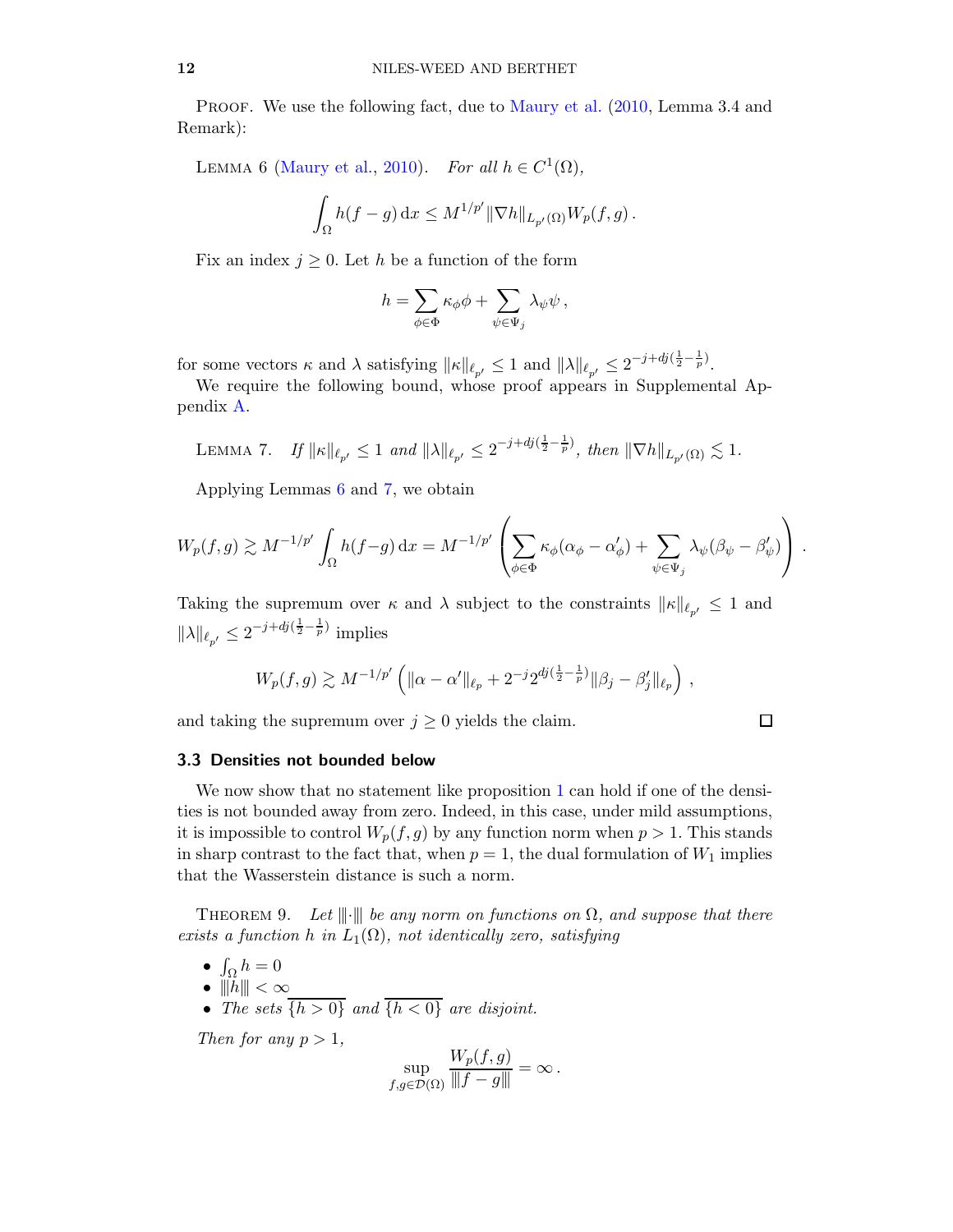PROOF. Let  $h_+ := h \vee 0$  and  $h_- := -(h \wedge 0)$ , so that  $h = h_+ - h_-,$  and note that by assumption  $\int_{\Omega} h_+ = \int_{\Omega} h_- =: \rho > 0$ . For any  $\lambda \in [0, 1]$ , set

$$
f_{\lambda} = \frac{1}{2\rho}((1 + \lambda)h_{+} + (1 - \lambda)h_{-})
$$

$$
g_{\lambda} = \frac{1}{2\rho}((1 - \lambda)h_{+} + (1 + \lambda)h_{-}).
$$

Note that  $f_{\lambda}, g_{\lambda} \in \mathcal{D}(\Omega)$ , and  $||f - g||| = \frac{\lambda}{\rho}$  $\frac{\lambda}{\rho}$ |||h|||. On the other hand, since the compact sets  $\overline{\{h>0\}}$  and  $\overline{\{h<0\}}$  are disjoint, there exist two sets S and T and  $c > 0$  such that  $\text{supp}(h_{+}) \subseteq S$  and  $\text{supp}(h_{-}) \subseteq T$  and  $||x - y|| \geq c$  for any  $x \in S, y \in T$ . Lemma [9,](#page-15-1) below, therefore implies  $W_p(f, g) \ge c | \int_S f - g |^{1/p} = c \lambda^{1/p}$ . We obtain

$$
\sup_{f,g\in\mathcal{D}(\Omega)}\frac{W_p(f,g)}{\|f-g\|}\geq \sup_{\lambda\in(0,1)}\frac{W_p(f_\lambda,g_\lambda)}{\|f_\lambda-g_\lambda\|}\gtrsim \sup_{\lambda\in(0,1)}\lambda^{1/p-1}=\infty.
$$

#### 4. WAVELET ESTIMATION IN FOR BOUNDED DENSITIES

<span id="page-12-0"></span>In this section, we employ the results of section [3](#page-7-0) to prove theorems [1,](#page-4-0) [2](#page-5-1) and [3.](#page-5-2) We show that the minimax rate over  $\mathcal{B}_{p,q}^s(L;m)$  can be achieved by a wavelet estimator.

#### 4.1 Upper bound

To prove Theorem [1,](#page-4-0) we introduce the following estimator based on a wavelet expansion of regularity  $r > \max\{s, 1\}$  (see Assumption [E.2\)](#page-32-1) truncated to level J, for some  $J \geq 0$  to be chosen. Set

$$
\tilde{\alpha}_{\phi} := \frac{1}{n} \sum_{i} \phi(X_i) \quad \phi \in \Phi
$$

$$
\tilde{\beta}_{\psi} := \frac{1}{n} \sum_{i} \psi(X_i) \quad \psi \in \Psi_j, 0 \le j \le J
$$

and let  $\tilde{f} := \sum_{\phi \in \Phi} \tilde{\alpha}_{\phi} \phi + \sum_{0 \leq j \leq J} \sum_{\psi \in \Psi_j} \tilde{\beta}_{\psi} \psi$ . While such an estimator can already yield optimal rates in  $L_p$  [\(Kerkyacharian and Picard](#page-34-18), [1992](#page-34-18)),  $\tilde{f}$  may fail to be a probability density, in which case the quantity  $W_p(f, \tilde{f})$  is undefined. We therefore focus on the estimator

$$
\hat{f}:=\min_{g\in\mathcal{D}}\|g-\tilde{f}\|_{\mathcal{B}^{-1}_{p,1}}\,,
$$

where  $\mathcal D$  is the set of probability densities on  $\Omega$ . By construction,  $\hat f$  is a density, so that  $W_p(f, \hat{f})$  is meaningful.

<span id="page-12-1"></span>The following lemma shows that the quality of this estimator can be controlled by the distance between f and  $\tilde{f}$  in Besov norm.

LEMMA 8. For any  $f \in \mathcal{B}_{p,q}^s(L; m)$ ,

$$
W_p(f, \hat{f}) \lesssim \|f - \tilde{f}\|_{\mathcal{B}_{p,1}^{-1}}.
$$

 $\Box$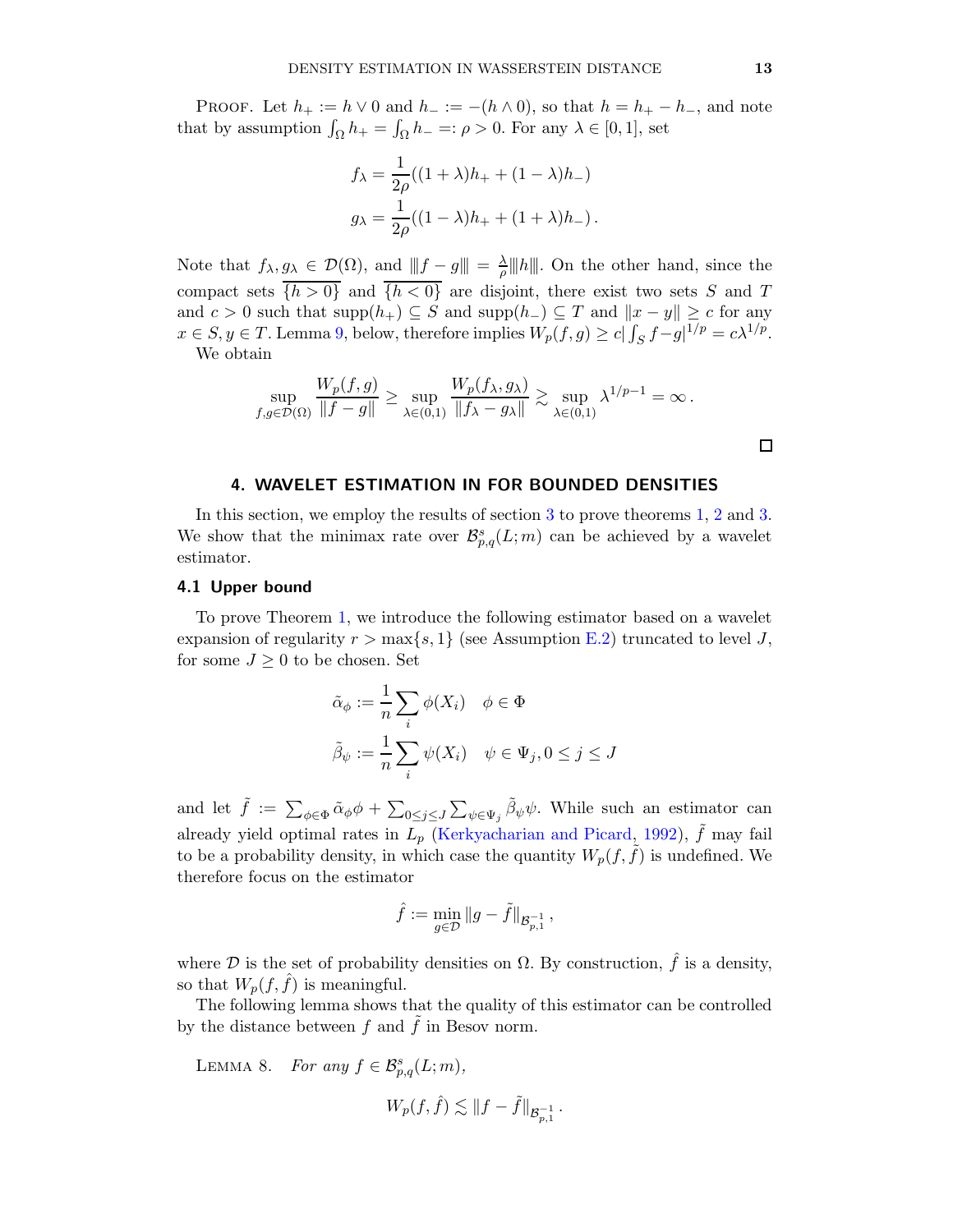PROOF. By assumption, f is bounded below by m. Theorem [4](#page-5-0) therefore implies

$$
W_p(f,\hat{f}) \lesssim \|f-\hat{f}\|_{\mathcal{B}_{p,1}^{-1}} \le \|f-\tilde{f}\|_{\mathcal{B}_{p,1}^{-1}} + \|\hat{f}-\tilde{f}\|_{\mathcal{B}_{p,1}^{-1}} \lesssim \|f-\tilde{f}\|_{\mathcal{B}_{p,1}^{-1}},
$$

where the final inequality uses the definition of  $\hat{f}$  and the fact that  $f \in \mathcal{D}$ .  $\Box$ 

The proof of Theorem [1](#page-4-0) now follows from standard facts in wavelet density estimation. We require the following proposition, whose proof appears in Supplemental Appendix [A.](#page-22-0)

<span id="page-13-0"></span>PROPOSITION 4. Let f have wavelet expansion as in [\(3\)](#page-7-3), and let  $0 \le j \le J$ . If  $n \geq 2^{dJ}$  and  $p \geq 1$ , then

$$
\mathbb{E} \|\alpha - \tilde{\alpha}\|_{\ell_p} \lesssim \frac{1}{n^{1/2}}
$$

$$
\mathbb{E} \|\beta_j - \tilde{\beta}_j\|_{\ell_p} \lesssim \frac{2^{dj/p}}{n^{1/2}}
$$

We are now in a position to prove Theorem [1.](#page-4-0)

PROOF OF THEOREM [1.](#page-4-0) Denote by  $f_J$  the projection of f to span  $(\Phi \cup (\bigcup_{j\leq J} \Psi_j))$ , i.e..

.

$$
f_J = \sum_{\phi \in \Phi} \alpha_{\phi} \phi + \sum_{0 \le j \le J} \sum_{\psi \in \Psi_j} \beta_{\psi} \psi.
$$

The assumption that  $f \in \mathcal{B}_{p',q}^{s}(L)$  implies by lemma [E.1](#page-32-4) that

$$
2^{dj(\frac{1}{2}-\frac{1}{p})}\|\beta_j\|_{\ell_p}\lesssim 2^{dj(\frac{1}{2}-\frac{1}{p'})}\|\beta_j\|_{\ell_{p'}}\lesssim 2^{-js}
$$

for all  $j \geq 0$ ; hence

$$
||f - f_J||_{\mathcal{B}_{p,1}^{-1}} = \sum_{j>J} 2^{-j} 2^{dj(\frac{1}{2} - \frac{1}{p})} ||\beta_j||_{\ell_p} \lesssim 2^{-J(s+1)}.
$$

Lemma [8](#page-12-1) implies

$$
\begin{aligned} \mathbb{E} W_p(f, \hat{f}) &\lesssim \mathbb{E} \|f_J - \tilde{f}\|_{\mathcal{B}_{p,1}^{-1}} + \|f - f_J\|_{\mathcal{B}_{p,1}^{-1}} \\ &\lesssim \mathbb{E} \|\alpha - \tilde{\alpha}\|_{\ell_p} + \sum_{0 \le j \le J} \sum_{\psi \in \Psi_j} 2^{-j} 2^{dj(\frac{1}{2} - \frac{1}{p})} \mathbb{E} \|\beta_j - \tilde{\beta}_j\|_{\ell_p} + 2^{-J(s+1)} \\ &\lesssim \sum_{0 \le j \le J} 2^{-j} \left(\frac{2^{dj}}{n}\right)^{1/2} + 2^{-J(s+1)} \end{aligned}
$$

by proposition [4,](#page-13-0) as long as  $2^J \leq n^{1/d}$ . Choose J so that  $2^J \approx n^{\frac{1}{d+2s}}$ . If  $d \geq 3$ , the last term in the sum dominates and is of the same order as  $2^{-J(s+1)} = n^{-\frac{1+s}{d+2s}}$ . If  $d \leq 2$ , the approximation term is negligible and the sum is of order  $n^{-1/2}$  if  $d = 1$ , or  $n^{-1/2} \log n$  if  $d = 2$ . 口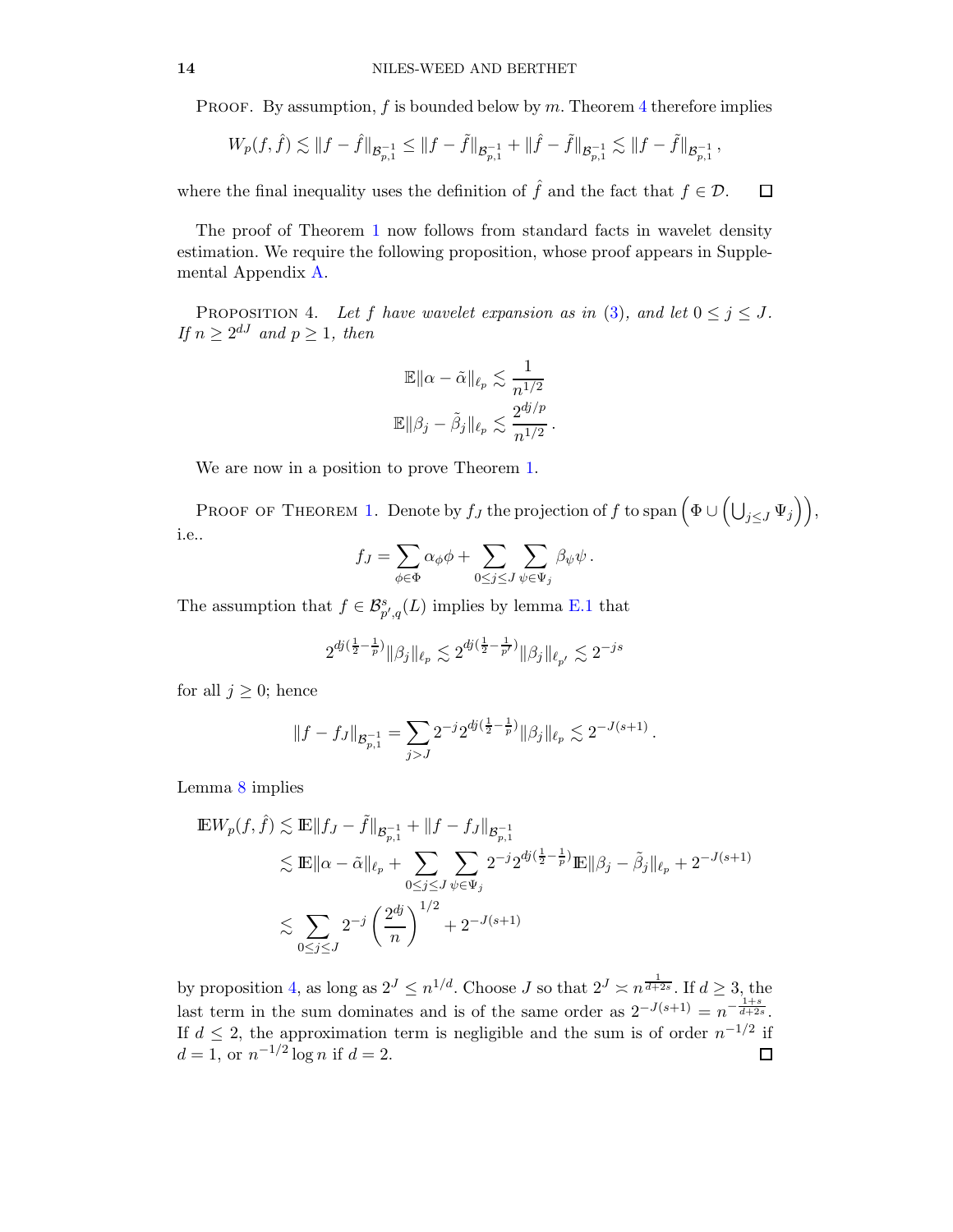#### 4.2 An adaptive estimator

By applying a truncation technique, we can also obtain an adaptive procedure which achieves the optimal rate (up to logarithmic factors) for any  $s \geq 0$ .

For any  $j \geq 0$ , set

<span id="page-14-0"></span>(7) 
$$
\tau_j := 8(1+L)K2^{dj/p}\frac{dj}{\sqrt{n}},
$$

where  $K$  is a constant defined in lemma [B.1](#page-25-0) depending on the wavelet system. For each  $j \geq 0$ , define by  $\tilde{\beta}_j$  the vector of empirical wavelet coefficients at level j, that is, the vector indexed by  $\Psi_j$  whose coordinates are given by

$$
\tilde{\beta}_{\psi} := \frac{1}{n} \sum_{i=1}^{n} \psi(X_i).
$$

The threshold  $\tau_j$  is chosen in such a way that  $\|\tilde{\beta}_j - \beta_j\|_{\ell_p} \ll \tau_j$  for all  $j \leq J$ . (See lemma [B.1.](#page-25-0))

We let *J* be such that  $2^J \approx n^{1/d}$ , and set

$$
\tilde{f}^{\circ} := \sum_{\phi \in \Phi} \tilde{\alpha}_{\phi} \phi + \sum_{0 \leq j \leq J} \left( \sum_{\psi \in \Psi_j} \tilde{\beta}_{\psi} \psi \right) 1_{\|\tilde{\beta}_j\|_{\ell_p} \geq \tau_j}
$$

Finally, in order to obtain an estimator that is a probability density, we defined the projected estimator  $\hat{f}^{\circ}$  by

$$
\hat{f}^{\circ} := \min_{g \in \mathcal{D}} \|g - \tilde{f}^{\circ}\|_{\mathcal{B}_{p,1}^{-1}}.
$$

The analysis of  $\hat{f}^{\circ}$  is standard, and follows ideas for adaptive estimation developed by [Donoho et al.](#page-33-4) [\(1996](#page-33-4)). We defer the details to Supplemental Appendix [B.](#page-25-1)

# 4.3 Lower bound

Our lower bound follows almost directly from the bound proved by [Kerkyacharian and Picard](#page-34-18) [\(1992\)](#page-34-18) to establish minimax rates for density estimation in  $L_p$  over Besov spaces. By the monotonicity of the Wasserstein- $p$  distances in  $p$ , it suffices to prove the lower bound for  $p = 1$ .

PROOF OF THEOREM [3.](#page-5-2) Given an index J to be specified and a vector  $\varepsilon \in \mathbb{C}$  $\{\pm 1\}^{|\Psi_J|}$ , we write

$$
f_\varepsilon:=1+\frac{1}{2}\sum_{\psi\in\Psi_J}n^{-1/2}\varepsilon_\psi\psi\,.
$$

As long as  $n^{-1/2}2^{J(s+d/2)} \lesssim 1$ , the functions  $f_{\varepsilon}$  all lie in  $\mathcal{B}_{p',q}^{s}(L;m)$ .

Moreover, note that for any  $\varepsilon, \varepsilon' \in {\{\pm 1\}}^{| \Psi_J |}$ , proposition [3](#page-10-1) implies

$$
W_1(f_{\varepsilon}, f_{\varepsilon'}) \gtrsim \|f_{\varepsilon} - f_{\varepsilon'}\|_{\mathcal{B}_{1,\infty}^{-1}} = 2^{-J(1+d/2)} n^{-1/2} \rho(\varepsilon, \varepsilon').
$$

where  $\rho(\varepsilon, \varepsilon')$  is the Hamming distance between  $\varepsilon$  and  $\varepsilon'$ .

Moreover, when  $\rho(\varepsilon, \varepsilon') = 1$ , the Hellinger distance satisfies

$$
\int (\sqrt{f_{\varepsilon}} - \sqrt{f_{\varepsilon'}})^2 \lesssim \int (f_{\varepsilon} - f_{\varepsilon'})^2 = n^{-1}
$$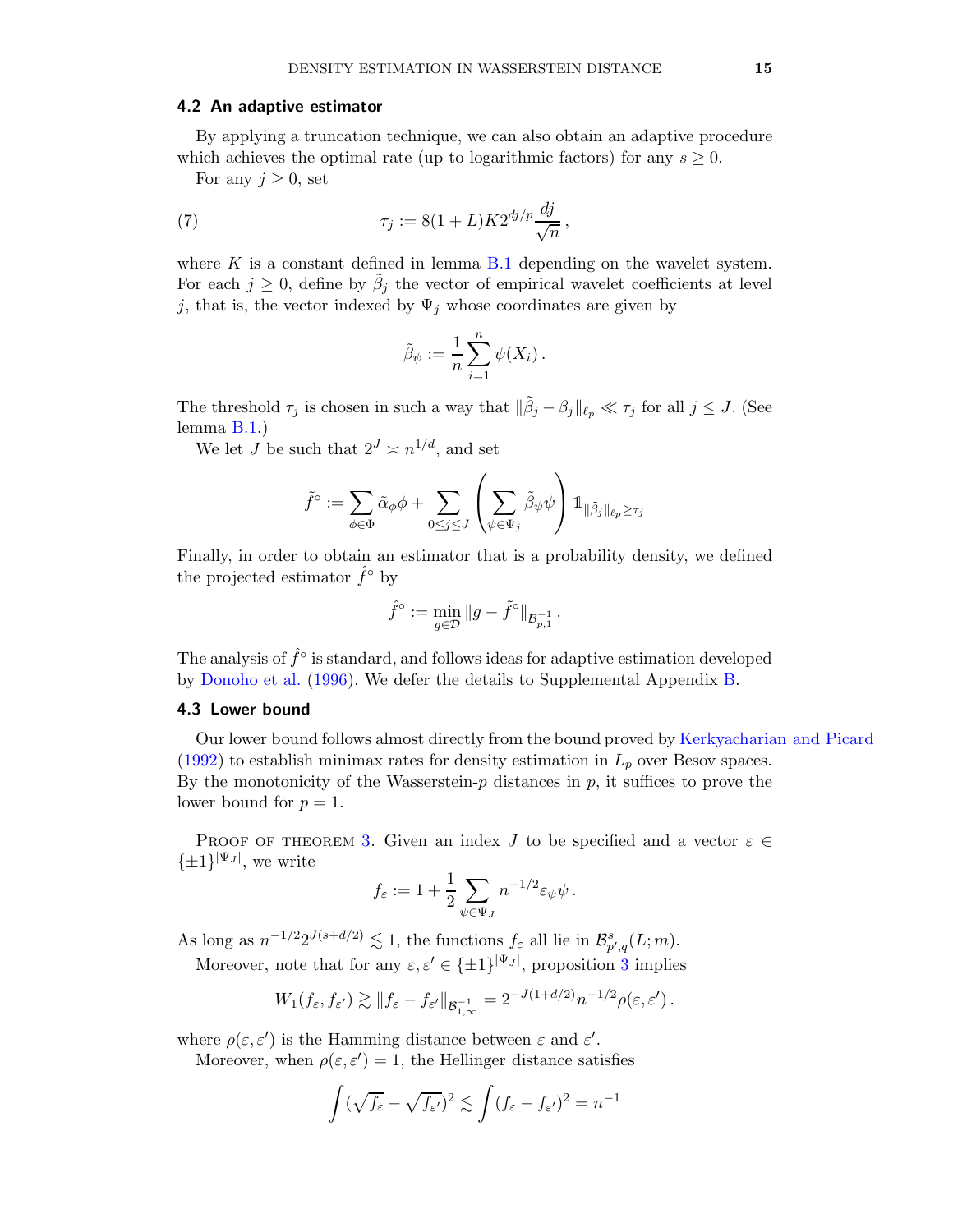Therefore, since  $W_1$  is a metric, a standard application of Assouad's lemma [\(Tsybakov](#page-34-5), [2009](#page-34-5), Theorem 2.12) implies that

$$
\inf_{\tilde{\mu}} \sup_{f \in \mathcal{B}^s_{p',q}(L;m)} W_1(\hat{\mu}, f) \gtrsim \inf_{\hat{\varepsilon}} \sup_{\varepsilon \in \{\pm 1\}^{|\Psi_J|}} W_1(f_{\hat{\varepsilon}}, f_{\varepsilon})
$$
\n
$$
\gtrsim 2^{-J(1+d/2)} |\Psi_J| n^{-1/2}
$$
\n
$$
\gtrsim 2^{-J} 2^{dJ/2} n^{-1/2},
$$

where the infimum is taken over all estimators  $\tilde{\mu}$  constructed from n samples and where the final inequality is a consequence of lemma [E.1.](#page-32-4) Choosing  $J$  such that  $2^J \times n^{\frac{1}{d+2s}}$  when  $d \geq 2$  and  $J = 0$  when  $d = 1$  yields the claim.  $\Box$ 

# 5. GENERAL SMOOTH DENSITIES

<span id="page-15-0"></span>In this section, we give proofs for our theorems applying to general smooth densities (theorems [5](#page-6-0) and [6\)](#page-6-1). Our main results are matching upper and lower bounds showing showing that the rate of estimation over the class  $\mathcal{B}_{p,q}^s(L)$  is strictly worse than the rate over the class  $\mathcal{B}_{p,q}^s(L;m)$  when L is large enough that  $\mathcal{B}^s_{p,q}(L) \nsubseteq \mathcal{B}^s_{p,q}(L;m).$ 

# 5.1 Lower bounds

We assume that L is large enough that  $\mathcal{B}^s_{p',q}(L)$  contains a function  $g_0$  whose support lies entirely inside  $(0, 1/3)^d$ . It is easy to see that this goal is indeed achievable by choosing  $g_0$  to be suitable compactly supported smooth bump functions, as long as  $L$  is a large enough constant.

<span id="page-15-1"></span>The lower bound is based on the following lemma, which gives a lower bound on the Wasserstein distances for a pair of measures with disconnected support.

LEMMA 9. Let  $\mu$  and  $\nu$  be measures on  $\mathbb{R}^d$ . Suppose there exist two compact sets S and T such that  $d(S,T) \geq c$  and such that the supports of  $\mu$  and  $\nu$  lie in  $S \cup T$ . Then  $W_p(\mu, \nu) \ge c |\mu(S) - \nu(S)|^{1/p}$ .

PROOF. Assume without loss of generality that  $\mu(S) \geq \nu(S)$ . Then any coupling between  $\mu$  and  $\nu$  must assign mass at least  $\mu(S) - \nu(S)$  to  $S \times T$ , so that  $W_n^P(\mu, \nu) > c^p |\mu(S) - \nu(S)|$ .  $W_p^P(\mu, \nu) \ge c^p |\mu(S) - \nu(S)|.$ 

The proof of theorem [5](#page-6-0) boils down to applying lemma [9](#page-15-1) to appropriately chosen measures.

PROOF OF THEOREM [5.](#page-6-0) We first prove the  $n^{-1/2p}$  bound. Let  $g_0 \in \mathcal{B}_{p',q}^s$  be supported in  $[0,1/3]^d$  and let  $g_1$  be a translation of  $g_0$  supported on  $[2/3,1]^d$ . For  $\lambda \in [-1,1],$  define  $f_{\lambda} := \frac{1}{2}((1 + \lambda)g_0 + (1 - \lambda)g_1)$ . Then for any  $\lambda \in [-1,1],$  the densities  $f_{-\lambda}$  and  $f_{\lambda}$  satisfy

$$
\int (\sqrt{f_{\lambda}(x)} - \sqrt{f_{-\lambda}(x)})^2 dx = \frac{1}{2} \int (\sqrt{1 + \lambda} - \sqrt{1 - \lambda})^2 (g_0(x) + g_1(x)) dx
$$
  

$$
\lesssim \lambda^2.
$$

On the other hand, by lemma [9,](#page-15-1) choosing  $S = [0, 1/3]^d$  yields  $W_p(f, f') \gtrsim \lambda^{1/p}$ . Therefore, if we choose  $\lambda \approx n^{-1/2}$ , then the claim follows from the method of [LeCam](#page-34-23) [\(1973](#page-34-23)).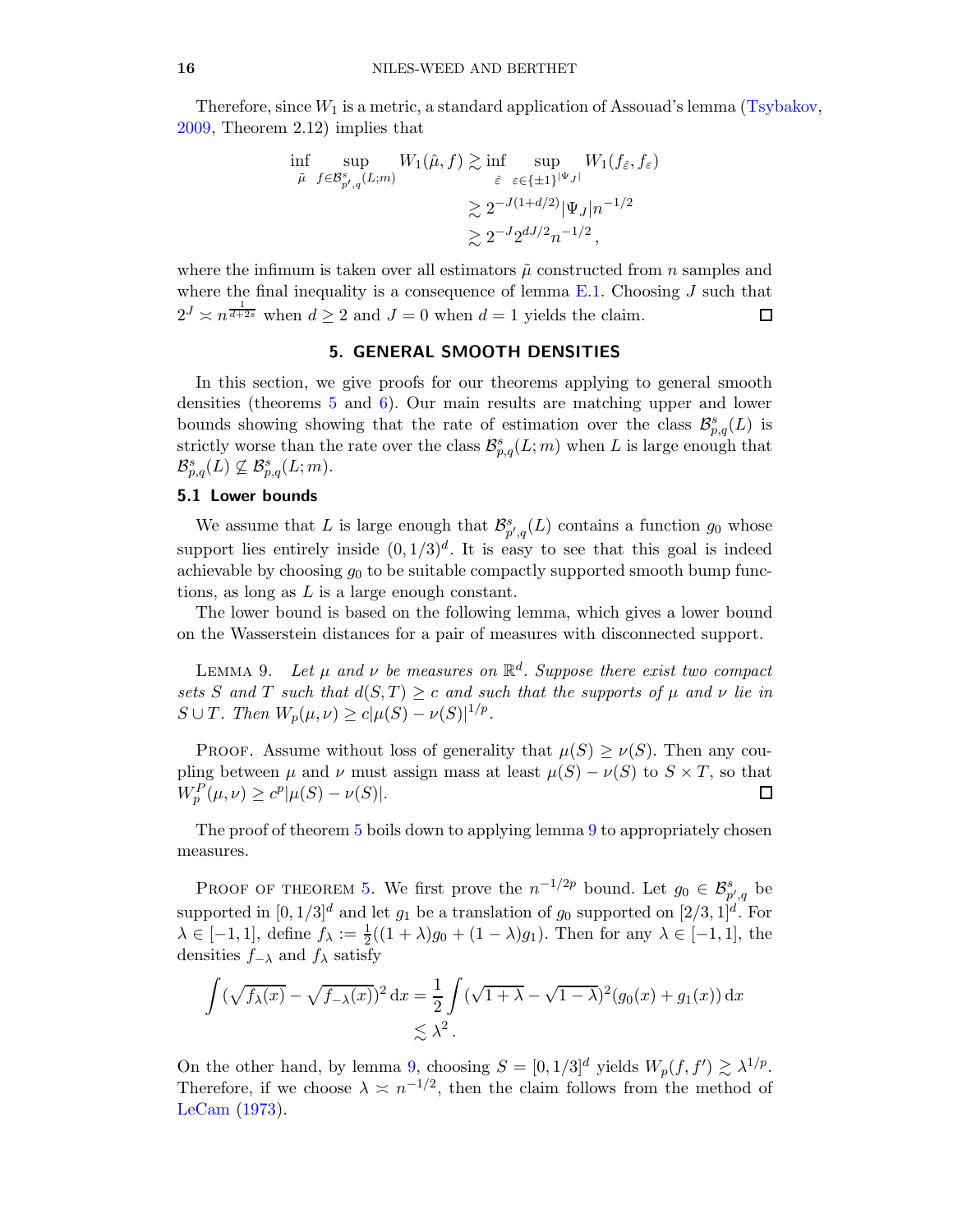We now prove the  $n^{-\frac{1+s/p}{d+s}}$  bound. We proceed via Assouad's lemma.

Let  $g_0$  be as above. For  $M > 1$  to be specified, the characterization of  $\mathcal{B}_{p',q}^s$  by  $\|\cdot\|'_{\mathcal{B}^s_{p',q}}$  implies that there exists a universal constant  $c > 0$  such that  $h(x) :=$  $cM^{-s}g_0(Mx)$  also lies in  $\mathcal{B}_{p',q}^s(L)$ . We denote by  $\Gamma$  a set of vectors in  $\mathbb{R}^d$  such that for any  $\gamma_1, \gamma_2 \in \Gamma$ , the supports of the functions  $h(x - \gamma_1)$ ,  $h(x - \gamma_2)$ , and  $g_0$ are all separated by at least  $cM^{-1}$  for c a small constant. By a volume argument, we can choose  $\Gamma$  such that  $|\Gamma| \approx M^d$ . We assume that  $|\Gamma|$  is even.

We divide the elements of  $|\Gamma|$  into pairs and label them  $\{(\gamma_i^+,\gamma_i^-)\}_{i=1}^{|\Gamma|/2}$ . For any  $\varepsilon \in {\pm 1\}^{|\Gamma|/2}$ , define

$$
f_{\varepsilon} := \sum_{i \in |\Gamma|/2} h(x - \gamma_i^{\varepsilon_i}) + \kappa g_0 ,
$$

where  $\kappa := 1 - \frac{|\Gamma|}{2}$  $\frac{1}{2} \int h(x) dx$  is chosen to ensure that  $f_{\varepsilon}$  integrates to 1. Since  $\int h(x) dx \approx M^{-s-d}$ , the constant  $\kappa$  is positive and  $f_{\varepsilon}$  is a density. Given  $\varepsilon, \varepsilon' \in \{\pm 1\}^{|\Gamma|/2}$ , define

$$
\Delta(\varepsilon,\varepsilon'):=\left\{i:\varepsilon_i=+1,\varepsilon'_i=-1\right\}.
$$

This is the subset of  $\Gamma$  present in the density  $f_{\varepsilon}$  but not in  $f_{\varepsilon'}$ . We set

$$
S := \bigcup_{i \in \Delta(\varepsilon, \varepsilon')} \operatorname{supp}(h(x - \gamma_i^+)) \, .
$$

If we denote by  $\rho$  the Hamming distance, then the density  $f_{\varepsilon}$  assigns mass  $|\Delta(\varepsilon, \varepsilon')| c M^{-s-d} \gtrsim \rho(\varepsilon, \varepsilon') M^{-s-d}$  to S, and  $f'_{\varepsilon}$  assigns zero mass to this set. By construction, the rest of the support of  $f_{\varepsilon}$  and  $f'_{\varepsilon}$  lies at distance at least  $cM^{-1}$  from S. Therefore, by lemma [9,](#page-15-1)

$$
W_p(f_{\varepsilon'}, f_{\varepsilon}) \gtrsim M^{-1}(\rho(\varepsilon, \varepsilon')M^{-s-d})^{1/p} \gtrsim \rho(\varepsilon, \varepsilon')M^{-\frac{s}{p}-1-d},
$$

where the last inequality follows from the fact that  $\rho(\varepsilon, \varepsilon') \leq |\Gamma|/2 \lesssim M^d$ . Moreover, if  $\rho(\varepsilon, \varepsilon') = 1$ , then

$$
\int (\sqrt{f_{\varepsilon}(x)} - \sqrt{f_{\varepsilon'}(x)})^2 dx \le \int |f_{\varepsilon}(x) - f_{\varepsilon'}(x)| dx \lesssim M^{-s-d}.
$$

Therefore, if we choose  $M \n\leq n^{\frac{1}{s+d}}$ , then Assouad's lemma [\(Tsybakov](#page-34-5), [2009](#page-34-5), Theorem 2.12) and the fact that  $W_p$  satisfies the triangle inequality imply

$$
\inf_{\hat{\mu}} \sup_{f_{\varepsilon}} W_p(\hat{\mu}, f_{\varepsilon}) \gtrsim \inf_{\hat{\varepsilon}} \sup_{\varepsilon} W_p(f_{\hat{\varepsilon}}, f_{\varepsilon}) \gtrsim M^{-\frac{s}{p}-1} \gtrsim n^{-\frac{1+s/p}{d+s}}.
$$

as claimed.

5.1.1 Upper bounds When  $p = 1$ , there is no longer any dependence on the lower bound  $m$  in theorem [4,](#page-5-0) which suggests that the optimal rate of estimation in  $W_1$  for general densities on  $[0,1]^d$  should correspond with the one obtained in theorem [1](#page-4-0) for bounded densities. And indeed, this is true: the results of [Uppal et al.](#page-34-24) [\(2019\)](#page-34-24) imply that the minimax rates of estimation for densities in  $W_1$  is the same irrespective of whether the density is bounded below or not. However, the duality

 $\Box$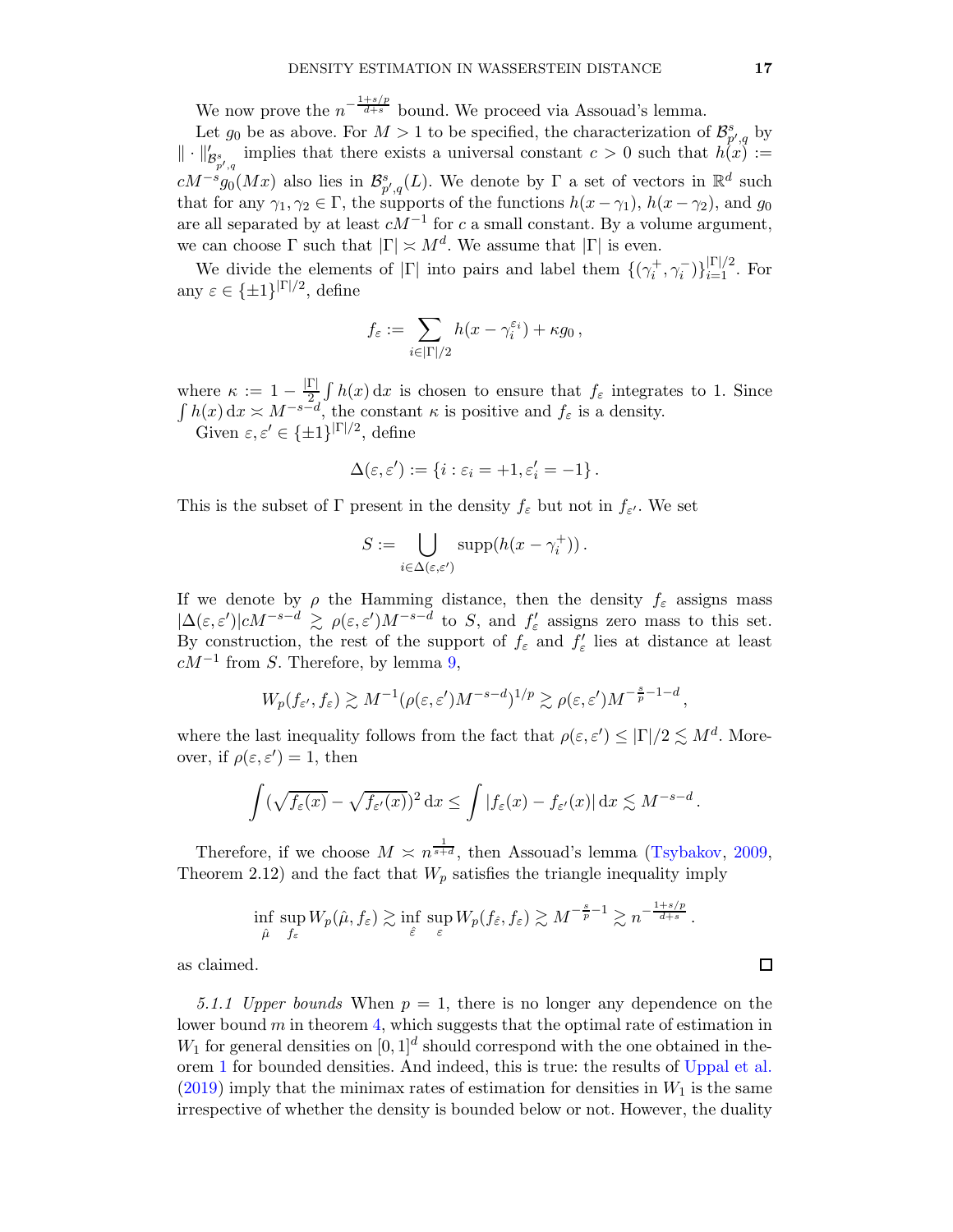argument that [Uppal et al.](#page-34-24) [\(2019](#page-34-24)) employ breaks down when  $p \neq 1$ , and the gap between the bounds in theorem [5](#page-6-0) and theorem [1](#page-4-0) hints that the situation when  $p > 2$  is significantly more subtle.

In this section, we give an estimation matching the rate of theorem [5](#page-6-0) rate up to a logarithmic factor when  $s \in [0,1)$  and  $f \in C<sup>s</sup>(L)$ . Our estimator can only achieves the optimal rate for smoothness  $s < 1$  because we rely on particular properties of the Haar wavelet basis. While this basis is well suited to characterizing  $\mathcal{C}^s(L)$  when  $s < 1$ , it cannot exploit further regularity of the unknown density. We suspect that a similar result holds for other, more regular choices of wavelet systems, but our techniques do not allow us to prove a more general result.

For  $j \geq 0$ , denote by  $\Psi_j$  the elements of the d-dimensional Haar wavelet basis at scale  $2^{-j}$  (see [Triebel](#page-34-21), [2010](#page-34-21), Section 2.3). Note that in the case of the Haar wavelet basis over the cube, the set  $\Phi$  of scaling functions contains only the function which is identically 1 on  $[0,1]^d$ .

For  $j \geq 0$ , let  $\mathcal{Q} := \bigcup_{j\geq 0} \mathcal{Q}_j$  be the dyadic decomposition of  $[0,1]^d$ , where  $\mathcal{Q}_j$  consists of a partition of  $[0,1]^d$  into cubes with sides of length  $2^{-j}$ . Each element of  $\Psi_j$  is supported on a single cube in  $\mathcal{Q}_j$ . We write  $V_j$  for the span of  $\left\{1 \cup \left(\bigcup_{k < j} \Psi_k\right)\right\}$  and denote by  $K_j$  the orthogonal projection onto  $V_j$ . The functions in  $V_j$  are precisely those which are constant on the elements of  $\mathcal{Q}_j$ .

The Haar basis has been used implicitly in existing bounds on the Wasserstein distance in what is known as the "dyadic partitioning argument" [\(Boissard and Le Gouic](#page-33-11), [2014](#page-33-11); [Fournier and Guillin](#page-33-12), [2015](#page-33-12); [Weed and Bach](#page-35-0), [2018\)](#page-35-0). Suppose that  $\mu$  and  $\nu$ are two measures on  $[0,1]^d$ . The bound of [Weed and Bach](#page-35-0) [\(2018](#page-35-0), Proposition 1) reads

<span id="page-17-0"></span>(8) 
$$
W_p^p(\mu,\nu) \lesssim \sum_{j\geq 0} 2^{-jp} \sum_{Q \in \mathcal{Q}_j} |\mu(Q) - \nu(Q)|.
$$

When  $\mu$  and  $\nu$  possess densities f and q, respectively, the expression on the right side of the above inequality is an expansion of  $f - g$  with respect to the Haar wavelet basis, since  $|\mu(Q) - \nu(Q)| = ||K_j(f - g)||_{L_1(Q)}$ . Written in this way, the bound [\(8\)](#page-17-0) therefore implies

<span id="page-17-2"></span>(9) 
$$
W_p(f,g) \lesssim \sum_{j\geq 0} 2^{-j} \|K_j(f-g)\|_{L_1(\Omega)}^{1/p}.
$$

To achieve the optimal rate, we sharpen this bound significantly by observing that, when f is bounded above and below on  $Q$ , the  $L_1$  bound can be replaced by an  $L_p$  bound. We present the refined result as theorem [10.](#page-17-1)

<span id="page-17-1"></span>THEOREM 10. Let  $J \geq 0$  be an integer, and let f and g be probability densities satisfying  $g/f \in V_J$  (with the convention  $0/0 = 0$ ). Then

$$
W_p(f,g) \lesssim \sum_{0 \le j < J} 2^{-j} \left( \sum_{Q \in \mathcal{Q}_j} \|K_{j+1}(f-g)\|_{L_1(Q)} \wedge m_Q^{1-p} \Delta_Q^p \|K_{j+1}(f-g)\|_{L_p(Q)}^p \right)^{1/p}.
$$

where

$$
m_Q := \frac{\int_Q g}{\int_Q f} \cdot \inf_{x \in Q} f(x) \qquad and \qquad \Delta_Q := \frac{\sup_{x \in Q} f(x)}{\inf_{x \in Q} f(x)}.
$$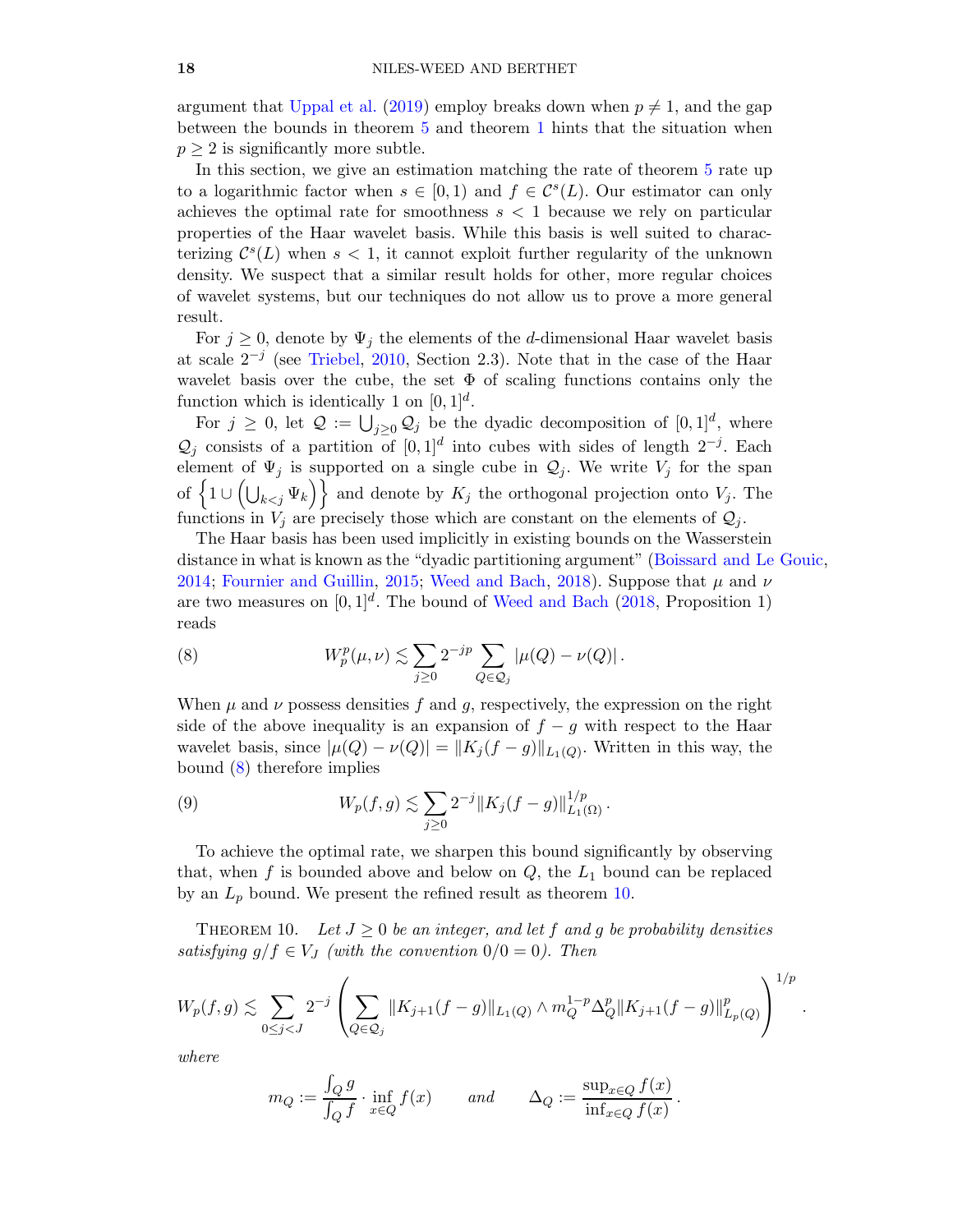The quantities  $m_Q$  and  $\Delta_Q$  control the variation of f on Q. The first is a weighted version of the quantity  $m$  appearing in proposition [1.](#page-7-2) The second is small as long as  $f$  does not change too much on  $Q$ , which is the case as long as  $f$  is sufficiently smooth. The proof of theorem [10](#page-17-1) appears in Supplemental Appendix [D.](#page-30-0)

In practice, to apply theorem [10](#page-17-1) to bound the Wasserstein distance between arbitrary probability measures  $\mu$  and  $\nu$ , we can find a measure  $\bar{\nu}$  such that  $\mu$ and  $\bar{\nu}$  satisfy the assumptions of theorem [10](#page-17-1) and  $W_p(\bar{\nu}, \nu)$  is small. We adopt this strategy in the proof of the theorem [6,](#page-6-1) which appears in Supplemental Appendix [C.](#page-27-0)

# 6. COMPUTATIONAL ASPECTS

<span id="page-18-0"></span>One of the motivations for this line of work is found in applications of optimal transport techniques for data analysis and machine learning, with unknown distributions and access to an independent sample of size n.

Many so-called variational Wasserstein problems involve the problem of minimizing a functional  $F : \nu \mapsto W_p(\nu, \mu)$  with unknown  $\mu$ . These problems, such as minimum Kantorovich estimators [\(Bassetti et al.](#page-33-13), [2006](#page-33-13)) and Wasserstein barycenters [\(Agueh and Carlier](#page-33-14), [2011](#page-33-14)), are increasingly common in practical applica-tions (Peyré and Cuturi, [2017\)](#page-34-3), especially when the minimization is taken over a parametric class, with  $\nu = \nu_{\theta}$  for  $\theta \in \Theta$ .

Solving variational Wasserstein problems in practice requires first obtaining an empirical estimate of the functional F on the basis of data drawn from  $\mu$ , and then writing the resulting optimization problem in a computationally tractable form. The first issue is typically addressed by obtaining an estimator  $\tilde{\mu}_n$  of  $\mu$  and estimating the function via the plug-in principle. Indeed, the triangle inequality implies that

$$
\sup_{\nu \in \mathcal{P}} |W_p(\nu,\mu) - W_p(\nu,\tilde{\mu}_n)| = W_p(\mu,\tilde{\mu}_n),
$$

where the supremum is taken over all probability distributions and where equality is achieved at  $\mu = \nu$ . Following this approach, guarantees in Wasserstein distance between  $\mu$  and the estimator  $\tilde{\mu}_n$  therefore yield uniform deviation bounds for these functionals over the set of probability measures  $P$  on  $\mathbb{R}^d$ .

To solve the resulting optimization problem, finite discretizations are often taken for  $\nu$  and  $\tilde{\mu}_n$  to render the resulting problem amenable to discrete optimization techniques [\(Altschuler et al.](#page-33-0), [2017](#page-33-0); [Cuturi](#page-33-1), [2013](#page-33-1)). For this reason, the estimator  $\tilde{\mu}_n$  is often taken to be the empirical distribution  $\hat{\mu}_n$ , since this measure is a finitely supported measure and enjoys the rate

$$
\mathbb{E} W_p(\mu, \hat{\mu}_n) \lesssim n^{-1/d},
$$

as long as  $d > 2p$ , which is minimax optimal over the class of compactly supported probability measures (Singh and Póczos, [2018](#page-34-4)).

However, in sections [4](#page-12-0) and [5,](#page-15-0) we show that under natural regularity assumptions for  $\mu$ , estimators based on density estimation statistically outperform the empirical distribution. Indeed, focusing on the regime  $d > 2p$ , theorems [1](#page-4-0) and [6](#page-6-1) yield guarantees of the form

$$
\mathbb{E} W_p(\mu, \tilde{\mu}_n) \lesssim n^{-\gamma^*(s)/d} \,,
$$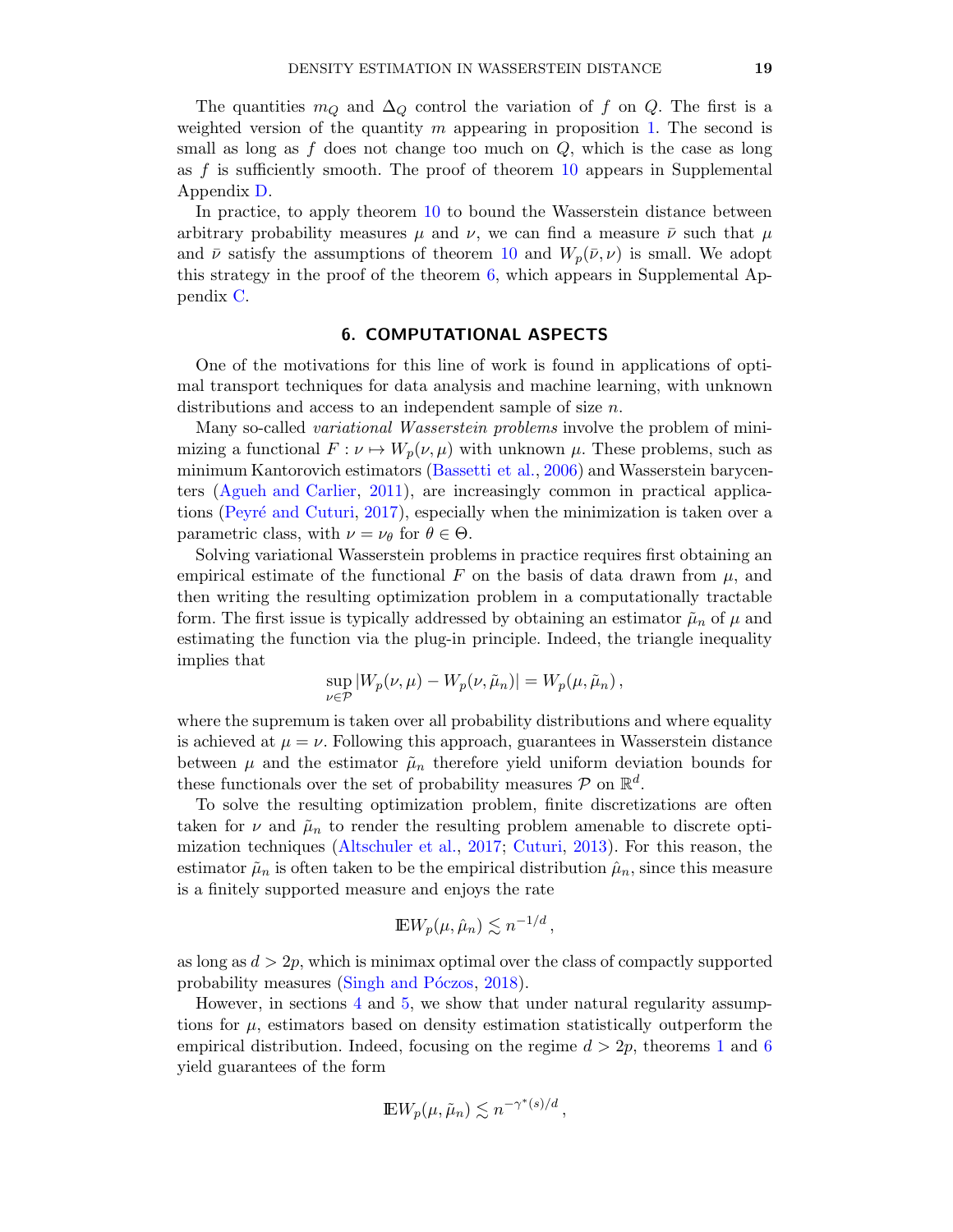where  $\gamma^*(s) \geq 1$  increases as the smoothness of  $\mu$  increases.

These results are summarized in the following table, highlighting that the optimal exponent  $\gamma^*(s)/d$  interpolates between  $1/d$  (for  $s = 0$ ) a dimension-free rate (for s going to  $\infty$ ). The value  $s < 1$  is of special interest, as it corresponds to the smoothness which can be exploited by a histogram estimator, which is most relevant for computational aspects. We take this point up further below.

| Nonparametric class                | optimal $\gamma^*(s)$ | $\gamma^*(0)/d$ | $\gamma^*(1)/d$ | $\gamma^*(\infty)/d$ |
|------------------------------------|-----------------------|-----------------|-----------------|----------------------|
| $\mathcal{B}_{p,q}^s(L;m)$         | $\overline{1+2s/d}$   | 1/d             | $d+2$           |                      |
| $\mathcal{B}_{p,q}^s(L)$ , $s < 1$ | $1+ s/p$<br>$1 + s/d$ | 1/d             | $+1/p$<br>$d+2$ |                      |

Note that the exponent  $\gamma^*(s)$  is greater than 1 for all  $s > 0$ . In the light of these results, there is an apparent tension between two objectives: statistical precision and computational efficiency. On the one hand, using atomic mesures as estimators of unknown distributions allows to efficiently compute Wasserstein distances: the optimal transport problem reduces to a linear program in finite dimension. Their statistical performance can however be suboptimal, as shown in the table above: for smooth densities the lower bound in  $n^{-1/d}$  applies to all natomic distributions [\(Dudley](#page-33-15), [1969](#page-33-15)). On the other hand, estimators with smooth densities have minimax optimal statistical precisions, but are defined through a projection in Besov norm of a wavelet-based density estimator. Even in the simple case of histograms (piecewise-constant densities), there is no explicit or simple way to solve optimal transport problems.

We therefore propose a procedure to leverage the regularity of the distribution, and to handle our proposed estimators in a computationally efficient manner. The idea is to exploit the best of both worlds, by creating an atomic measure with  $M > n$  atoms, based on a density estimator. They statistically outperform the empirical measure, and optimal transport problems can be explicitly solved on these measures. If it is possible to efficiently sample from one of these estimators, it is always possible to extract an atomic distribution out of it, as described in the following

DEFINITION 1. Let  $\tilde{\mu}_n$  be a probability measure from which one can draw sample points, and let  $Z_1, \ldots, Z_M$  be an i.i.d. sample from  $\tilde{\mu}_n$ . We denote by  $\bar{\mu}_{n,M}$  the estimator resample distribution, the empirical distribution of the  $Z_i$ s.

The distribution  $\bar{\mu}_{n,M}$  is "simply" the empirical distribution of a sample of size M from a distribution. However, we retain n in the notation, to highlight that the  $Z_i$ s are themselves drawn from an estimator based on a sample of size n from an unknown  $\mu$ . We recall the following result for compactly supported distributinos.

PROPOSITION 5 [\(Fournier and Guillin](#page-33-12), [2015\)](#page-33-12). For  $d > 2p$ , the estimator resample distribution  $\bar{\mu}_{n,M}$  satisfies  $\mathbb{E} W_p(\tilde{\mu}_n, \bar{\mu}_{n,M}) \lesssim M^{-1/d}$ .

As a consequence of this result, resampling from the estimated distribution yields an atomic measure as close in Wasserstein distance to the original estimator as desired, since  $M$  can be chosen by the statistician. As the following makes clear,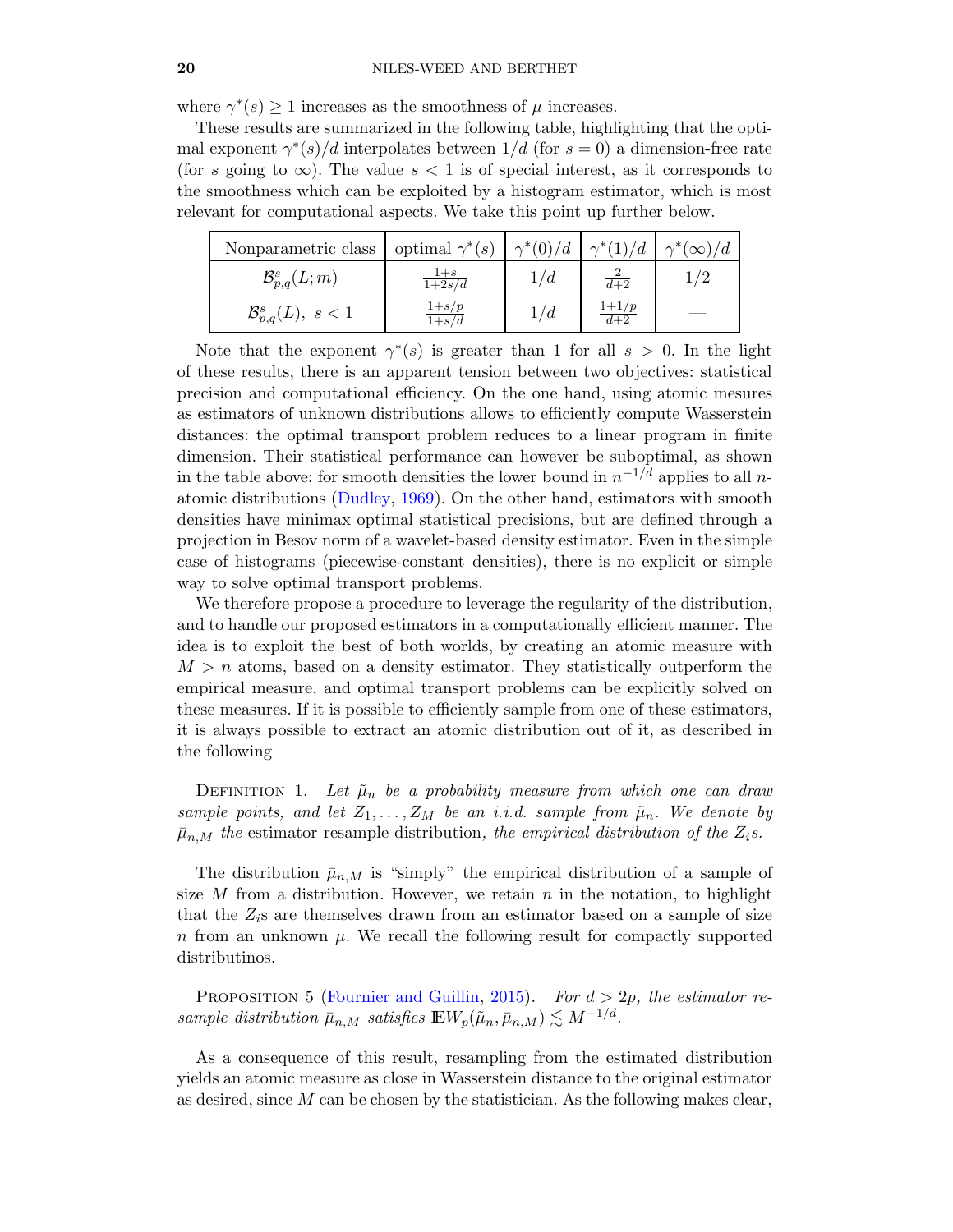<span id="page-20-0"></span>by choosing  $M > n$ , it is possible to obtain atomic distributions with estimation error as good as the original estimator  $\tilde{\mu}_n$ .

COROLLARY 1. Assume  $d > 2p$ . Let  $\mu$  be in a nonparametric class such that there exists an estimator  $\tilde{\mu}_n$  from which one can efficiently sample, and such that

$$
\mathbb{E} W_p(\tilde{\mu}_n,\mu) \lesssim n^{-\gamma^*/d}
$$

For any  $\gamma \in [1, \gamma^*]$ , the estimator resample distribution  $\bar{\mu}_{n,M}$  with  $M = n^{\gamma}$ satisfies

$$
\mathbb{E}W_p(\mu,\bar{\mu}_{n,M}) \lesssim n^{-\gamma/d}
$$

.

PROOF. We have by the triangle inequality that

 $\mathbb{E} W_p(\mu, \bar{\mu}_{n,M}) \leq \mathbb{E} W_p(\mu, \tilde{\mu}_n) + \mathbb{E} W_p(\tilde{\mu}_n, \bar{\mu}_{n,M}) \lesssim n^{-\gamma^*/d} + M^{-1/d} \lesssim n^{-\gamma/d},$ having taken M of order  $n^{\gamma}$ .  $\Box$ 

It is now straightforward to give a proof of theorem [7.](#page-6-2)

PROOF OF THEOREM [7.](#page-6-2) We consider the estimator resample distribution con-structed from the histogram estimator give by theorem [6.](#page-6-1) If  $d \leq 2p$ , then [Fournier and Guillin](#page-33-12) [\(2015,](#page-33-12) Theorem 1) implies that the empirical distribution  $\hat{\mu}_n$  already achieves the rate appearing in theorem [6](#page-6-1) up to a logarithmic factor; therefore, choosing  $M = n$ suffices. If  $d > 2p$ , we apply corollary [1.](#page-20-0) Theorem [6](#page-6-1) implies that, up to logarithmic factors, the histogram estimator  $\mu_{\hat{f}}$  achieves the rate  $n^{-\gamma^*/d}$  with  $\gamma^* = \frac{1+\frac{s}{p}}{1+\frac{s}{d}} \wedge \frac{d}{2p}$  $\frac{a}{2p}$ . Choosing  $\gamma = \gamma^*$  and noting that  $\gamma^* < 2$  yields the claim.

Finally, to show that constructing  $\bar{\mu}_{n,M}$  takes time  $O(M)$ , we note that the histogram estimator constructed in theorem [6](#page-6-1) is piecewise constant with  $O(n)$ pieces. Constructing the histogram estimator takes  $O(n)$  time, and sampling M points from a histogram distribution can be done in time  $O(n + M) = O(M)$  by the alias method [\(Kronmal and Peterson](#page-34-25), [1979\)](#page-34-25). □

In some examples, the choice of  $\gamma^*$  can be left to the practitioner. For our estimators, this corresponds to choosing the depth of the wavelet decomposition. Taking piecewise constant estimators (histograms) limits the exponent  $\gamma$  to  $\gamma^* =$  $\gamma^*(1)$ . In any case, it is also possible to chose  $M = n^{\gamma}$  for  $\gamma \in (1, \gamma^*(1)]$ , and let the approximation error  $n^{-\gamma/d}$  dominate the statistical error  $n^{-\gamma^*(1)/d}$ .

Using the estimator resample distribution  $\bar{\mu}_{n,M}$  instead of  $\hat{\mu}_n$  requires solving optimal transport problems of size  $M = n^{\gamma}$  instead of n. This naturally increases the computational cost. This motivates the question of quantifying the statistical and computational tradeoffs of our proposal. The dependency of the algorithmic cost of solving optimal transportation problems on the size of the distribution is the subject of a large literature (see Peyré and Cuturi,  $2017$ ), from which we extract a simple bound.

<span id="page-20-1"></span>PROPOSITION 6 [\(Altschuler et al.](#page-33-0), [2017;](#page-33-0) [Dvurechensky et al.](#page-33-16), [2018](#page-33-16)). Given two distributions  $\alpha$  and  $\beta$  supported on at most M atoms on a set of diameter 1, an additive  $\varepsilon$  approximation to  $W_p^p(\alpha,\beta)$  can be computed in time  $O(M^2 \log(M)/\varepsilon^2)$ .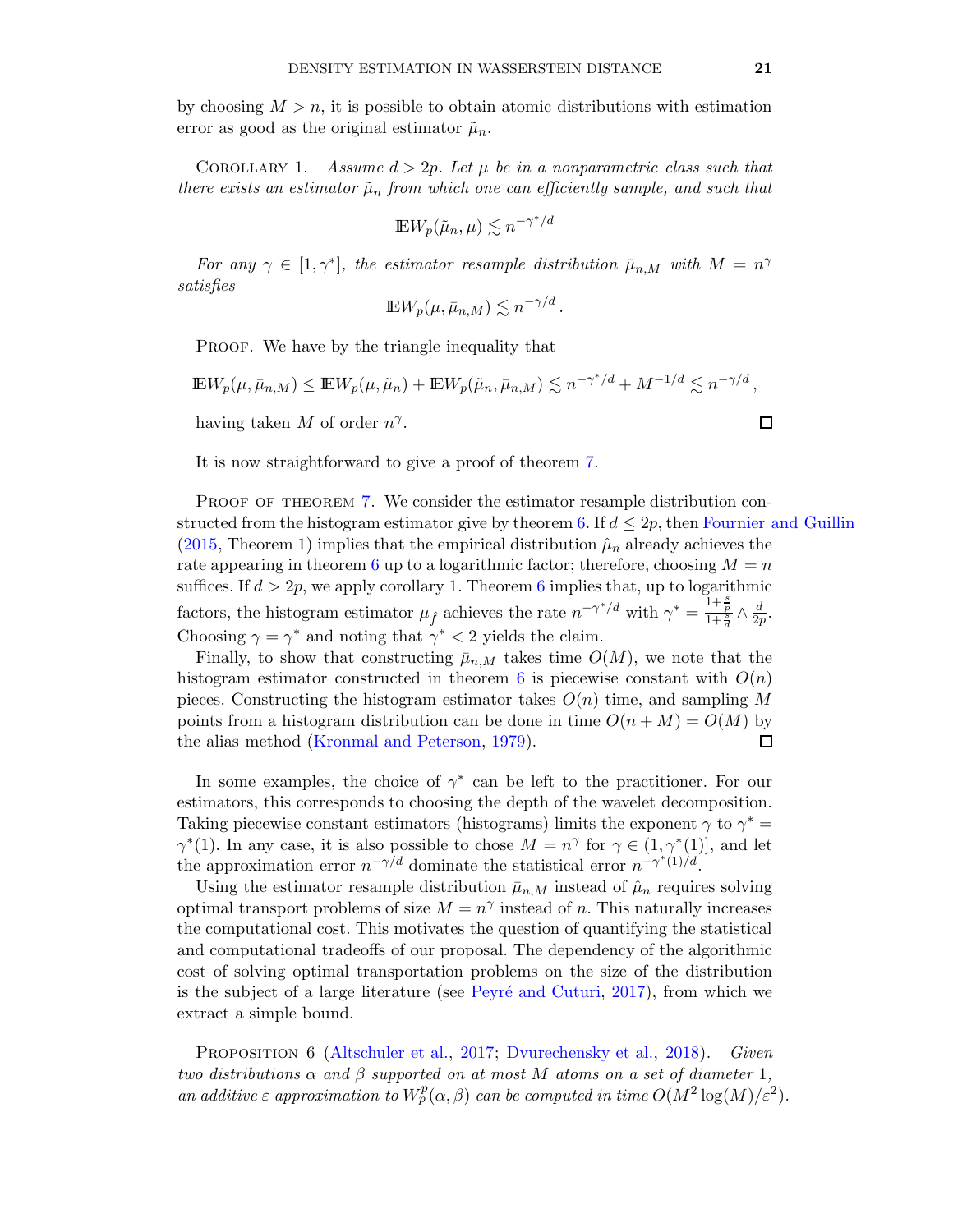The following describes the interplay between statistical precision and computational efficiency for

THEOREM 11. Let  $\mu$  be in a nonparametric class such that there exists an estimator  $\tilde{\mu}_n$  from which one can efficiently sample, and such that

$$
\mathbb{E}W_p(\tilde{\mu}_n,\mu) \lesssim n^{-\gamma^*/d}
$$

Given a sample of size n from  $\mu$  and known  $\nu$ , for any  $\gamma \in [1, \gamma^*]$  an estimate  $\tilde{W}_{p,n}$  of  $W_p(\nu,\mu)$  satisfying

$$
\mathbb{E}|\tilde{W}_{p,n} - W_p(\nu,\mu)| \lesssim n^{-\gamma/d}
$$

can be computed in time  $O(n^{\gamma(2+2/d)} \log(n)).$ 

PROOF. Taking  $\tilde{\mu}_n$  such that  $\mathbb{E}W_p(\mu, \tilde{\mu}_n) \leq n^{-\gamma^*/d}, \bar{\mu}_{n,M}$  the empirical resample distribution of  $\tilde{\mu}_n$ , and  $\bar{\nu}_M$  an M-atomic version of  $\nu$  (obtained by sampling from or discretizing  $\nu$ , we have

$$
\mathbb{E}|W_p(\bar{\nu}_M, \bar{\mu}_{n,M}) - W_p(\nu, \mu)| \le \mathbb{E}W_p(\mu, \bar{\mu}_{n,M}) + \mathbb{E}W_p(\nu, \bar{\nu}_M)
$$
  

$$
\lesssim n^{-\gamma^*/d} + M^{-1/d} \lesssim n^{-\gamma/d},
$$

by taking  $M = n^{\gamma}$ . Taking  $\varepsilon = n^{-\gamma/d}$ , computing an  $\varepsilon$ -approximation  $\tilde{W}_{p,n}^p$  to  $W_p^p(\bar{\nu}_M, \bar{\mu}_{n,M})$  given  $\bar{\mu}_{n,M}$  and  $\bar{\nu}_M$  takes time  $O(n^{\gamma(2+2/d)}) \log(n)$  by proposition [6.](#page-20-1) Finally, the inequality

$$
|\tilde{W}_{p,n} - W_p(\bar{\nu}_M, \bar{\mu}_{n,M})| \le |\tilde{W}_{p,n}^p - W_p^p(\bar{\nu}_M, \bar{\mu}_{n,M})| \le \varepsilon = n^{-\gamma/d}
$$

yields the claim.

Taking  $\gamma = 1$ ,  $\tilde{\mu}_n = \hat{\mu}_n$  and  $M = n$  with  $\bar{\mu}_{n,M} = \hat{\mu}_n$  (without resampling) is always possible. It yields an algorithm that outputs a  $n^{-1/d}$  approximation in time  $O(n^{2+2/d} \log(n))$ . However, whenever another estimator  $\tilde{\mu}_n$  with precision  $n^{-\gamma/d}$  exists for  $\gamma \in (1, \gamma^*(s)]$ , it is possible to obtain a better approximation with error  $\varepsilon_n(\gamma) = n^{-\gamma/d}$  in time of order  $T_n(\gamma) = n^{\gamma(2+2/d)}$ , up to terms logarithmic in n. This quantifies the computational cost for added statistical precision. We summarize these results in the following table, for  $\gamma^* = \gamma^*(1)$  for histogram estimators (from which it is easy to sample). The parameter  $\gamma$  can be taken in the full range from 1 to  $\gamma^*(1)$ .

| $\sim$                   | precision $n^{-\gamma/d}$ |                        | $M = n^{\gamma}$ time $n^{\gamma(2+2/d)} \log(n)$ |
|--------------------------|---------------------------|------------------------|---------------------------------------------------|
| $\gamma = 1$             |                           | $\it n$                | $n^{2+2/d} \log(n)$                               |
| $\gamma^*(1)$<br>$1+1/d$ | $\frac{1+1/p}{d+1}$       | $1+1/p$<br>$n^{1+1/d}$ | $n^{2+2/p} \log(n)$                               |

In the high-dimensional limit, we obtain that a histogram estimator can improve the exponent in the precision by a factor  $\gamma$  of nearly 2 at the price of increasing the exponent in the running time by nearly the same factor. The choice of M, which can be left to the statistician, determines the value of  $\gamma$ .

$$
\Box
$$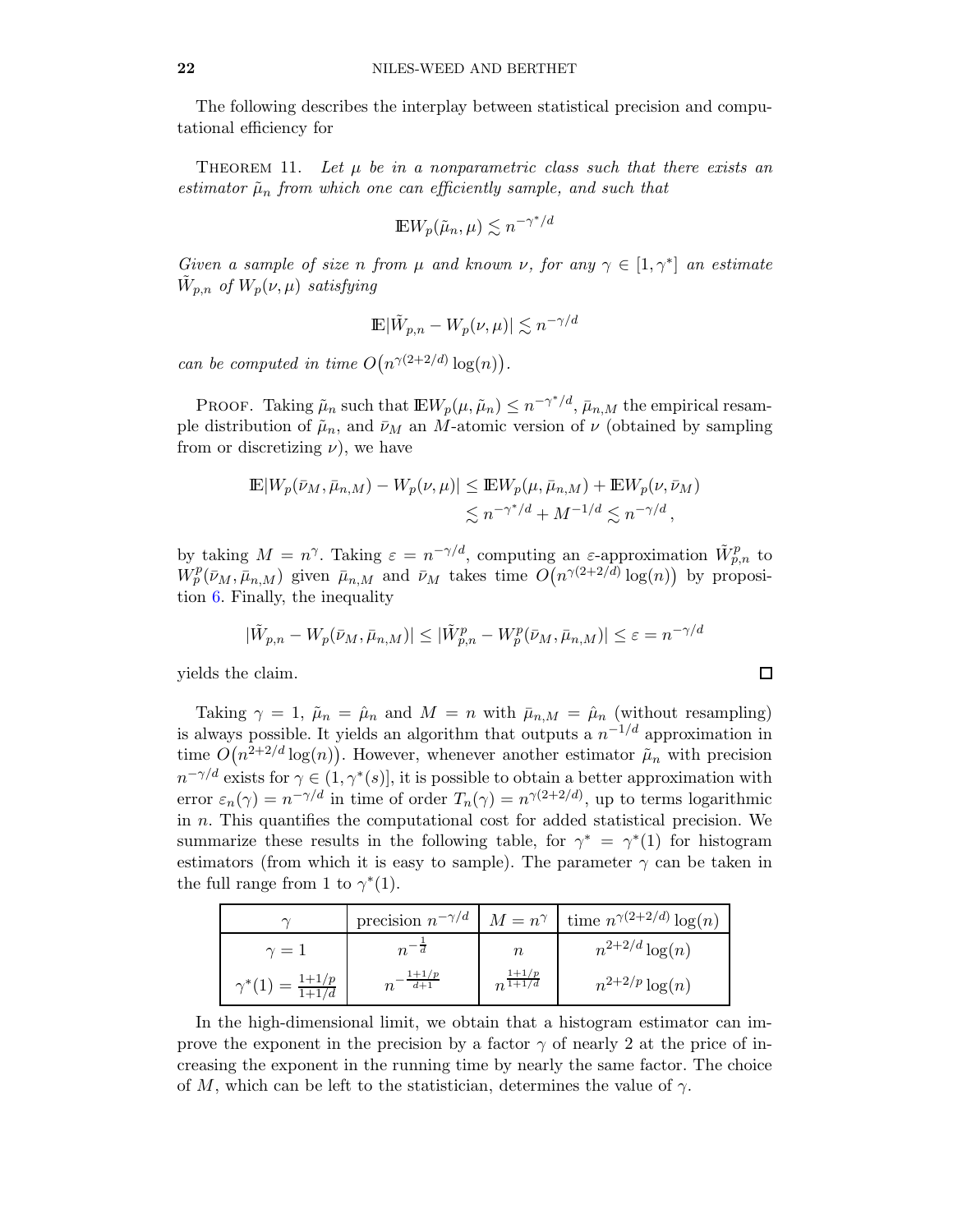#### APPENDIX A: OMITTED PROOFS

## <span id="page-22-0"></span>A.1 Proof of lemma [1](#page-8-2)

The bound is invariant under the reparametrization  $t \mapsto 1-t$ , so it suffices to prove the claim for  $t \leq 1/2$ . By definition, we have

$$
\rho(x,t) = (1 - \lambda(t))f(x) + \lambda(t)g(x) \ge \lambda(t)(f(x) + g(x)),
$$

where we have used the fact that  $1-\lambda(t) \geq \lambda(t)$  when  $t \leq 1/2$ . Since  $f(x)+g(x) \geq$ <br> $f(x) \vee g(x) > m$ , the claim follows  $f(x) \vee g(x) \geq m$ , the claim follows.

# A.2 Proof of lemma [2](#page-9-2)

The partial derivatives of this vector field satisfy

$$
\frac{d}{dx_1}(V_{\phi})_1 = \phi^{(1)}(x^{(1)})
$$
  

$$
\frac{d}{dx_i}(V_{\phi})_i = \phi^{(i)}(x^{(i)}) - \phi^{(i-1)}(x^{(i-1)}) \qquad 1 < i \le d,
$$

so that  $\nabla \cdot V = \phi$  on the interior of  $[0, 1]^d$ .

On the boundary  $x_i = 0$  we have  $(V_{\phi})_i = 0$  for all i, and for  $i > 1$  on the boundary  $x_i = 1$  we have

$$
(V_{\phi})_i = \int_0^1 \phi^{(i)}(x^{(i-1)}, t_i) dt_i - \phi^{(i-1)}(x^{(i-1)}) = 0.
$$

Finally, on  $x_1 = 1$ , we have  $(V_{\phi})_1 = \int_0^1 \phi^{(1)}(t_1) dt_1 = \int_{[0,1]^d} \phi(t) dt$ . Since f and  $g$  are both probability densities and the constant function 1 is in the span of  $\Phi$ , we have  $\int_{[0,1]^d} f(x) dx = \int_{[0,1]^d} \sum_{\phi \in \Phi} \alpha_{\phi} \phi(x) dx = 1$ , and, analogously,  $\int_{[0,1]^d} \sum_{\phi \in \Phi} \alpha'_{\phi} \phi(x) dx = 1$ . We therefore obtain that  $\sum_{\phi \in \Phi} (\alpha_{\phi} - \alpha'_{\phi})(V_{\phi})_1 = 0$ on the face  $x_1 = 0$ ; thus, the boundary conditions hold as well. П

# A.3 Proof of lemma [3](#page-10-2)

By construction,  $\nabla \cdot V_{\psi} = \frac{d(V_{\psi})_k}{dx_k}$  $\frac{\partial V_{\psi}\}_{k}}{dx_{k}} = \psi$  on the interior of  $[0, 1]^{d}$ . The equality  $(V_{\phi})_i = 0$  holds on the boundaries  $x_i = 0$  and  $x_i = 1$  for  $i \neq k$ , and by construction  $(V_{\phi})_k = 0$  on  $x_k = 0$ . Finally, since  $\int_0^1 \psi_k(t) dt = 0$ , we also have  $(V_{\phi})_k = 0$  on  $x_1 = 1$ , and thus the boundary conditions are satisfied. 口

# A.4 Proof of lemma [4](#page-10-3)

We will show that  $\parallel$  $\sum_{\phi \in \Phi} \alpha_{\phi} V_{\phi} \Big\|_{L_p([0,1]^d)} \lesssim \Big\|$  $\sum_{\phi \in \Phi} \alpha_{\phi} \phi \left\|_{L_p([0,1]^d)} \right.$  and conclude by appealing to the stability property of the scaling functions.

The definition of  $V_{\phi}$  implies that

$$
\left| \sum_{\phi \in \Phi} \alpha_{\phi}(V_{\phi})_i(x) \right|^p = \left| \int_0^{x_i} \sum_{\phi \in \Phi} \alpha_{\phi} \phi^{(i)}(x^{(i-1)}, t_i) dt_i - x_i \sum_{\phi \in \Phi} \alpha_{\phi} \phi^{(i-1)}(x^{(i-1)}) \right|^p
$$
  

$$
\leq 2^{p-1} \left| \int_0^{x_i} \sum_{\phi \in \Phi} \alpha_{\phi} \phi^{(i)}(x^{(i-1)}, t_i) dt_i \right|^p + 2^{p-1} x_i \left| \sum_{\phi \in \Phi} \alpha_{\phi} \phi^{(i-1)}(x^{(i-1)}) \right|^p
$$
  

$$
\lesssim \int_0^1 \cdots \int_0^1 \left| \sum_{\phi \in \Phi} \alpha_{\phi} \phi(x^{(i-1)}, t_i, \dots, t_d) \right|^p dt_i \cdots dt_d,
$$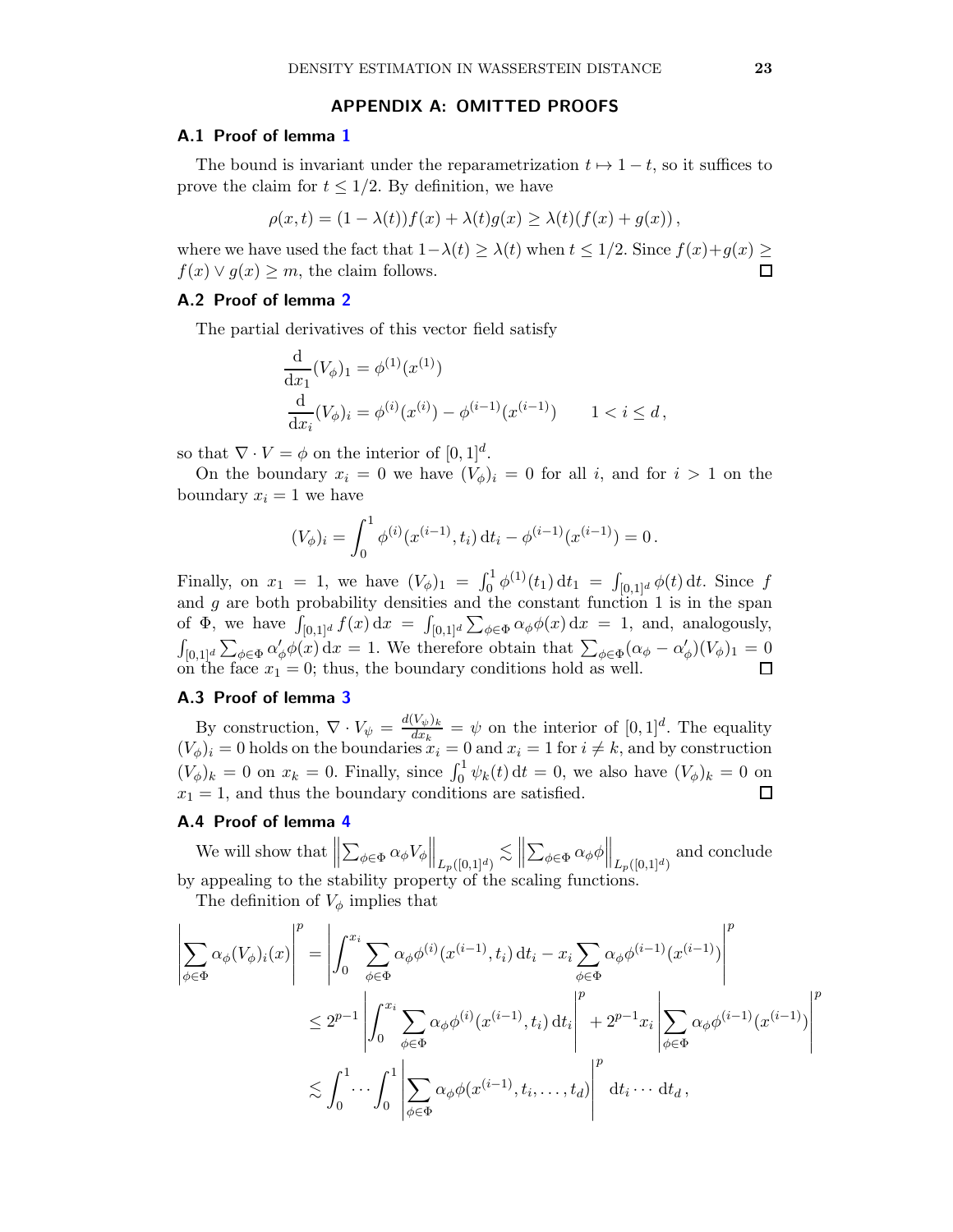where in the second inequality we use Jensen's inequality and the fact that  $x_i \leq 1$ . We obtain

$$
\left\| \sum_{\phi \in \Phi} \alpha_{\phi} V_{\phi} \right\|_{L_p}^p \lesssim \max_{i \in [d]} \int_{\Omega} \left| \sum_{\phi \in \Phi} \alpha_{\phi} (V_{\phi})_i \right|^p \lesssim \int_{\Omega} \left| \sum_{\phi \in \Phi} \alpha_{\phi} \phi \right|^p = \left\| \sum_{\phi \in \Phi} \alpha_{\phi} \phi \right\|_{L_p}^p
$$

 $\Box$ 

 $\Box$ 

The claim then follows from lemma [E.2.](#page-33-17)

# A.5 Proof of lemma [5](#page-10-4)

By Assumption [E.4,](#page-32-5) there exists an interval I with  $|I| \leq 2^{-j}$  such that supp $(\psi_i) \subseteq I$ . Since  $(V_{\psi})_i(x_i) = 0$  if  $x \notin I$ , Hölder's inequality implies that

$$
\left| \int_0^{x_i} \psi_i(t) dt \right|^p = \mathbb{I}\{x_i \in I\} \left| \int_0^{x_i} \psi_i(t) \mathbb{I}\{t \in I\} dt \right|^p
$$
  
\n
$$
\leq |I|^{p-1} \mathbb{I}\{x_i \in I\} \int_0^{x_i} |\psi_i(t)|^p dt
$$
  
\n
$$
\lesssim 2^{-j(p-1)} \mathbb{I}\{x_i \in I\} \int_0^1 |\psi_i(t)|^p dt.
$$

We therefore obtain by Assumption  $E.5$  that

$$
\int_{[0,1]^d} \|V_{\psi}\|^p \lesssim 2^{-j(p-1)} 2^{-j} \int_{[0,1]^d} |\psi|^p \lesssim 2^{-jp} 2^{pdj(\frac{1}{2}-\frac{1}{p})}.
$$

The construction of  $V_{\psi}$  and Assumption [E.4](#page-32-5) imply that  $V_{\psi}(x) = 0$  if  $x \notin I_{\psi}$ , where  $\parallel$  $\sum_{\psi \in \Psi_j} \mathbb{I}\{x \in I_{\psi}\}\Big\|_{L_{\infty}} \lesssim 1.$  Hölder's inequality therefore yields

$$
\left\| \sum_{\psi \in \Psi_j} \beta_{\psi} V_{\psi} \right\|_{L_p}^p \le \int_{[0,1]^d} \left( \sum_{\psi \in \Psi_j} |\beta_{\psi}| \|V_{\psi}\| \mathbb{1}\{x \in I_{\psi}\} \right)^p dx
$$
  

$$
\le \sum_{\psi \in \Psi_j} |\beta_{\psi}|^p \int_{[0,1]^d} \|V_{\psi}\|^p \left( \int_{[0,1]^d} \sum_{\psi \in \Psi_j} \mathbb{1}\{x \in I_{\psi}\} dx \right)^{p-1}
$$
  

$$
\lesssim 2^{-jp} 2^{pdj\left(\frac{1}{2} - \frac{1}{p}\right)} \|\beta_j\|_{\ell_p}^p.
$$

# A.6 Proof of lemma [7](#page-11-3)

This follows directly from the assumptions on the multiresolution analysis:

$$
\begin{aligned} \|\nabla h\|_{L_{p'}(\Omega)} & \leq \left\|\nabla \sum_{\phi \in \Phi} \kappa_{\phi} \phi \right\|_{L_{p'}(\Omega)} + \left\|\nabla \sum_{\psi \in \Psi_j} \lambda_{\psi} \psi \right\|_{L_{p'}(\Omega)} \\ & \lesssim \left\|\sum_{\phi \in \Phi} \kappa_{\phi} \phi \right\|_{L_{p'}(\Omega)} + 2^j \left\|\sum_{\psi \in \Psi_j} \lambda_{\psi} \psi \right\|_{L_{p'}(\Omega)} \\ & \lesssim \|\kappa\|_{\ell_{p'}} + 2^{j + dj\left(\frac{1}{2} - \frac{1}{p'}\right)} \|\lambda\|_{\ell_{p'}} \\ & \leq 1 + 2^{dj(1 - \frac{1}{p} - \frac{1}{p'})} = 2 \,, \end{aligned}
$$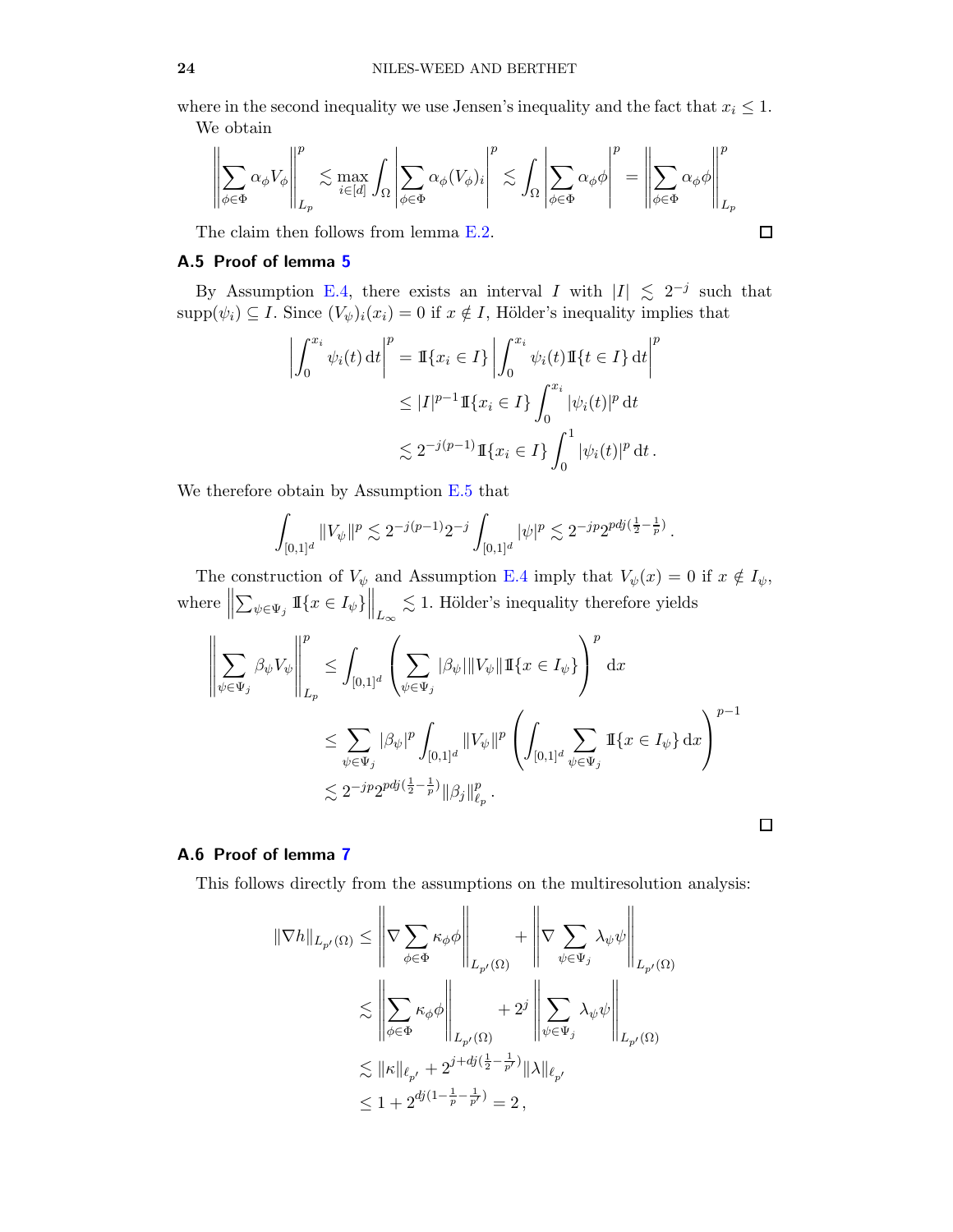where the inequalities follow, respectively, from the triangle inequality, Assump-tion [E.6,](#page-32-7) lemma [E.2,](#page-33-17) and the assumption on  $\kappa$  and  $\lambda$ .  $\Box$ 

# A.7 Proof of proposition [4](#page-13-0)

We first show the claim for  $\|\beta_j - \tilde{\beta}_j\|_{\ell_p}$ ,  $j \geq 0$ . The inequalities of [Rosenthal](#page-34-26) [\(1972\)](#page-34-26) imply that there exists a constant  $c_p$  such that for any  $\psi \in \Psi_j$ ,

$$
\mathop{\mathrm{I\!E}}\nolimits |\beta_\psi - \tilde{\beta}_\psi|^p \leq c_p \left( \frac{\sigma^p_\psi}{n^{p/2}} + \frac{\mathop{\mathrm{I\!E}}\nolimits |\psi(X) - \mathop{\mathrm{I\!E}}\nolimits \psi(X)|^p}{n^{p-1}} 1\!\!1\{p \geq 2\} \right) ,
$$

where  $\sigma_{\psi}^2 := \mathbb{E} |\psi(X) - \mathbb{E} \psi(X)|^2$  and  $X \sim f$ .

Assumption [E.5](#page-32-6) implies that  $\|\psi\|_{L_{\infty}} \lesssim 2^{dj/2}$ , so

$$
\frac{\mathop{\mathrm{I\!E}}\nolimits|\psi(X) - \mathop{\mathrm{I\!E}}\nolimits \psi(X)|^p}{n^{p-1}} \lesssim \frac{2^{dj(p-2)/2} \sigma_\psi^2}{n^{p-1}} \le \frac{\sigma_\psi^2}{n^{p/2}},
$$

where the last inequality follows from the assumption that  $n \geq 2^{dj}$ .

In order to establish that  $\mathbb{E} \|\beta_j - \hat{\beta}_j\|_{\ell}^p$  $\frac{p}{\ell_p} \leq \frac{2^{dj}}{n^{p/2}}$  $\frac{2^{a_j}}{n^{p/2}}$ , it therefore suffices to show that

$$
\sum_{\psi \in \Psi_j} (\mathbb{E} |\psi(X) - \mathbb{E} \psi(X)|^2)^{k/2} \le 2^{dj},
$$

for  $k \in \{2, p\}.$ 

We have

$$
(\mathbb{E}|\psi(X) - \mathbb{E}\psi(X)|^2)^{k/2} \le (\mathbb{E}\psi(X)^2)^{k/2} = \left(\int_{\Omega} \psi(x)^2 f(x) \, dx\right)^{k/2} \le \int_{\Omega} \psi(x)^2 f(x)^{k/2} \, dx,
$$

where in the last step we use Jensen's inequality combined with the fact that  $\int \psi^2 = 1$  for all  $\psi \in \Psi_j$  (see Assumption [E.1\)](#page-32-3). Finally, we obtain

$$
\sum_{\psi \in \Psi_j} (\mathbb{E} |\psi(X) - \mathbb{E} \psi(X)|^2)^{k/2} \le \int_{\Omega} \sum_{\psi \in \Psi_j} \psi(x)^2 f(x)^{k/2} dx
$$

$$
\le \left\| \sum_{\psi \in \Psi_j} \psi(x)^2 \right\|_{L_{\infty}} \|f\|_{L_{k/2}}^{k/2}
$$

The fact that  $f \in \mathcal{B}_{p',q}^s(L;m)$  where  $1 \leq p \leq p'$  implies that  $||f||_{L_k}^{k/2}$  $_{L_{k/2}}^{k/2} \leq ||f||_{L_{p'}}^{p'} \lesssim 1,$ and Assumptions [E.4](#page-32-5) and [E.5](#page-32-6) imply  $\parallel$  $\sum_{\psi \in \Psi_j} \psi(x)^2 \Big\|_{L_\infty} \lesssim 2^{dj}$ . This proves the claim.

To show the analogous bound on  $\|\alpha - \tilde{\alpha}\|_{\ell_p}$ , we again write

$$
\mathop{\mathrm{I\!E}}\nolimits|\alpha_\phi-\tilde{\alpha}_\phi|^p\leq c_p\left(\frac{\sigma_\phi^p}{n^{p/2}}+\frac{\mathop{\mathrm{I\!E}}\nolimits|\phi(X)-\mathop{\mathrm{I\!E}}\nolimits\phi(X)|^p}{n^{p-1}}1\!\!1\{p\geq 2\}\right)
$$

for any  $\phi \in \Phi$ , where  $\sigma^2 := |\phi(X) - \mathbb{E}\phi(X)|^2$ . Since  $\|\phi\|_{L_\infty} \lesssim 1$  for any  $\phi \in \Phi$ , this bound simplifies to

$$
\mathbb{E}|\alpha_{\phi}-\tilde{\alpha}_{\phi}|^p\lesssim \frac{1}{n^{p/2}},
$$

and hence

$$
\mathbb{E}\|\alpha - \hat{\alpha}\|_{\ell_p}^p \le \frac{|\Phi|}{n^{p/2}} \lesssim \frac{1}{n^{p/2}}
$$

by lemma [E.1.](#page-32-4)

 $\Box$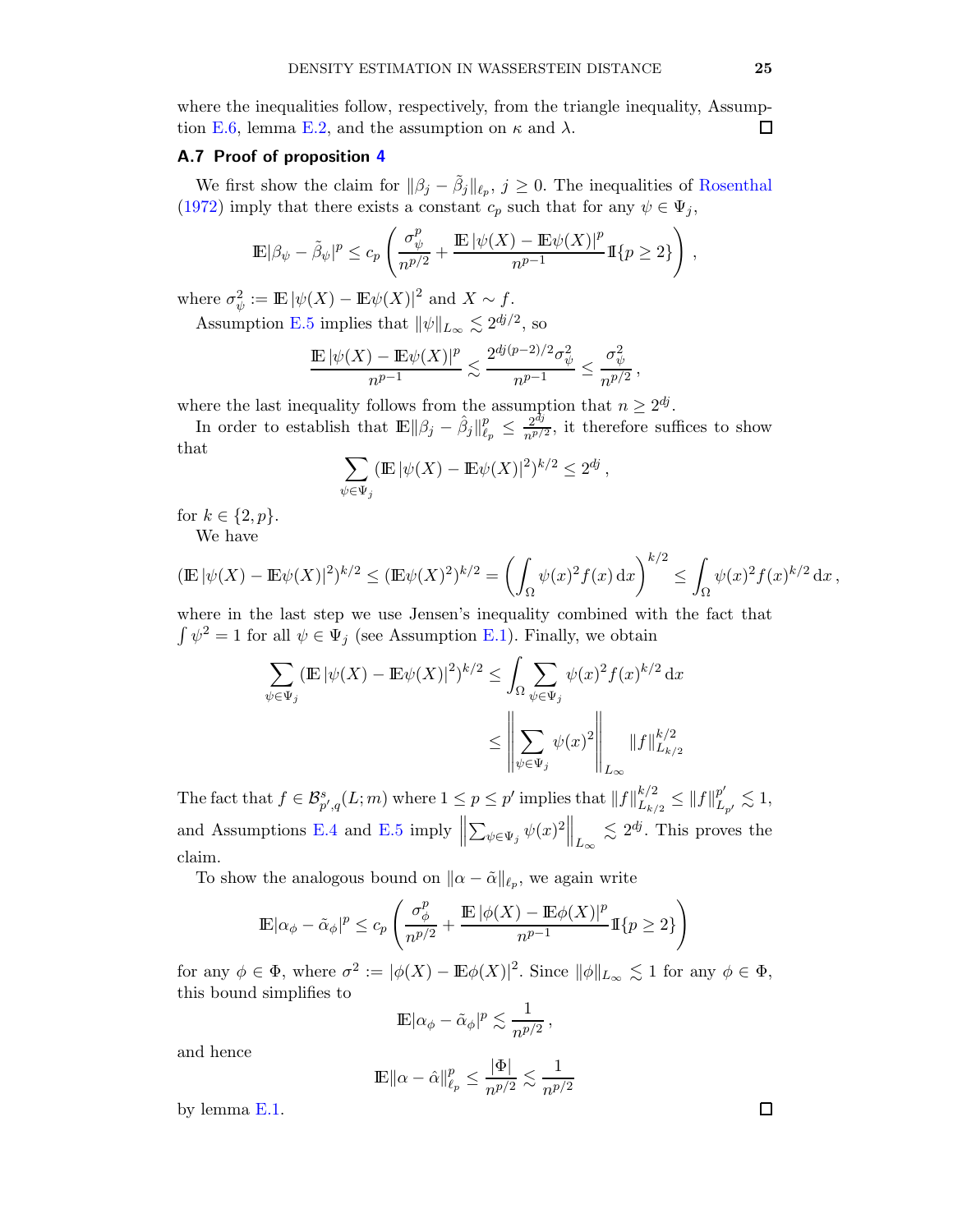# <span id="page-25-2"></span>APPENDIX B: ADAPTIVITY BOUND

<span id="page-25-1"></span><span id="page-25-0"></span>Let us first justify the definition of  $\tau_j$ , by showing that it gives an upper bound on  $\|\tilde{\beta}_j - \beta_j\|_{\ell_p}$  with high probability.

LEMMA B.1. Suppose  $f \in \mathcal{B}_{p',q}^s(L)$  and  $\tau_j$  is defined as in [\(7\)](#page-14-0). For any  $j \geq 0$ , if  $n \geq 2^{dj}$ , it holds

(B.1) 
$$
\mathbb{P}[\|\tilde{\beta}_j - \beta_j\|_{\ell_p} \geq c\tau_j] \lesssim e^{-2cdj} \quad \forall c \geq 1/2.
$$

Moreover,

(B.2) 
$$
\mathbb{E} \|\tilde{\beta}_j - \beta_j\|_{\ell_p}^2 \lesssim \tau_j^2.
$$

PROOF. For any  $\psi \in \Psi_i$ , Bernstein's inequality [\(Boucheron et al.,](#page-33-18) [2013](#page-33-18)) yields

<span id="page-25-3"></span>
$$
\mathbb{P}[\left|\tilde{\beta}_{\psi} - \beta_{\psi}\right| \geq t] \leq 2 \exp(-nt^2/(2\sigma_{\psi}^2 + 2\|\psi\|_{L_{\infty}}t/3)),
$$

where  $\sigma_{\psi}^2$  denotes the variance of  $\psi(X)$  when  $X \sim f$ . In particular, this yields that

$$
\mathbb{P}\left[|\tilde{\beta}_{\psi}-\beta_{\psi}|\geq 2\frac{\sigma_{\psi}\sqrt{t}}{\sqrt{n}}+2\frac{\|\psi\|_{L_{\infty}}t}{n}\right]\leq 2e^{-t}\,.
$$

Taking a union bound over all  $\psi \in \Psi_i$  yields

$$
\mathbb{P}\left[\|\tilde{\beta}_j - \beta_j\|_{\ell_p} \ge 2\left(\sum_{\psi \in \Psi_j} \sigma_{\psi}^p\right)^{1/p} \frac{\sqrt{t}}{\sqrt{n}} + 2\left(\sum_{\psi \in \Psi_j} \|\psi\|_{L_{\infty}}^p\right)^{1/p} \frac{t}{n}\right] \le 2|\Psi_j|e^{-t}.
$$

As in the proof of proposition [4,](#page-13-0) there exists a constant  $K_0$  depending only on the wavelet basis such that  $\sum_{\psi \in \Psi_j} \sigma_{\psi}^p \leq K_0^p L^p 2^{dj}$ . By Assumption [E.5](#page-32-6) and lemma [E.1,](#page-32-4)

there exists a constant  $K_1$  depending on the wavelet basis such that  $\left(\sum_{\psi\in\Psi_j}\|\psi\|_{L^2}^p\right)$  $_{L_{\infty}}^{p}\Big) ^{1/p}\leq$  $K_1 2^{dj(\frac{1}{2}+\frac{1}{p})}$ . Likewise, lemma [E.1](#page-32-4) implies the existence of a constant  $K_2$  such that  $|\Psi_j| \leq K_2 2^{dj}.$ 

Therefore, setting  $K = \max\{K_0, K_1, K_2\}$  and using the assumption that  $n \geq$  $2^{dj}$  implies

$$
\mathbb{P}\left[\|\tilde{\beta}_j-\beta_j\|_{\ell_p}\geq 2K2^{dj/p}\frac{L\sqrt{t}+t}{\sqrt{n}}\right]\leq 2K2^{dj}e^{-t}\,.
$$

Choosing  $t = 4cdj$  and applying the definition of  $\tau_j$  yields [\(B.1\)](#page-25-2).

The bound  $(B.2)$  follows from integrating the estimate  $(B.1)$ .

 $\Box$ 

We now turn to the proof of theorem [2.](#page-5-1) By an argument analogous to the one given in lemma [8,](#page-12-1) it suffices to bound

$$
\mathbb{E}||f - \tilde{f}||_{\mathcal{B}_{p,q}^{-1}} = \mathbb{E} \sum_{j \geq 0} 2^{-j} 2^{dj(\frac{1}{2} - \frac{1}{p})} \left( ||\tilde{\beta}_j - \beta_j||_{\ell_p} 1\!\!1_{\|\tilde{\beta}_j\|_{\ell_p} \geq \tau_j} + ||\beta_j||_{\ell_p} 1\!\!1_{\|\tilde{\beta}_j\|_{\ell_p} < \tau_j} \right)
$$

<span id="page-25-4"></span>We require two simple lemmas bounding the expectations of each summand.

LEMMA B.2. For any  $i > 0$ ,

$$
\mathbb{E} \|\beta_j\|_{\ell_p} 1\|_{\tilde{\beta}_j\|_{\ell_p} < \tau_j} \lesssim \tau_j \wedge \|\beta_j\|_{\ell_p}.
$$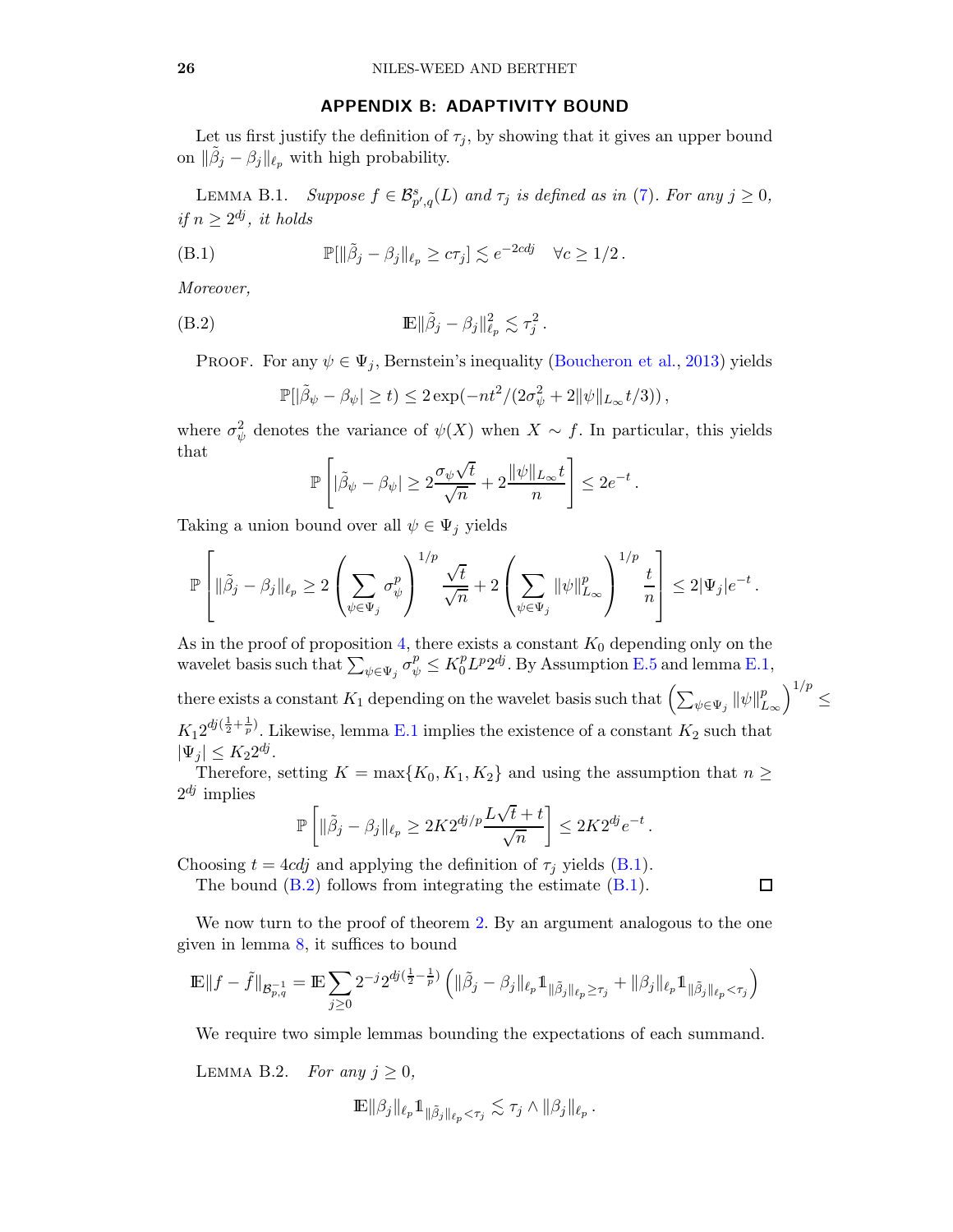PROOF. We compute

$$
\mathbb{E} \|\beta_j\|_{\ell_p} \mathbb{1}_{\|\tilde{\beta}_j\|_{\ell_p} < \tau_j} \leq \mathbb{E} \|\beta_j - \tilde{\beta}_j\|_{\ell_p} + \mathbb{E} \|\tilde{\beta}_j\|_{\ell_p} \mathbb{1}_{\|\tilde{\beta}_j\|_{\ell_p} < \tau_j} \n\leq \mathbb{E} \|\beta_j - \tilde{\beta}_j\|_{\ell_p} + \tau_j \n\leq \tau_j,
$$

where the last inequality follows from lemma  $B.1$ ,  $(B.2)$ . Combining this estimate with the trivial bound  $\mathbb{E} \|\beta_j\|_{\ell_p} 1\!\!1_{\|\tilde{\beta}_j\|_{\ell_p} \leq \tau_j} \leq \|\beta_j\|_{\ell_p}$  gives the claim.

 $\Box$ 

<span id="page-26-0"></span>LEMMA B.3. For any  $j \geq 0$ ,

$$
\mathbb{E} \|\tilde{\beta}_j - \beta_j\|_{\ell_p} 1\|_{\|\tilde{\beta}_j\|_{\ell_p} \geq \tau_j} \lesssim \begin{cases} 2^{-dj/2} \tau_j & \text{if } \|\beta_j\|_{\ell_p} < \frac{1}{2}\tau_j. \\ \tau_j & \text{otherwise} \end{cases}
$$

PROOF. If  $\|\beta_j\|_{\ell_p} < \frac{1}{2}\tau_j$ , we use the Cauchy-Schwarz inequality and lemma [B.1](#page-25-0) to obtain

$$
\mathbb{E} \|\tilde{\beta}_j - \beta_j\|_{\ell_p} \mathbb{1}_{\|\tilde{\beta}_j\|_{\ell_p} \geq \tau_j} \leq \mathbb{E} \|\tilde{\beta}_j - \beta_j\|_{\ell_p} \mathbb{1}_{\|\tilde{\beta}_j - \beta_j\|_{\ell_p} \geq \frac{1}{2}\tau_j}
$$
  
\n
$$
\leq \mathbb{P} \Big[ \|\tilde{\beta}_j - \beta_j\|_{\ell_p} \geq \frac{1}{2}\tau_j \Big]^{1/2} \left( \mathbb{E} \|\tilde{\beta}_j - \beta_j\|_{\ell_p}^2 \right)^{1/2}
$$
  
\n
$$
\lesssim 2^{-dj/2} \tau_j.
$$

For the second bound, we simply use use  $\mathbb{E} \|\tilde{\beta}_j - \beta_j\|_{\ell_p} \mathbb{1}_{\|\tilde{\beta}_j\|_{\ell_p} < \tau_j} \leq \mathbb{E} \|\tilde{\beta}_j - \beta_j\|_{\ell_p}$  $\beta_j \|_{\ell_p} \lesssim \tau_j$ .  $\Box$ 

We are now ready to complete the proof.

PROOF OF THEOREM [2.](#page-5-1) By lemmas [B.2](#page-25-4) and [B.3,](#page-26-0) we have the bound

$$
\mathbb{E} \|f - \tilde{f}\|_{\mathcal{B}_{p,q}^{-1}} \lesssim \sum_{j\geq 0} 2^{-j} 2^{dj(\frac{1}{2} - \frac{1}{p})} \left\{ (\tau_j \wedge \|\beta_j\|_{\ell_p}) + 2^{-dj/2} \tau_j \right\} \, .
$$

First, the definition of  $\tau_j$  implies that

$$
2^{-j}2^{dj(\frac{1}{2}-\frac{1}{p})}\cdot 2^{-dj/2}\tau_j\lesssim 2^{-j}\frac{dj}{\sqrt{n}}\,,
$$

so  $\sum_{j\geq 0} 2^{-j} 2^{dj(\frac{1}{2}-\frac{1}{p})} \tau_j p_j^{1/2} \lesssim n^{-1/2}$ . Since the claimed rate is no faster than  $n^{-1/2}$ , this term is not the dominant one.

If  $f \in \mathcal{B}_{p',q}^s(L;m)$ , then  $2^{dj(\frac{1}{2}-\frac{1}{p})} \|\beta_j\|_{\ell_p} \lesssim 2^{-js}$ , which implies

$$
2^{-j} 2^{dj(\frac{1}{2}-\frac{1}{p})} (\tau_j \wedge \|\beta_j\|_{\ell_p}) \lesssim 2^{-j} j \left(\frac{2^{dj}}{n}\right)^{1/2} \wedge 2^{-j(1+s)},
$$

Summing this expression yields

$$
\sum_{j\geq 0} 2^{-j} 2^{dj(\frac{1}{2}-\frac{1}{p})} (\tau_j \wedge \|\beta_j\|_{\ell_p}) \lesssim \begin{cases} n^{-1/2} & \text{if } d = 1\\ n^{-1/2} (\log n)^2 & \text{if } d = 2\\ n^{-(1+s)/(d+2s)} \log n & \text{if } d \geq 3. \end{cases}
$$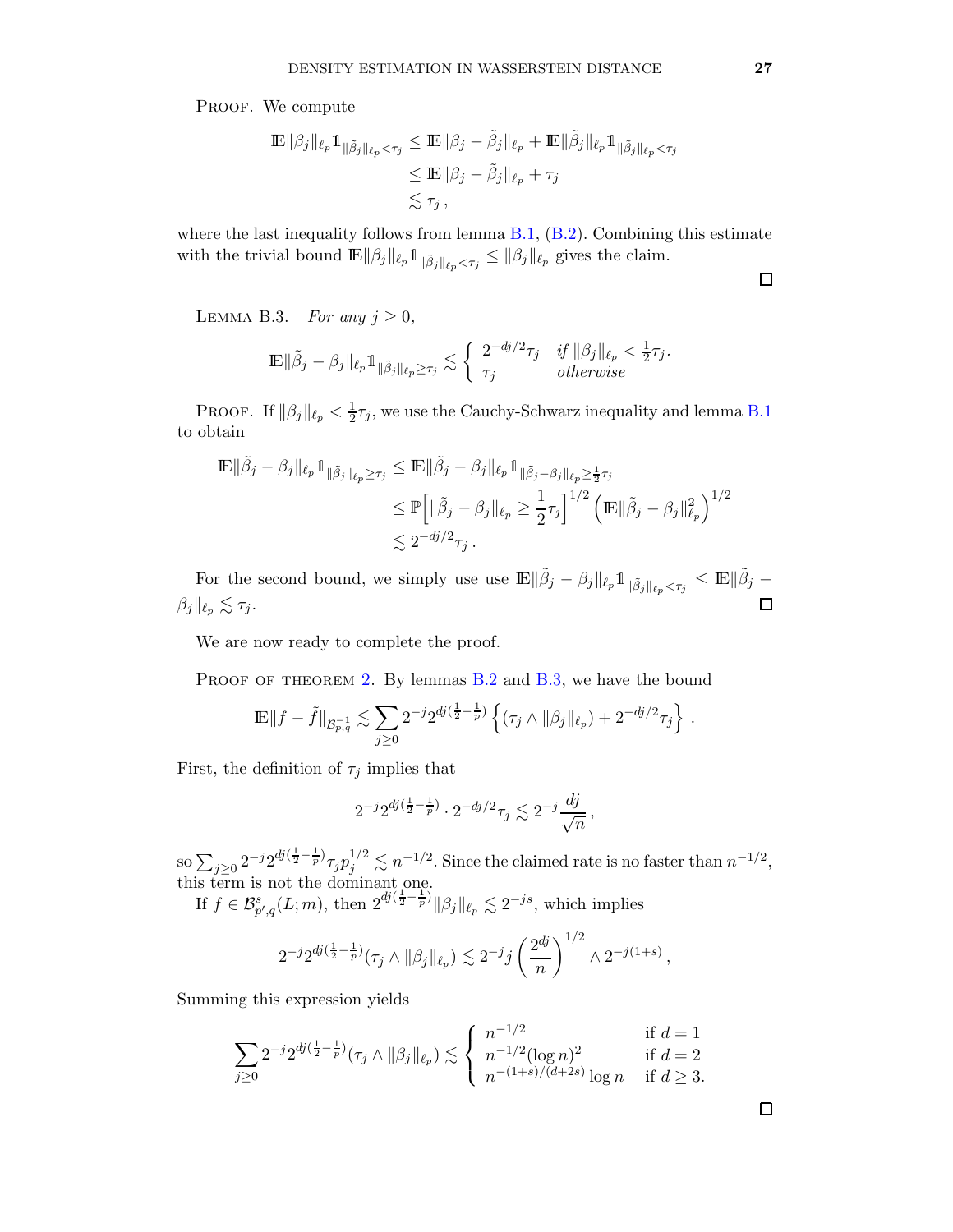# <span id="page-27-0"></span>APPENDIX C: AN UPPER BOUND FOR DENSITIES NOT BOUNDED BELOW

<span id="page-27-1"></span>We require two basic facts about Binomial random variables; the first is a direct consequence of the inequalities of [Rosenthal](#page-34-26) [\(1972](#page-34-26)) and the second is a standard Chernoff bound (Hagerup and Rüb, [1990](#page-34-27)).

LEMMA C.1. Let  $X \sim Bin(n, p)$ . If  $np \geq 1$ , then

$$
\mathbb{E}\left|\frac{X}{n}-p\right|^k \lesssim (p/n)^{k/2}.
$$

<span id="page-27-2"></span>LEMMA C.2. If  $X \sim Bin(n, p)$ , then

$$
\mathbb{P}[X \le \frac{1}{2}np] \le e^{-\frac{np}{8}}.
$$

Throughout the proof, we let  $\Psi_j$  for  $j \geq 0$  denote the Haar wavelet basis. Fix a threshold J, which we will assume satisfies  $n \geq 2^{J(d+s)}$ . We set

$$
\hat{\beta}_{\psi} := \frac{1}{n} \sum_{i=1}^{n} \psi(X_i) \quad \psi \in \Psi_j, 0 \le j \le J
$$

and define

$$
\hat{f}:=1+\sum_{0\leq j < J}\sum_{\psi\in \Psi_j}\hat{\beta}_{\psi}\psi
$$

For convenience, throughout the proof we write  $\mu$  for the probability measure with density f and  $\nu$  for the probability measure with density f. Note that for any  $Q \in \mathcal{Q}_j$ ,  $j \leq J$ , we have  $n \cdot \nu(Q) \sim \text{Bin}(n, \mu(Q)).$ 

Let us now define a density  $q$  by

$$
g(x) = \frac{\nu(Q)}{\mu(Q)} f(x) \quad \forall x \in Q, Q \in Q_J,
$$

where we interpret  $0/0 = 0$ . Since  $\mu(Q) = 0 \implies \nu(Q) = 0$  almost surely, this density is well defined with probability 1. By construction,  $g/f$  is constant on each element of  $\mathcal{Q}_J$ , so  $g/f \in V_J$ .

Let  $0 \leq j < J$ , and fix  $Q \in \mathcal{Q}_j$ . Theorem [10](#page-17-1) implies that the contribution to  $W_p(f,g)$  from  $Q \in \mathcal{Q}_j$  can be bounded by either the  $L_1$  bound  $||K_{j+1}(f-g)||_{L_1(Q)}$ or the  $L_p$  bound  $m_Q^{1-p} \Delta_Q^p$  ${}_{Q}^{p}$ || $K_{j+1}(f-g)$ || ${}_{L}^{p}$  $L_p(Q)$ . We can always apply the first bound, but we will apply the second when the density  $f$  is bounded below on  $Q$ . We denote by  $\mathcal{E}_Q$  the high-probability event that  $\nu(Q) \geq \frac{1}{2}\mu(Q)$ .

We divide into cases. As we shall see, the dominant term arises from the first case; the latter two are asymptotically negligible.

Case 1: inf<sub>x∈Q</sub>  $f(x) < 2^{-js}$  Under the assumption that  $f \in \mathcal{C}^s$ , we have that  $\sup_{x\in Q} \leq \inf_{x\in Q} + \text{diam}(Q)^s \lesssim 2^{-js}$ . Therefore  $\mu(Q) = \int_Q f(x) dx \lesssim 2^{-j(d+s)}$ .

To evaluate  $K_{j+1}(f-g)$ , we note that for each  $R \subseteq Q, R \in \mathcal{Q}_{j+1}$ , the densities  $K_{j+1}f$  and  $K_{j+1}g$  are constant on R, with value  $2^{d(j+1)}\mu(R)$  and  $2^{d(j+1)}\nu(R)$ .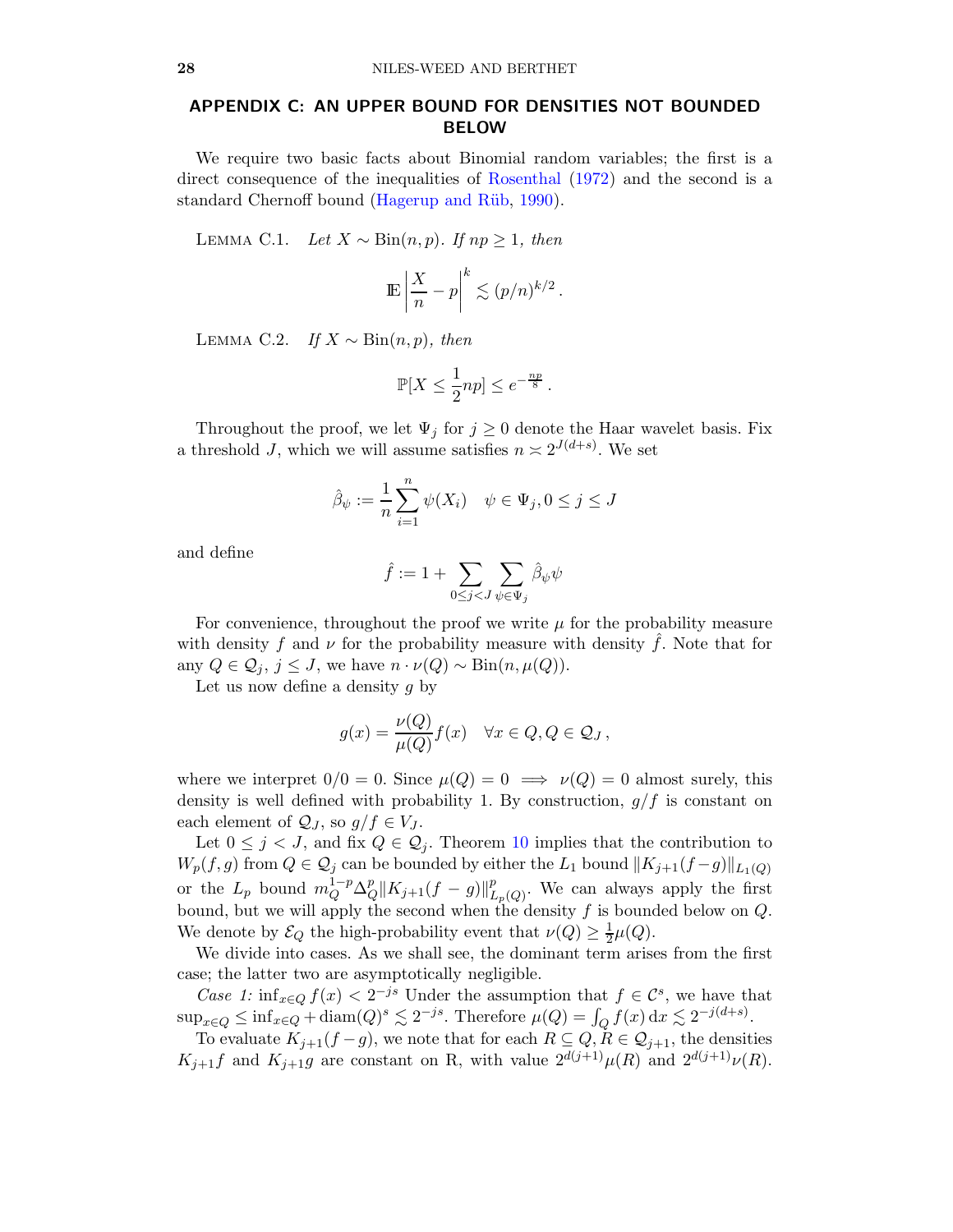This implies

$$
||K_{j+1}(f-g)||_{L_1(Q)} = \sum_{R \subseteq Q, R \in Q_{j+1}} 2^{d(j+1)} \int_R |\mu(R) - \nu(R)|
$$
  
= 
$$
\sum_{R \subseteq Q, R \in Q_{j+1}} |\mu(R) - \nu(R)|,
$$

In particular, recalling that  $n \cdot \nu(R) \sim Bin(n, \mu(R))$ , we have that that

<span id="page-28-0"></span>(C.1) 
$$
\mathbb{E} \|K_{j+1}(f-g)\|_{L_1(Q)}^2 \lesssim \sum_{\substack{R \subseteq Q \\ R \in \mathcal{Q}_{j+1}}} \mathbb{E}(\mu(R) - \nu(R))^2 \leq \mu(Q)/n.
$$

Jensen's inequality along with the fact that  $\sup_{x \in Q} f(x) \leq 2^{-js}$  therefore yields

$$
\mathbb{E}||K_{j+1}(f-g)||_{L_1(Q)} \leq (\mu(Q)/n)^{1/2} \lesssim 2^{-j(d+s)/2}n^{-1/2}.
$$

Case 2:  $\inf_{x \in Q} f(x) \geq 2^{-js}$  and  $\mathcal{E}_Q$  holds Under the assumption that  $f \in \mathcal{C}^s$ , we have that  $\sup_{x \in Q} f(x) - \inf_{x \in Q} f(x) \leq \text{diam}(Q)^s \lesssim 2^{-js}$ . We therefore have  $\Delta_Q \lesssim 1$ . Moreover, on  $\mathcal{E}_Q$ , we have

$$
m_Q \gtrsim \inf_{x \in Q} f(x).
$$

Arguing as above, we have

$$
||K_{j+1}(f-g)||_{L_p(Q)}^p = \sum_{R \subseteq Q, R \in \mathcal{Q}_{j+1}} 2^{dp(j+1)} \int_R |\mu(R) - \nu(R)|^p dx
$$
  
\$\leq 2^{dj(p-1)} \sum\_{R \subseteq Q, R \in \mathcal{Q}\_{j+1}} |\mu(R) - \nu(R)|^p.

Since  $\sup_{x\in Q} f(x) \asymp \inf_{x\in Q} f(x)$ , we have  $\mu(R) \asymp 2^{-jd} \inf_{x\in Q} f(x)$ . Since  $n \gtrsim$  $2^{J(d+s)} \ge 2^{j(d+s)} \ge 1/\mu(R)$ , we can apply lemma [C.1](#page-27-1) to obtain

$$
\mathbb{E}|\mu(R) - \nu(R)|^p \lesssim (\mu(R)/n)^{p/2} \lesssim (2^{-jd} \inf_{x \in Q} f(x)/n)^{p/2}.
$$

Combining these bounds, we obtain

$$
\mathbb{E}[m_Q^{1-p} \Delta_Q^p \|K_{j+1}(f-g)\|_{L_p(Q)}^p 1_{\mathcal{E}_Q}] \lesssim 2^{jd(\frac{p}{2}-1)} (\inf_{x \in Q} f(x))^{1-\frac{p}{2}} n^{-p/2}
$$
  

$$
\leq 2^{j(d+s)(\frac{p}{2}-1)} n^{-p/2}.
$$

Case 3:  $\mathcal{E}_Q$  does not hold The Cauchy-Schwarz inequality and the bound [\(C.1\)](#page-28-0) imply

$$
\mathbb{E}[\|K_{j+1}(f-g)\|_{L_1(Q)}\mathbb{1}_{\mathcal{E}_Q^C}] \leq (\mathbb{E}\|K_{j+1}(f-g)\|_{L_1(Q)}^2)^{1/2}\mathbb{P}[\mathcal{E}_Q^C]^{1/2}
$$
  

$$
\lesssim (\mu(Q)/n)^{1/2}\mathbb{P}[\mathcal{E}_Q^C]^{1/2}.
$$

By lemma [C.2,](#page-27-2)

$$
\mathbb{P}[\mathcal{E}_Q^C] \le e^{-n\mu(Q)/8} \lesssim \frac{1}{n\mu(Q)}
$$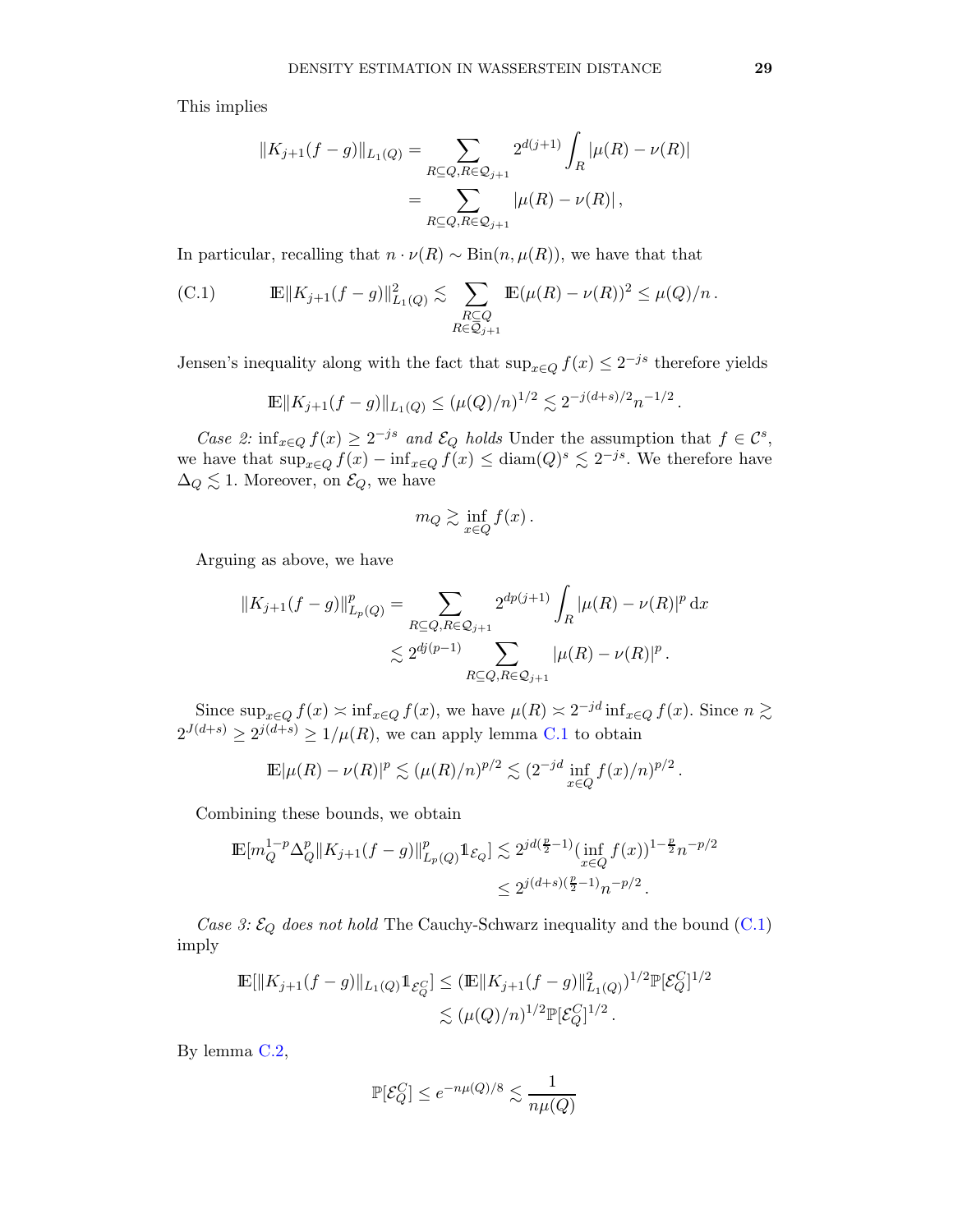and combining these bounds yields

$$
\mathbb{E}[\|K_{j+1}(f-g)\|_{L_1(Q)} 1\!\!1_{\mathcal{E}_Q^C}] \lesssim n^{-1}.
$$

We are now prepared to bound  $W_p(f, g)$ . Combining the three cases above, we observe

$$
\mathbb{E}\left\{\|K_{j+1}(f-g)\|_{L_1(Q)} \wedge m_Q^{1-p}\Delta_Q^p \|K_{j+1}(f-g)\|_{L_p(Q)}^p\right\} \lesssim 2^{-j(d+s)/2} n^{-1/2} + 2^{j(d+s)(\frac{p}{2}-1)} n^{-p/2} + n^{-1}.
$$

Under the assumption that  $n \geq 2^{j(d+s)}$ , the first term dominates. We therefore have

$$
\mathbb{E}\sum_{Q\in\mathcal{Q}^j}||K_{j+1}(f-g)||_{L_1(Q)} \wedge m_Q^{1-p}\Delta_Q^p||K_{j+1}(f-g)||_{L_p(Q)}^p\lesssim 2^{j(d-s)/2}n^{-1/2},
$$

and theorem [10](#page-17-1) combined with Jensen's inequality implies

$$
\mathbb{E}W_p(f,g) \lesssim \sum_{0 \le j < J} 2^{-j} 2^{j(d-s)/2p} n^{-1/2p} \lesssim \begin{cases} n^{-\frac{1+s/p}{d+s}} & \text{if } d-s > 2p\\ n^{-1/2p} \log n & \text{if } d-s = 2p\\ n^{-1/2p} & \text{if } d-s < 2p. \end{cases}
$$

On the other hand, a simple truncation argument (lemma  $C.3$ , below) shows that  $\mathbb{E} W_p(g, \hat{f}) \lesssim 2^{-J(1+s/p)} \asymp n^{-\frac{1+s/p}{d+s}}.$ 

Since  $W_p(f, \hat{f}) \leq W_p(f, g) + W_p(g, \hat{f})$ , combining these two bounds yields the  $\square$ claim.

<span id="page-29-0"></span>All that remains is to give the proof of lemma [C.3.](#page-29-0)

LEMMA C.3. For g and  $\hat{f}$  defined as in the proof of theorem [6,](#page-6-1) we have

$$
\mathbb{E} W_p(g, \hat{f}) \lesssim 2^{-J(1+s/p)}.
$$

PROOF. By construction,  $\hat{f}$  is an element of  $V_J$ . Moreover, g is defined so that  $K_J g = K_J \hat{f}$ . Combining these two facts yields that  $\hat{f} = K_J g$ . For  $j \leq J$ , this implies that  $K_j \hat{f} = K_j g$ , and for  $j > J$ , it yields

$$
||K_j(\hat{f} - g)||_{L_1(Q)} = ||K_Jg - K_jg||_{L_1(Q)} = \frac{\nu(Q)}{\mu(Q)}||K_Jf - K_jf||_{L_1(Q)},
$$

where in the last step we use the definition of g. Since  $\mathbb{E}\nu(Q) = \mu(Q)$ , we obtain

$$
\mathbb{E}||K_j(\hat{f} - g)||_{L_1(\Omega)} = \begin{cases} 0 & \text{if } j \le J \\ ||(K_j - K_J)f||_{L_1(\Omega)} & \text{if } j > J. \end{cases}
$$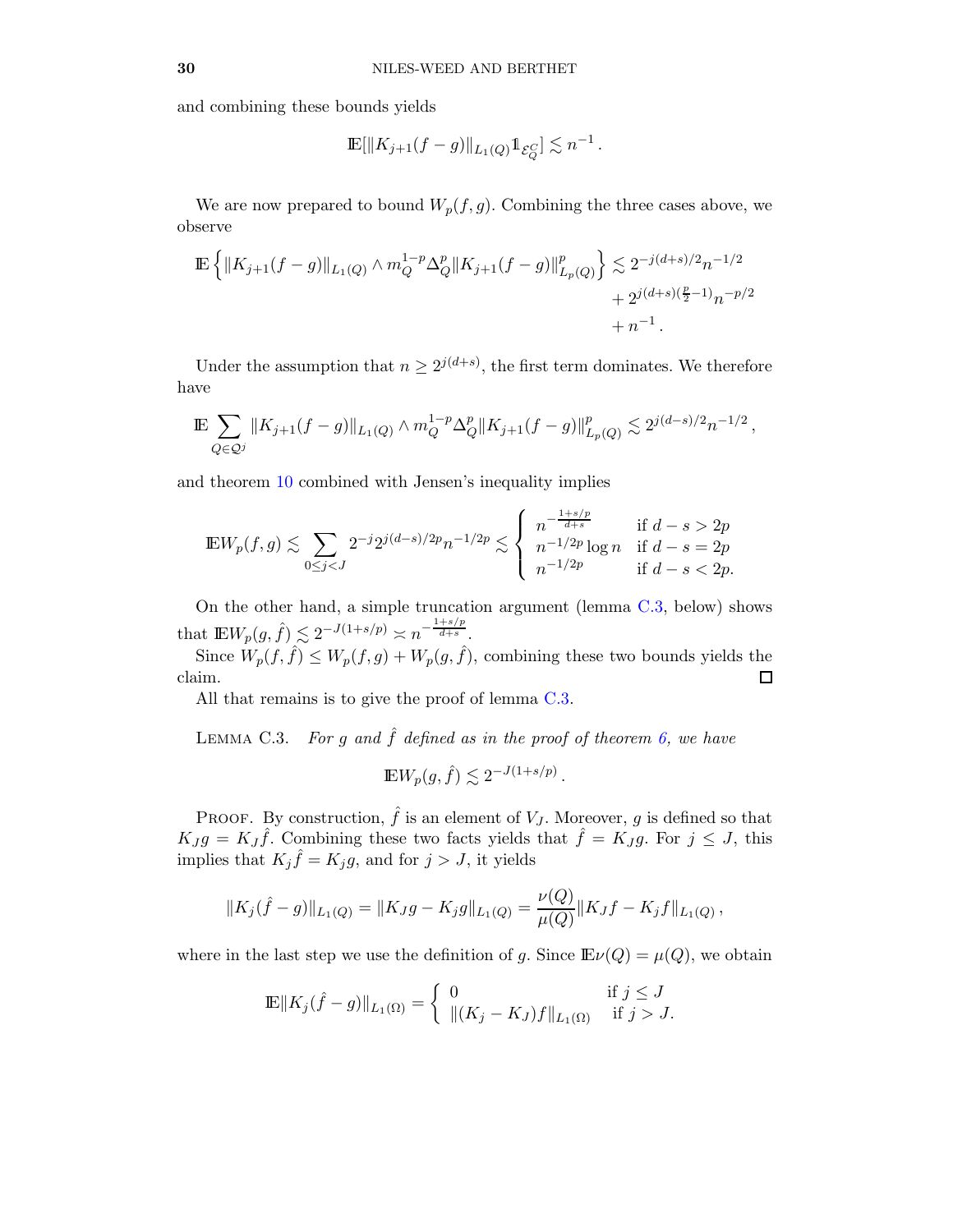For  $j > J$ , the operator  $K_j - K_J$  is a projection onto the span of  $\{\Psi_k\}_{j \leq k < j}$ . Under the assumption that  $f \in \mathcal{C}^s = \mathcal{B}^s_{\infty,\infty}$ , we obtain

$$
\begin{aligned} \|(K_j - K_J)f\|_{L_1(\Omega)} &= \left\|\sum_{J \le k < j} \sum_{\psi \in \Psi_k} \beta_{\psi} \psi \right\|_{L_1(\Omega)} \\ &\le \sum_{J \le k < j} \left\|\sum_{\psi \in \Psi_k} \beta_{\psi} \psi \right\|_{L_1(\Omega)} \\ &\le \sum_{J \le k < j} 2^{-dk/2} \|\beta\|_{\ell_1} \lesssim 2^{-Js} \end{aligned}
$$

where the final inequality uses lemma  $E.2$ .

Therefore, applying the bound of [Weed and Bach](#page-35-0) [\(2018](#page-35-0)) in the equivalent form  $(9)$ , we obtain

$$
\mathbb{E}W_p(\hat{f}, g) \lesssim \sum_{j \geq 0} 2^{-j} \mathbb{E} \|K_j(\hat{f} - g)\|_{L_1(\Omega)}^{1/p} \n\leq \sum_{j \geq 0} 2^{-j} (\mathbb{E} \|K_j(\hat{f} - g)\|_{L_1(\Omega)})^{1/p} \n= \sum_{j > J} 2^{-j} \|(K_j - K_J)f\|_{L_1(\Omega)}^{1/p} \lesssim 2^{-J(1+s/p)},
$$

<span id="page-30-0"></span>as desired.

# APPENDIX D: PROOF OF THEOREM 10

The assumption that  $g/f \in V_J$  implies that, for any  $j \leq J$ , if  $\int_Q f = 0$ , then  $\int_Q g = 0$ . For  $0 \le j \le J$ , we therefore define  $f_j$  by setting

<span id="page-30-1"></span>
$$
f_j(x) = \frac{\int_Q g}{\int_Q f}(x) \quad \forall x \in Q, Q \in \mathcal{Q}_j,
$$

where we interpret  $0/0 = 0$ . With this definition,  $f_0 = f$  and  $f_J = g$ . Moreover, for  $0 \leq j \leq J$ , we have  $K_j f_j = K_j f_{j+1}$ .

The triangle inequality therefore implies

(D.1) 
$$
W_p(f,g) \leq \sum_{0 \leq j < J-1} W_p(f_j, f_{j+1}).
$$

We focus on bounding the quantity  $W_p(f_j, f_{j+1})$ , from which the claimed bound will follow.

<span id="page-30-2"></span>We require the following lemma, whose proof is deferred.

LEMMA D.1. Fix  $j \geq 0$ . Let  $p \geq 1$ , and let  $f_j$  and  $f_{j+1}$  be any two densities such that  $K_j f_j = K_j f_{j+1}$ . Then

$$
W_p(f_j, f_{j+1}) \lesssim 2^{-j} \left( \sum_{Q \in \mathcal{Q}_j} \|f_j - f_{j+1}\|_{L_1(Q)} \wedge (\inf_{x \in Q} f_j(x))^{1-p} \|f_j - f_{j+1}\|_{L_p(Q)}^p \right)^{1/p}
$$

 $\Box$ 

.

,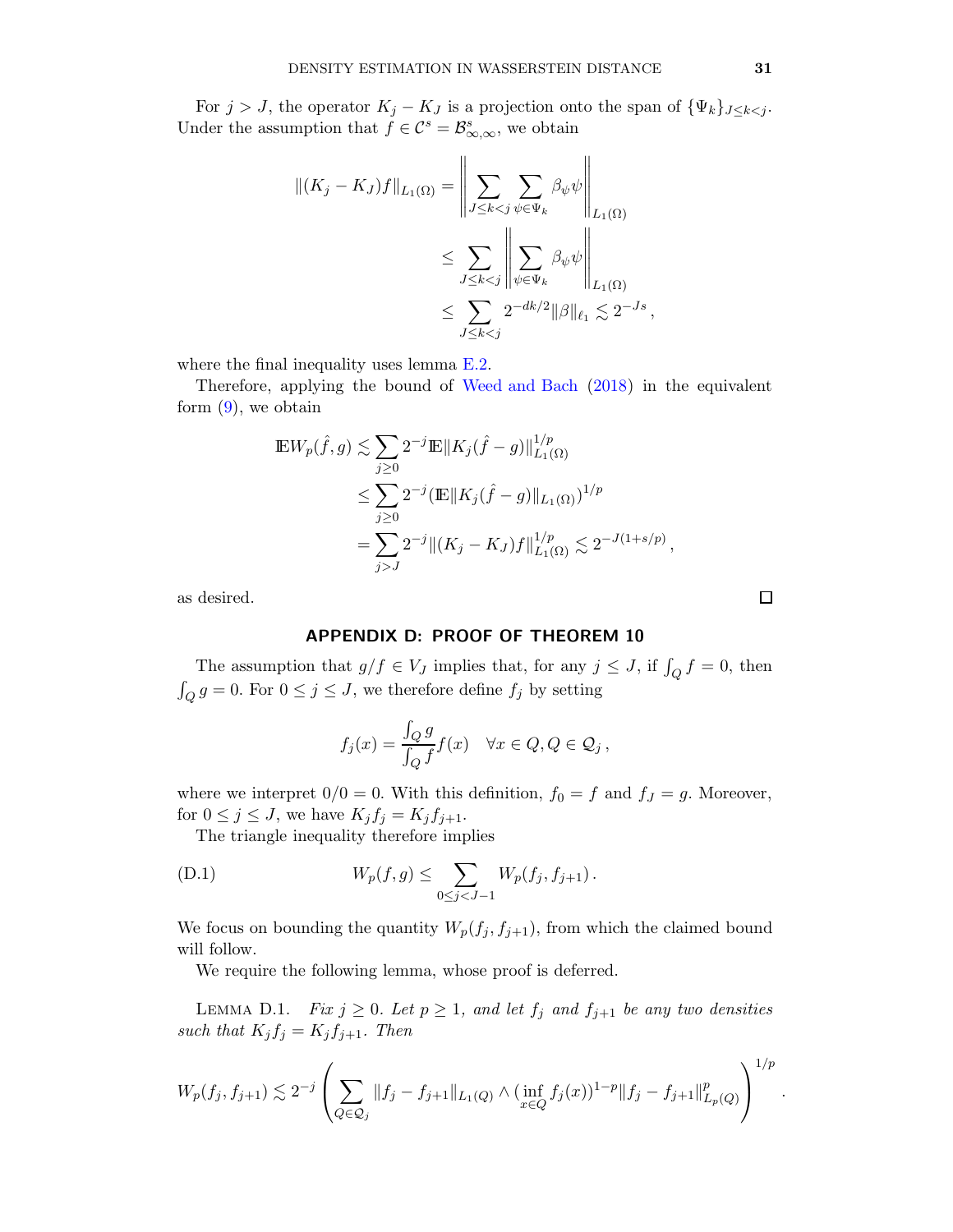<span id="page-31-0"></span>By the definition of  $f_j$ , we have  $\inf_{x \in Q} f_j(x) = \frac{\int_Q g_j(x)}{\int_S f_j(x)}$  $\frac{\int_{Q} g}{\int_{Q} f}$  inf<sub>x∈</sub>Q  $f(x) = m_Q$ . The claim then follows from the following lemma.

LEMMA D.2. For any  $Q \in \mathcal{Q}_j$ , the densities  $f_j$  and  $f_{j+1}$  satisfy

$$
||f_j - f_{j+1}||_{L_1(Q)} \lesssim ||K_{j+1}(f - g)||_{L_1(Q)}
$$
  

$$
||f_j - f_{j+1}||_{L_p(Q)} \lesssim \Delta_Q ||K_{j+1}(f - g)||_{L_p(Q)} \quad \forall p \ge 1
$$

Combining [\(D.1\)](#page-30-1), lemma [D.1,](#page-30-2) and lemma [D.2](#page-31-0) yields theorem [10.](#page-17-1) It remains to give proofs of the two required lemmas.

# [D.1](#page-30-2) Proof of lemma D.1

If  $K_j f_j = K_j f_{j+1}$ , then the measures  $f_j$  and  $f_{j+1}$  assign the same mass to each cube in  $\mathcal{Q}_j$ . We can therefore obtain a coupling between  $f_j$  and  $f_{j+1}$  by optimally coupling  $f_j |_Q$  and  $f_{j+1} |_Q$  on each  $Q \in \mathcal{Q}_j$  and combining the resulting couplings (see [Weed and Bach](#page-35-0), [2018,](#page-35-0) Lemma A.2). Doing so yields the bound

$$
W_p^p(f_j, f_{j+1}) \le \sum_{Q \in \mathcal{Q}_j} W_p^p(f_j|_Q, f_{j+1}|_Q).
$$

To show that  $W_p^p(f_j|_Q, f_{j+1}|_Q) \leq 2^{-kp} \|f_j - f_{j+1}\|_{L_1(Q)}$ , we use the fact that for two measures with support in a set K, it holds  $W_p^p(\mu, \nu) \leq \text{diam}(K)^p d_{\text{TV}}(\mu, \nu)$ , and when  $\mu$  and  $\nu$  have densities, the total variation  $d_{\text{TV}}$  reduces to the  $L_1$  norm.

To obtain the second bound, we apply proposition [1.](#page-7-2) By lemma  $E.2$ , if we denote by  $P_j$  the  $L_2$  projection onto the span of  $\Psi_j$ , then the bound of proposition [1](#page-7-2) reads

$$
W_p(f_j|Q, f_{j+1}|Q) \lesssim \left(\inf_{x \in Q} f_j(x)\right)^{-1/p'} \sum_{k \geq j} 2^{-k} \|P_j(f_j - f_{j+1})\|_{L_p(Q)}
$$
  

$$
\lesssim 2^{-j} \left(\inf_{x \in Q} f_j(x)\right)^{-1/p'} \|f_j - f_{j+1}\|_{L_p(Q)},
$$

where the second inequality follows from lemma [E.3.](#page-33-19)

$$
\qquad \qquad \Box
$$

 $\Box$ 

# D.2 Proof of lemma [D.2](#page-31-0)

For convenience, let us write  $\mu$  for the measure with density f and  $\nu$  for the measure with density g. We recall that on  $R \in \mathcal{Q}_{j+1}$ , the densities  $K_{j+1}f$  and  $K_{j+1}g$  are constant with values  $2^{d(j+1)}\mu(R)$  and  $2^{d(j+1)}\nu(R)$ . For any cube  $R \in$  $\mathcal{Q}_{j+1}$  such that  $R \subseteq Q$ , we have that  $(f_j - f_{j+1}) = \left(\frac{\nu(Q)}{\mu(Q)} - \frac{\nu(R)}{\mu(R)}\right)$  $\frac{\nu(R)}{\mu(R)}$  f on R, which implies

$$
||f_j - f_{j+1}||_{L_1(Q)} = \sum_{\substack{R \in \mathcal{Q}_{j+1} \\ R \subseteq Q}} ||f||_{L_1(R)} \left| \frac{\nu(Q)}{\mu(Q)} - \frac{\nu(R)}{\mu(R)} \right|
$$
  

$$
||f_j - f_{j+1}||_{L_p(Q)}^p = \sum_{\substack{R \in \mathcal{Q}_{j+1} \\ R \subseteq Q}} ||f||_{L_p(R)}^p \left| \frac{\nu(Q)}{\mu(Q)} - \frac{\nu(R)}{\mu(R)} \right|^p.
$$

The first sum is bounded by  $|\nu(Q) - \mu(Q)| + \sum_R |\nu(R) - \mu(R)| \leq 2 \sum_R |\nu(R) - \mu(R)|$  $\mu(R)| = 2||K_{j+1}(f-g)||_{L_1(Q)}.$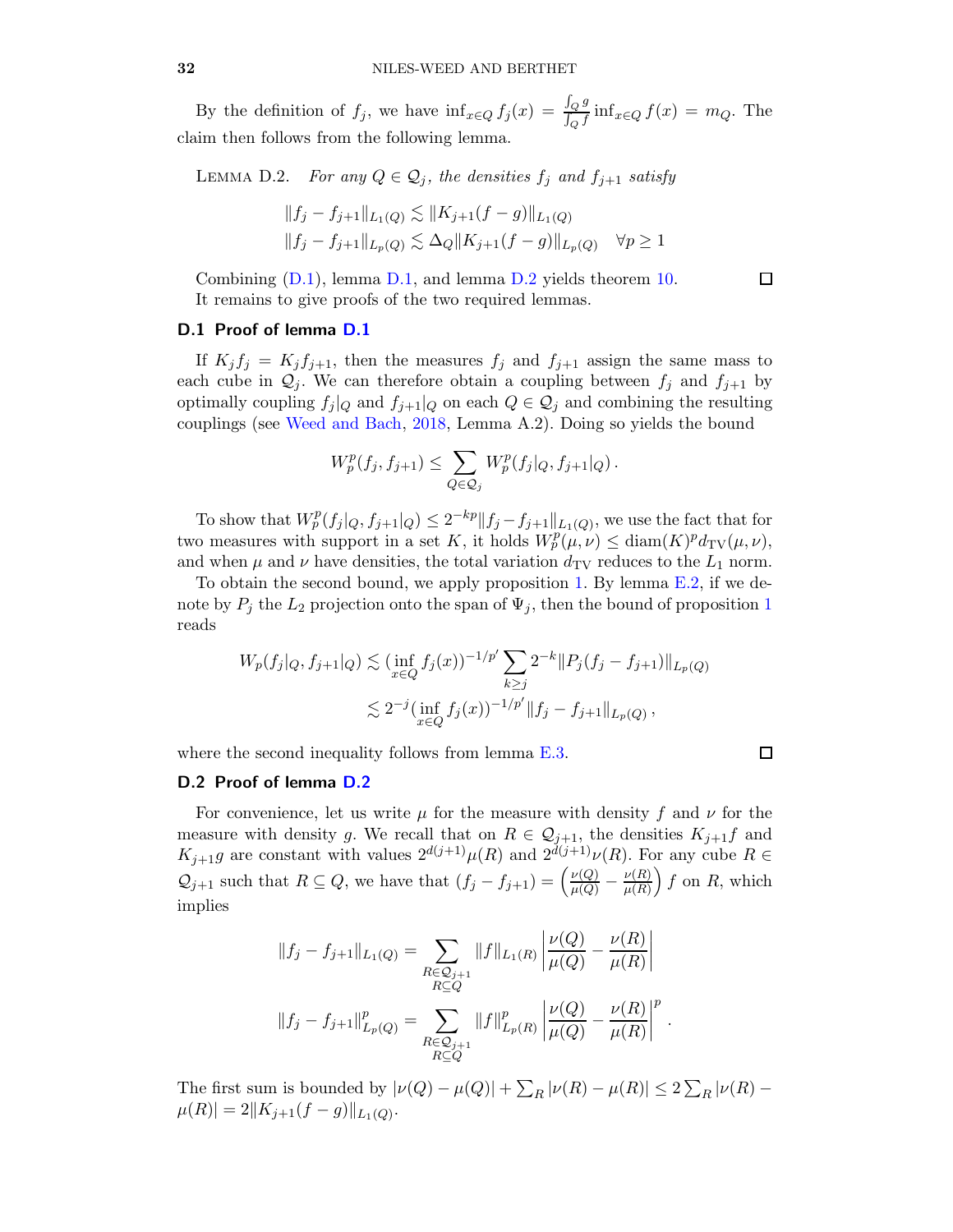For the second, we write

$$
\left|\frac{\nu(Q)}{\mu(Q)}-\frac{\nu(R)}{\mu(R)}\right|^p\lesssim \frac{1}{\mu(R)^p}|\nu(R)-\mu(R)|^p+\frac{1}{\mu(Q)^p}|\nu(Q)-\mu(Q)|^p\,.
$$

Since R is a cube of side length  $2^{-(j+1)}$ , we have the simple bounds

$$
\mu(Q)^p \ge \mu(R)^p \ge 2^{-(j+1)p d} (\inf_{x \in Q} f(x))^p
$$

$$
||f||_{L_p(R)}^p \le 2^{-(j+1)d} (\sup_{x \in Q} f(x))^p.
$$

We obtain

$$
||f||_{L_p(R)}^p \left| \frac{\nu(Q)}{\mu(Q)} - \frac{\nu(R)}{\mu(R)} \right|^p \lesssim \Delta_Q^p 2^{(j+1)(p-1)d} (|\nu(R) - \mu(R)|^p + |\nu(Q) - \mu(Q)|^p),
$$

and applying the definition of  $K_{j+1}f$  and  $K_{j+1}g$  yields

$$
||f_j - f_{j+1}||_{L_p(Q)}^p = \sum_{\substack{R \in \mathcal{Q}_{j+1} \\ R \subseteq Q}} ||f||_{L_p(R)}^p \left| \frac{\nu(Q)}{\mu(Q)} - \frac{\nu(R)}{\mu(R)} \right|^p \lesssim \Delta_Q^p ||K_{j+1}(f-g)||_{L_p(Q)}^p,
$$

<span id="page-32-0"></span>as desired.

# APPENDIX E: ASSUMPTIONS ON WAVELETS

<span id="page-32-3"></span>For completeness, we have extracted the properties we require of the sets  $\Phi$ and  $\Psi_i$ .

ASSUMPTION E.1 (Basis).  $\Phi \cup \left\{\bigcup_{j\geq 0} \Psi_j\right\}$  forms an orthonormal basis for  $L_2([0,1]^d)$ .

<span id="page-32-1"></span>ASSUMPTION E.2 (Regularity). The functions in  $\Phi$  and  $\Psi_j$  for  $j \geq 0$  all lie in  $\mathcal{C}^r(\Omega)$ , and polynomials of degree at most r on  $\Omega$  lie in span( $\Phi$ ).

<span id="page-32-2"></span>ASSUMPTION E.3 (Tensor construction). Each  $\psi \in \Psi_j$  can be expressed as  $\psi(\mathbf{x}) = \prod_{i=1}^d \psi_i(x_i)$  for some univariate functions  $\psi_i$ .

<span id="page-32-5"></span>ASSUMPTION E.4 (Locality). For each  $\psi \in \Psi_j$  there exists a rectangle  $I_{\psi} \subseteq$ [0, 1]<sup>d</sup> such that supp $(\psi) \subseteq I_{\psi}$ , diam $(I_{\psi}) \lesssim 2^{-j}$ , and  $\parallel$  $\sum_{\psi \in \Psi_j} \mathbb{I}\{x \in I_{\psi}\}\Big\|_{L_{\infty}} \lesssim 1.$ 

<span id="page-32-6"></span>ASSUMPTION E.5 (Norm).  $\|\psi\|_{L_p(\Omega)} \asymp 2^{dj(\frac{1}{2}-\frac{1}{p})}$  for all  $\psi \in \Psi_j$ .

<span id="page-32-7"></span>ASSUMPTION E.6 (Bernstein estimate).  $\|\nabla f\|_{L_p(\Omega)} \lesssim 2^j \|f\|_{L_p(\Omega)}$  for any  $f \in$  $\text{span}\left(\Phi\cup \left\{\bigcup_{0\leq k< j}\Psi_k\right\}\right).$ 

These requirements are achievable for  $\Omega = [0, 1]^d$  due to a classic construction due to [Cohen et al.](#page-33-20) [\(1993](#page-33-20)). (See also [Cohen,](#page-33-8) [2003](#page-33-8), Chapter 2.12, for further details.)

<span id="page-32-4"></span>We state without proof some straightforward consequences of our assumptions.

 $\Box$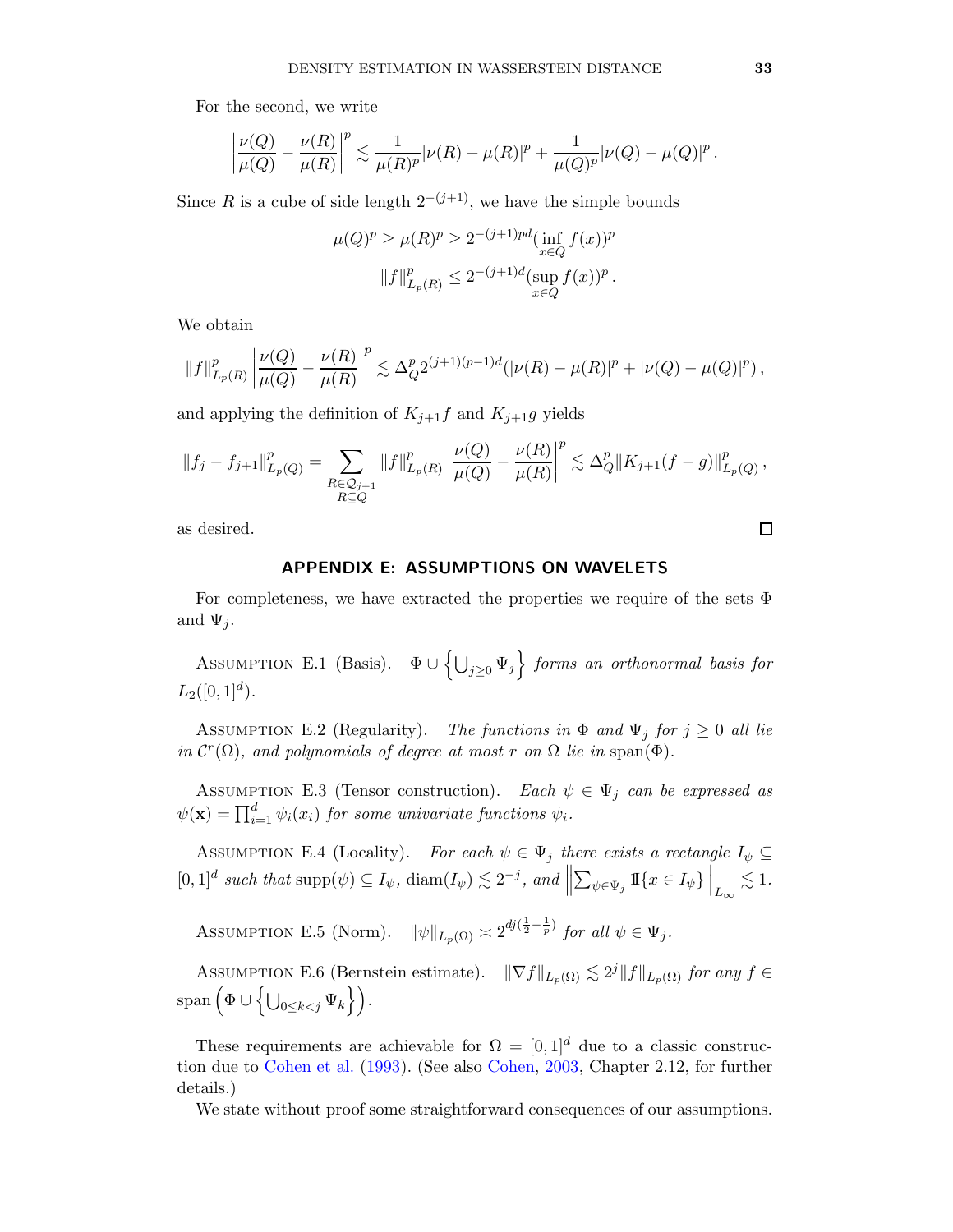LEMMA E.1.  $|\Phi| \lesssim 1$  and  $|\Psi_j| \lesssim 2^{dj}$  for  $j \geq 0$ .

<span id="page-33-17"></span>LEMMA E.2. For any vector  $\{\alpha_{\phi}\}_{\phi \in \Phi}$ ,  $\|\sum_{\phi \in \Phi} \alpha_{\phi} \phi\|_{L_p(\Omega)} \asymp \|\alpha\|_{\ell_p}$ . Likewise,  $\text{for any } \{\beta_{\psi}\}_{\psi \in \Psi_j}, \|\sum_{\psi \in \Psi_j} \beta_{\psi}\psi\|_{L_p(\Omega)} \asymp 2^{dj(\frac{1}{2}-\frac{1}{p})}\|\beta\|_{\ell_p}.$ 

<span id="page-33-19"></span>LEMMA E.3. If  $P_i$  denotes the orthogonal projection onto the span of  $\Psi_i$ , then  $||P_jf||_{L_p(\Omega)} \lesssim ||f||_{L_p(\Omega)}.$ 

# **REFERENCES**

- <span id="page-33-14"></span>Agueh, M. and Carlier, G. Barycenters in the wasserstein space. *SIAM Journal on Mathematical Analysis*, 43(2):904–924, 2011.
- <span id="page-33-0"></span>Altschuler, J., Weed, J., and Rigollet, P. Near-linear time approximation algorithms for optimal transport via Sinkhorn iteration. In *Advances in Neural Information Processing Systems 30: Annual Conference on Neural Information Processing Systems 2017, 4-9 December 2017, Long Beach, CA, USA*, pages 1961–1971, 2017.
- <span id="page-33-13"></span>Bassetti, F., Bodini, A., and Regazzini, E. On minimum Kantorovich distance estimators. *Statist. Probab. Lett.*, 76(12):1298–1302, 2006.
- <span id="page-33-9"></span>Benamou, J.-D. and Brenier, Y. A computational fluid mechanics solution to the Monge-Kantorovich mass transfer problem. *Numer. Math.*, 84(3):375–393, 2000.
- <span id="page-33-11"></span>Boissard, E. and Le Gouic, T. On the mean speed of convergence of empirical and occupation measures in Wasserstein distance. Ann. Inst. Henri Poincaré Probab. Stat., 50(2):539–563, 2014.
- <span id="page-33-18"></span>Boucheron, S., Lugosi, G., and Massart, P. *Concentration inequalities*. Oxford University Press, Oxford, 2013. A nonasymptotic theory of independence, With a foreword by Michel Ledoux.
- <span id="page-33-10"></span>Brenier, Y. Extended Monge-Kantorovich theory. In *Optimal transportation and applications (Martina Franca, 2001)*, volume 1813 of *Lecture Notes in Math.*, pages 91–121. Springer, Berlin, 2003.
- <span id="page-33-6"></span>Chen, G., Iwen, M. A., Chin, S., and Maggioni, M. A fast multiscale framework for data in highdimensions: Measure estimation, anomaly detection, and compressive measurements. In *2012 Visual Communications and Image Processing, VCIP 2012, San Diego, CA, USA, November 27-30, 2012*, pages 1–6, 2012.
- <span id="page-33-8"></span>Cohen, A. *Numerical analysis of wavelet methods*, volume 32 of *Studies in Mathematics and its Applications*. North-Holland Publishing Co., Amsterdam, 2003.
- <span id="page-33-20"></span>Cohen, A., Daubechies, I., and Vial, P. Wavelets on the interval and fast wavelet transforms. *Appl. Comput. Harmon. Anal.*, 1(1):54–81, 1993.
- <span id="page-33-1"></span>Cuturi, M. Sinkhorn distances: Lightspeed computation of optimal transport. In *Advances in Neural Information Processing Systems 26: 27th Annual Conference on Neural Information Processing Systems 2013. Proceedings of a meeting held December 5-8, 2013, Lake Tahoe, Nevada, United States.*, pages 2292–2300, 2013.
- <span id="page-33-7"></span>Dominitz, A., Angenent, S., and Tannenbaum, A. On the computation of optimal transport maps using gradient flows and multiresolution analysis. In *Recent advances in learning and control*, volume 371 of *Lect. Notes Control Inf. Sci.*, pages 65–78. Springer, London, 2008.
- <span id="page-33-4"></span>Donoho, D. L., Johnstone, I. M., Kerkyacharian, G., and Picard, D. Density estimation by wavelet thresholding. *Ann. Statist.*, 24(2):508–539, 1996.
- <span id="page-33-5"></span>Doukhan, P. and León, J. R. Déviation quadratique d'estimateurs de densité par projections orthogonales. *C. R. Acad. Sci. Paris S´er. I Math.*, 310(6):425–430, 1990.
- <span id="page-33-15"></span>Dudley, R. M. The speed of mean Glivenko-Cantelli convergence. *Ann. Math. Statist*, 40:40–50, 1969.
- <span id="page-33-16"></span>Dvurechensky, P., Gasnikov, A., and Kroshnin, A. Computational optimal transport: Complexity by accelerated gradient descent is better than by sinkhorn's algorithm. *arXiv preprint [arXiv:1802.04367](http://arxiv.org/abs/1802.04367)*, 2018.
- <span id="page-33-2"></span>Efron, B. and Tibshirani, R. J. *An introduction to the bootstrap*, volume 57 of *Monographs on Statistics and Applied Probability*. Chapman and Hall, New York, 1993.
- <span id="page-33-12"></span>Fournier, N. and Guillin, A. On the rate of convergence in Wasserstein distance of the empirical measure. *Probab. Theory Related Fields*, 162(3-4):707–738, 2015.
- <span id="page-33-3"></span>Genevay, A., Chizat, L., Bach, F., Cuturi, M., and Peyré, G. Sample complexity of Sinkhorn divergences. *arXiv preprint [arXiv:1810.02733](http://arxiv.org/abs/1810.02733)*, 2018.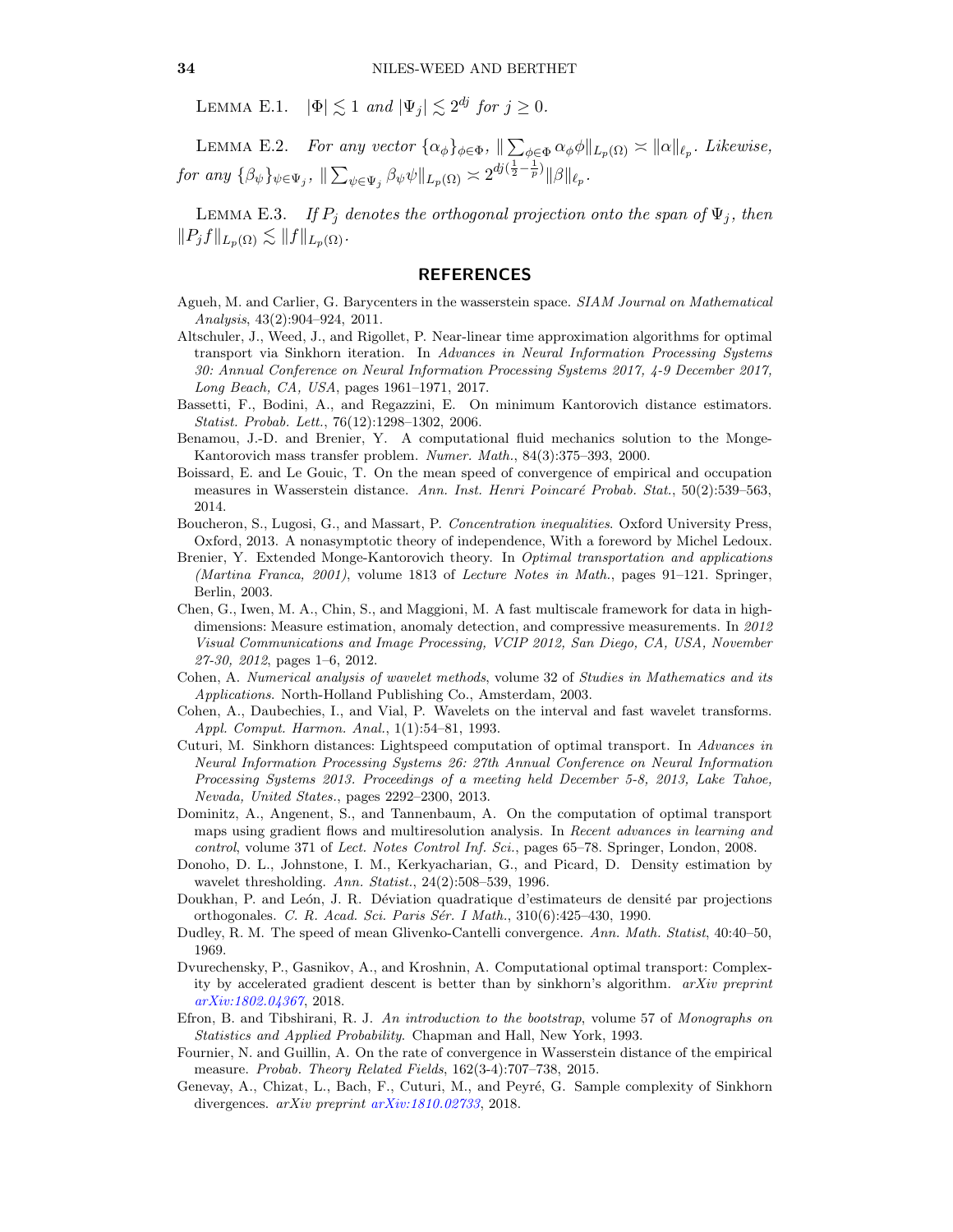- <span id="page-34-27"></span>Hagerup, T. and R¨ub, C. A guided tour of Chernoff bounds. *Inform. Process. Lett.*, 33(6): 305–308, 1990.
- <span id="page-34-17"></span>Härdle, W., Kerkyacharian, G., Picard, D., and Tsybakov, A. *Wavelets, approximation, and statistical applications*, volume 129 of *Lecture Notes in Statistics*. Springer-Verlag, New York, 1998.
- <span id="page-34-0"></span>Kantorovitch, L. On the translocation of masses. *C. R. (Doklady) Acad. Sci. URSS (N.S.)*, 37: 199–201, 1942.
- <span id="page-34-18"></span>Kerkyacharian, G. and Picard, D. Density estimation in Besov spaces. *Statist. Probab. Lett.*, 13 (1):15–24, 1992.
- <span id="page-34-9"></span>Kloeckner, B. Empirical measures: regularity is a counter-curse to dimensionality. *arXiv preprint [arXiv:1802.04038](http://arxiv.org/abs/1802.04038)*, 2018.
- <span id="page-34-25"></span>Kronmal, R. A. and Peterson, Jr., A. V. On the alias method for generating random variables from a discrete distribution. *Amer. Statist.*, 33(4):214–218, 1979.
- <span id="page-34-23"></span>LeCam, L. Convergence of estimates under dimensionality restrictions. *Ann. Statist.*, 1:38–53, 1973.
- <span id="page-34-16"></span>Ledoux, M. On optimal matching of Gaussian samples. *Zap. Nauchn. Sem. S.-Peterburg. Otdel. Mat. Inst. Steklov. (POMI)*, 457(Veroyatnost' i Statistika. 25):226–264, 2017.
- <span id="page-34-15"></span>Leeb, W. and Coifman, R. Hölder–lipschitz norms and their duals on spaces with semigroups, with applications to earth mover's distance. *Journal of Fourier Analysis and Applications*, 22(4):910–953, Nov 2015.
- <span id="page-34-6"></span>Liang, T. How well can generative adversarial networks (GAN) learn densities: A nonparametric view. *arXiv preprint [arXiv:1712.08244](http://arxiv.org/abs/1712.08244)*, 2017.
- <span id="page-34-12"></span>Loeper, G. Uniqueness of the solution to the Vlasov-Poisson system with bounded density. *J. Math. Pures Appl. (9)*, 86(1):68–79, 2006.
- <span id="page-34-13"></span>Maury, B., Roudneff-Chupin, A., and Santambrogio, F. A macroscopic crowd motion model of gradient flow type. *Math. Models Methods Appl. Sci.*, 20(10):1787–1821, 2010.
- <span id="page-34-10"></span>Mena, G. and Niles-Weed, J. Statistical bounds for entropic optimal transport: sample complexity and the central limit theorem. In *Advances in Neural Information Processing Systems 32 (NeurIPS 2019)*, 12 2019.
- <span id="page-34-20"></span>Meyer, Y. *Ondelettes et opérateurs. I.* Actualités Mathématiques. [Current Mathematical Topics]. Hermann, Paris, 1990. Ondelettes. [Wavelets].
- <span id="page-34-1"></span>Monge, G. Mémoire sur la théorie des déblais et des remblais. *Histoire de l'Académie royale des sciences*, 1:666–704, 1781.
- <span id="page-34-22"></span>Moser, J. On the volume elements on a manifold. *Trans. Amer. Math. Soc.*, 120:286–294, 1965.
- <span id="page-34-8"></span>Müller, A. Integral probability metrics and their generating classes of functions. Adv. in Appl. *Probab.*, 29(2):429–443, 1997.
- <span id="page-34-3"></span>Peyré, G. and Cuturi, M. Computational optimal transport. Technical report, 2017.
- <span id="page-34-14"></span>Peyre, R. Comparison between  $W_2$  distance and  $\dot{H}^1$  norm, and localization of Wasserstein distance. *ESAIM: Control, Optimisation and Calculus of Variations*, 2018.
- <span id="page-34-19"></span>Rabin, J., Peyré, G., Delon, J., and Bernot, M. Wasserstein barycenter and its application to texture mixing. In *International Conference on Scale Space and Variational Methods in Computer Vision*, pages 435–446. Springer, 2011.
- <span id="page-34-26"></span>Rosenthal, H. P. On the span in  $L^p$  of sequences of independent random variables. II. pages 149–167, 1972.
- <span id="page-34-11"></span>Shirdhonkar, S. and Jacobs, D. W. Approximate earth mover's distance in linear time. In *2008 IEEE Computer Society Conference on Computer Vision and Pattern Recognition (CVPR 2008), 24-26 June 2008, Anchorage, Alaska, USA*, 2008.
- <span id="page-34-4"></span>Singh, S. and Póczos, B. Minimax distribution estimation in wasserstein distance. *arXiv preprint [arXiv:1802.08855](http://arxiv.org/abs/1802.08855)*, 2018.
- <span id="page-34-7"></span>Singh, S., Uppal, A., Li, B., Li, C.-L., Zaheer, M., and Póczos, B. Nonparametric density estimation under adversarial losses. *arXiv preprint [arXiv:1805.08836](http://arxiv.org/abs/1805.08836)*, 2018.
- <span id="page-34-21"></span>Triebel, H. *Bases in function spaces, sampling, discrepancy, numerical integration*, volume 11 of *EMS Tracts in Mathematics*. European Mathematical Society (EMS), Zürich, 2010.
- <span id="page-34-5"></span>Tsybakov, A. B. *Introduction to nonparametric estimation*. Springer Series in Statistics. Springer, New York, 2009. Revised and extended from the 2004 French original, Translated by Vladimir Zaiats.
- <span id="page-34-24"></span>Uppal, A., Singh, S., and P $\acute{o}c\acute{c}$ os, B. Nonparametric density estimation & convergence rates for gans under besov ipm losses. 02 2019.
- <span id="page-34-2"></span>Villani, C. *Optimal transport: old and new*, volume 338. Springer Science & Business Media,